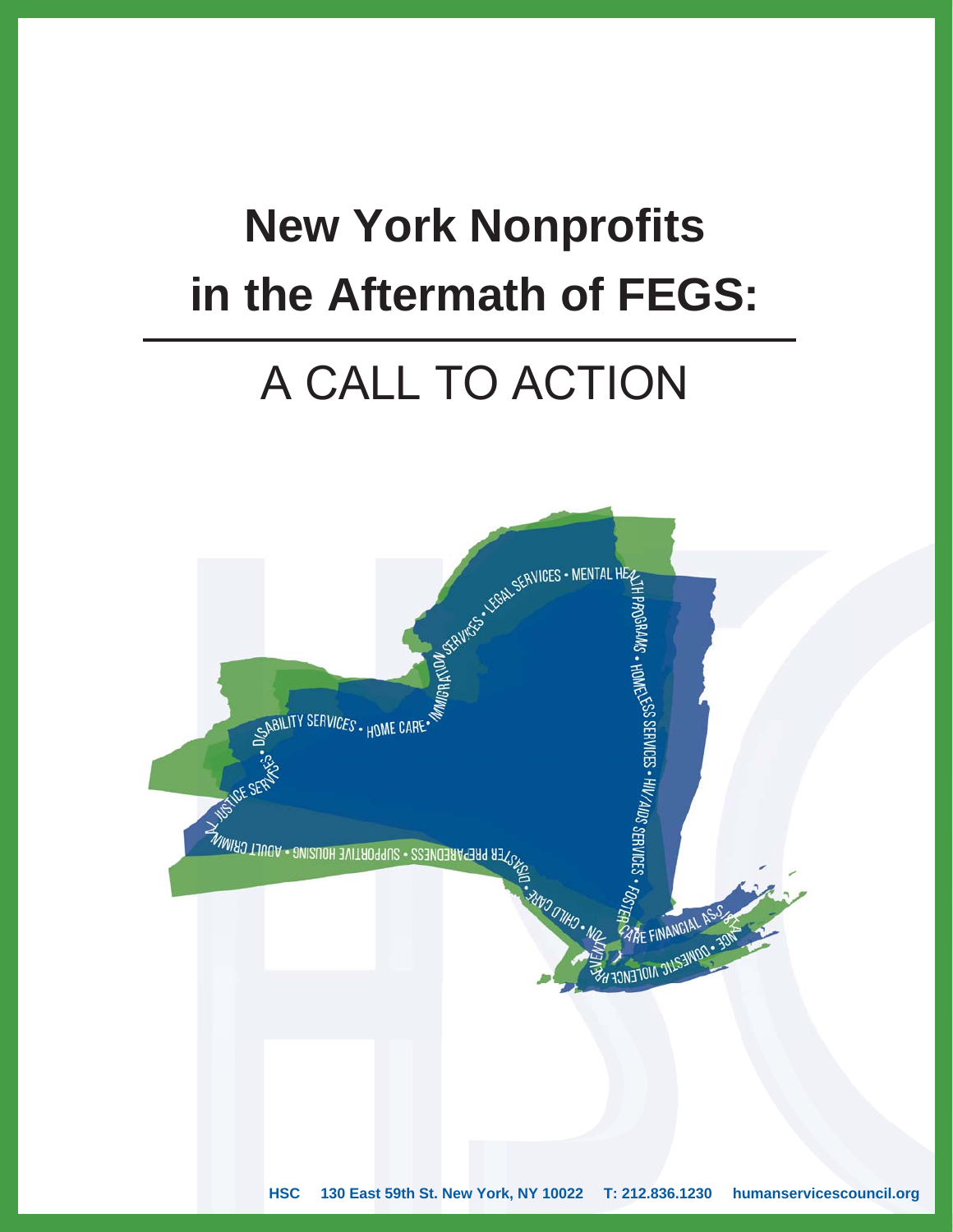Founded in 1991, our primary goal is to improve the lives of New Yorkers, from all walks of life and across diverse neighborhoods, cultures, and generations. We do this by strengthening New York's nonprofit human services industry, an economic engine whose more than 200,000 employees deliver services that improve the physical, emotional, economic health and wellbeing of individuals, and help communities fight prejudice and violence, recover from disasters, and create pathways to opportunity.

The Human Services Council works on many levels, helping member organizations address and meet human service needs more effectively by:

- Acting as the intermediary between the nonprofit sector and government agencies, which provide most of the funding for human services, to propose and advocate for policies and legislation that enhance the delivery of services and promote best practices in how nonprofits contract, report, and get reimbursed for this work.
- Serving as the primary advocate for adequate funding of human services, while simultaneously promoting efficiency on the part of service providers.
- Connecting diverse member organizations with each other, government officials, and the education, healthcare, philanthropy and business communities, helping them work together more intelligently and collaboratively, leading to greater impact.
- Training nonprofit groups on advocacy and government relations, as well as how to message their work to the media, to increase visibility, attract volunteers, and raise funds in the social media age.
- Ensuring that social, racial, and economic justice issues are a central component of human services policy and delivery, and helping individuals, families, and communities who depend on human services to have a voice in public policy decisions that affect their lives.
- Strengthening the sector's role in disaster response by ensuring that nonprofits coordinate with each other on preparedness and with government and foundation funders post-disaster.
- Mobilizing support for tackling the social and economic issues that underlie the growing demand for human services.
- Holding government agencies and elected officials accountable for their commitments to meet the human services needs of all New Yorkers.



HSC has a small staff and budget, but exercises significant clout because it represents a strong and broad-based network of leading organizations in the human services sector. We encourage our members to be active participants in advocacy and to build effective relationships with public officials and the communities they represent. By working together with our 170 members and other allies, we have real impact, bringing people together to solve problems and helping some of the least visible and most resilient residents gain the respect, dignity, and services they need and deserve. For a list of HSC Board of Directors and Members, see Appendix D.1 & D.2)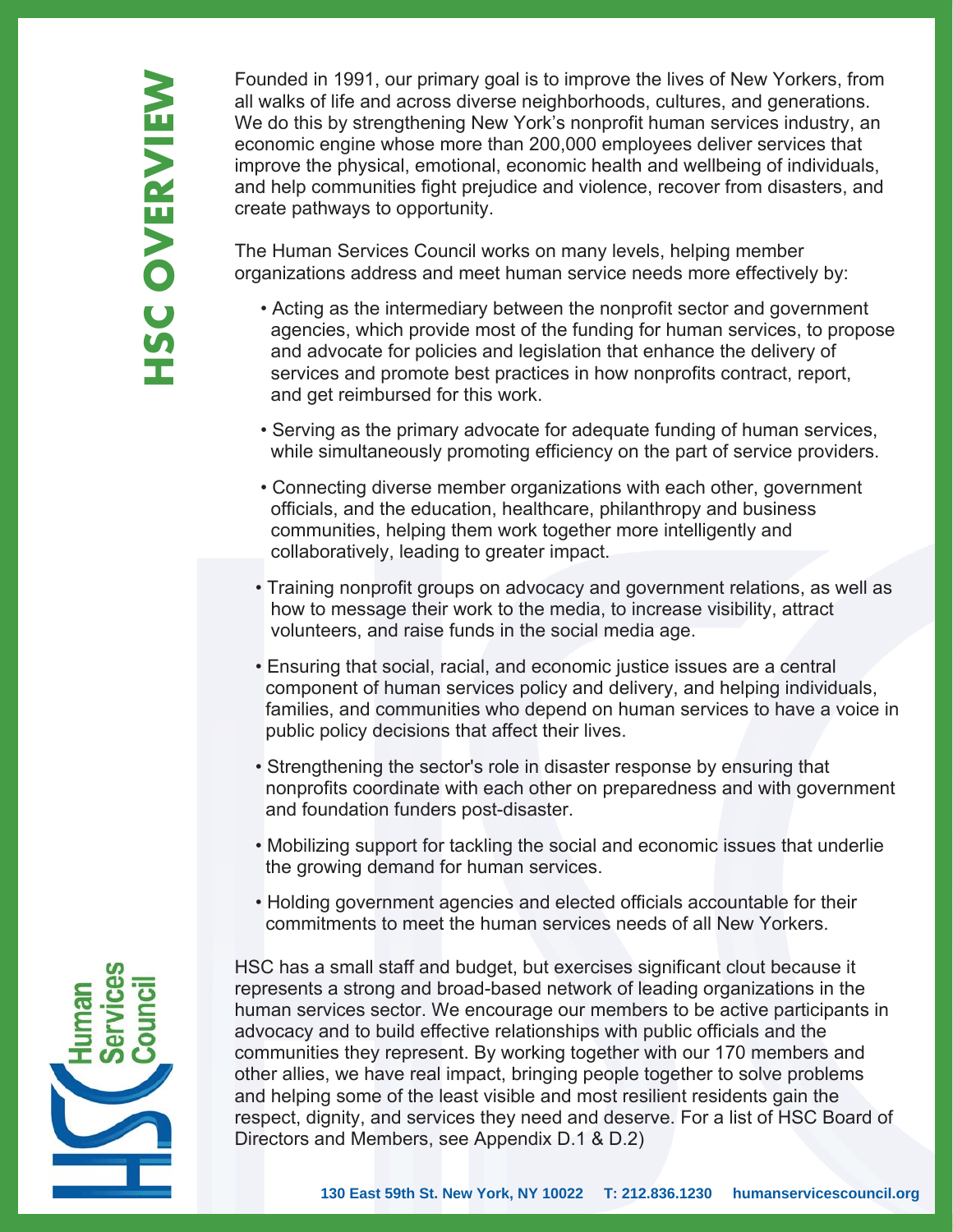| <b>Executive Summary</b>       | $1 - 5$   |
|--------------------------------|-----------|
| <b>Program Collaboration</b>   | $6 - 13$  |
| Capitalizing the Sector        | $14 - 22$ |
| <b>Risk Assessment</b>         | $23 - 30$ |
| Conclusion                     | $31 - 32$ |
| Endnotes                       | $33 - 38$ |
| Acknowledgements               | $39 - 40$ |
| <b>Commission Participants</b> | 41        |
| <b>Appendix List</b>           | 42        |

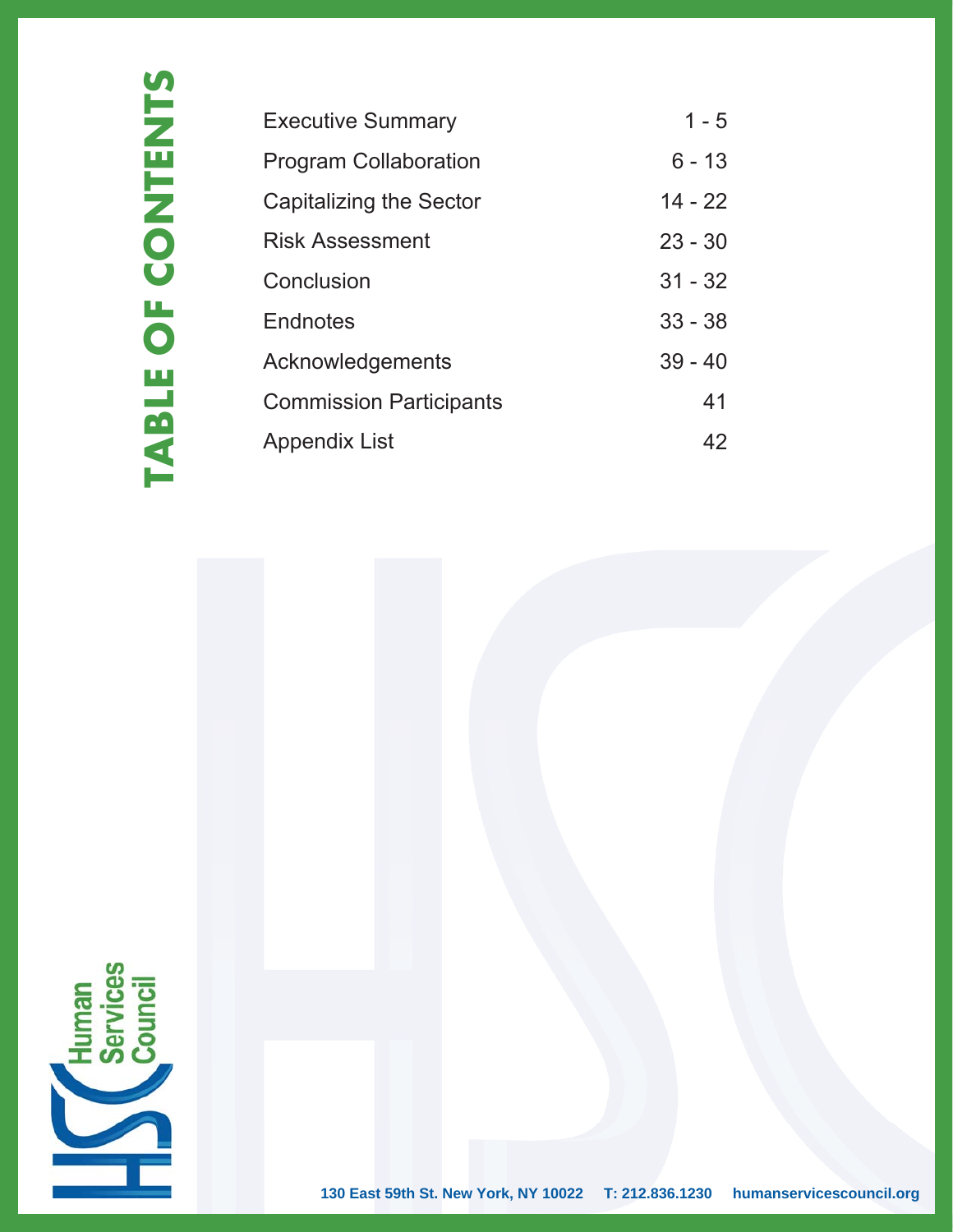## NEW YORK NONPROFITS IN THE AFTERMATH OF FEGS: A CALL TO ACTION

Nonprofit human services organizations play a critical and longstanding role in building and supporting the wellbeing of New Yorkers, enabling millions of people to contribute to their communities as students, parents, neighbors, and workers. These providers deliver services to an estimated 2.5 million New Yorkers annually. 1 They train and help keep workers in good jobs, provide early childhood education and after-school programs, run food pantries, respond to emergencies and natural disasters, provide mental health counseling, shelter people experiencing homelessness, and care for the elderly, among many other community services. By administering human services programs, nonprofits are building the wellbeing of New Yorkers, maximizing their potential and ensuring that New York maintains its global competitiveness. The collective services provided by human services nonprofits make the difference between success and failure for countless individuals and families. Yet the sector itself is facing a crisis.

As with any industry, nonprofits in the human services sector close and merge, but recently, there have been many questions about why so many have disappeared. Organizations, including Alianza Dominicana, GroundWork, Day Top Villages, and Palladia, have merged or closed their doors, putting pressure on the rest of the provider community to pick up programs. In March of 2015, the Federation Employment and Guidance Service (FEGS), a \$250 million behemoth nonprofit human services provider, announced it would be closing; a clear signal that systemic issues threatened the survival of the sector as a whole.

Until it filed for bankruptcy, FEGS, one of the largest human services providers in New York, delivered an array of mental health, disabilities, housing, homecare, and employment services on an annual budget of about \$250 million. The closing of FEGS after 80 years in operation left about 1,900 employees without jobs and unpaid creditors holding more than \$47 million in debt. Additionally, the 120,000 households and individuals that relied on FEGS for services had to be transferred. The City and State agencies that contracted with FEGS were blindsided by its poor financial condition and were forced to find replacement providers to administer about 350 of its ongoing program locations.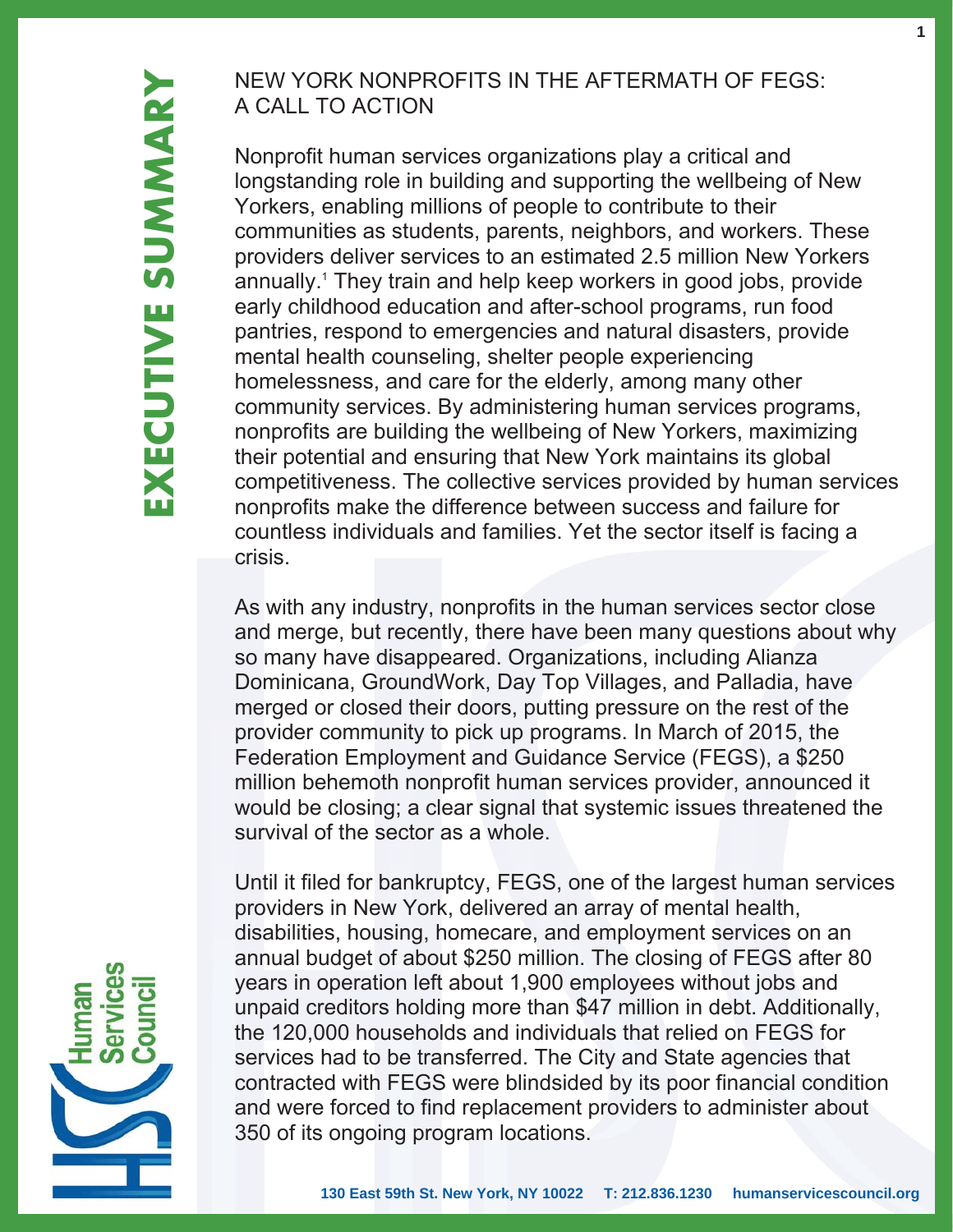FEGS, like hundreds of other human services providers, was funded largely through public contracts with governmental agencies. Over the past 40 years, government has transferred most legally mandated support functions to the more efficient and nimble nonprofit sector at a fraction of what it would cost government to administer directly because of lower expenses at nonprofits and investments made by private funders. ("Private funders" refers to philanthropic giving from institutions, corporate donors, and individuals. It does not include loans or other private non-giving sources of funding.). The combined value of government human services contracts in New York is estimated at more than \$5.8 billion for the current fiscal year.

The closing of FEGS raised urgent questions: How could such a large and well-established organization implode? Was FEGS unique or symptomatic of the financial challenges facing the nonprofit human services sector? How many other organizations are in trouble, and how many people would be affected if they close? How can more closures and the associated consequences be averted? What will it cost if this industry collapses? What is required to ensure that this does not happen? In March 2015, the Human Services Council (HSC) set out to answer those questions.

Since 1991, HSC has worked to unite and empower New York's nonprofit human services sector and has advocated for public policies that enable it to better serve New Yorkers. HSC recruited 32 seasoned human services executives, civic and philanthropic leaders, former government officials, and other individuals with critical experience and knowledge concerning nonprofit management and oversight (see Commission Participants, page 41). They were asked to conduct a rigorous assessment of the state of the nonprofit human services sector and to recommend measures to ensure that vitally needed organizations survive and thrive until they are no longer needed. Gordon J. Campbell, a former senior government official and former President and Chief Executive Officer of United Way of New York City, was appointed the Chair of the Commission, charged with examining the state of the nonprofit human services sector in the aftermath of FEGS.

Commission members met frequently over nine months in committees with specific agendas (see committee members and charters, attached as Appendices A.1 through A.5, respectively). The findings of their exhaustive review follow.

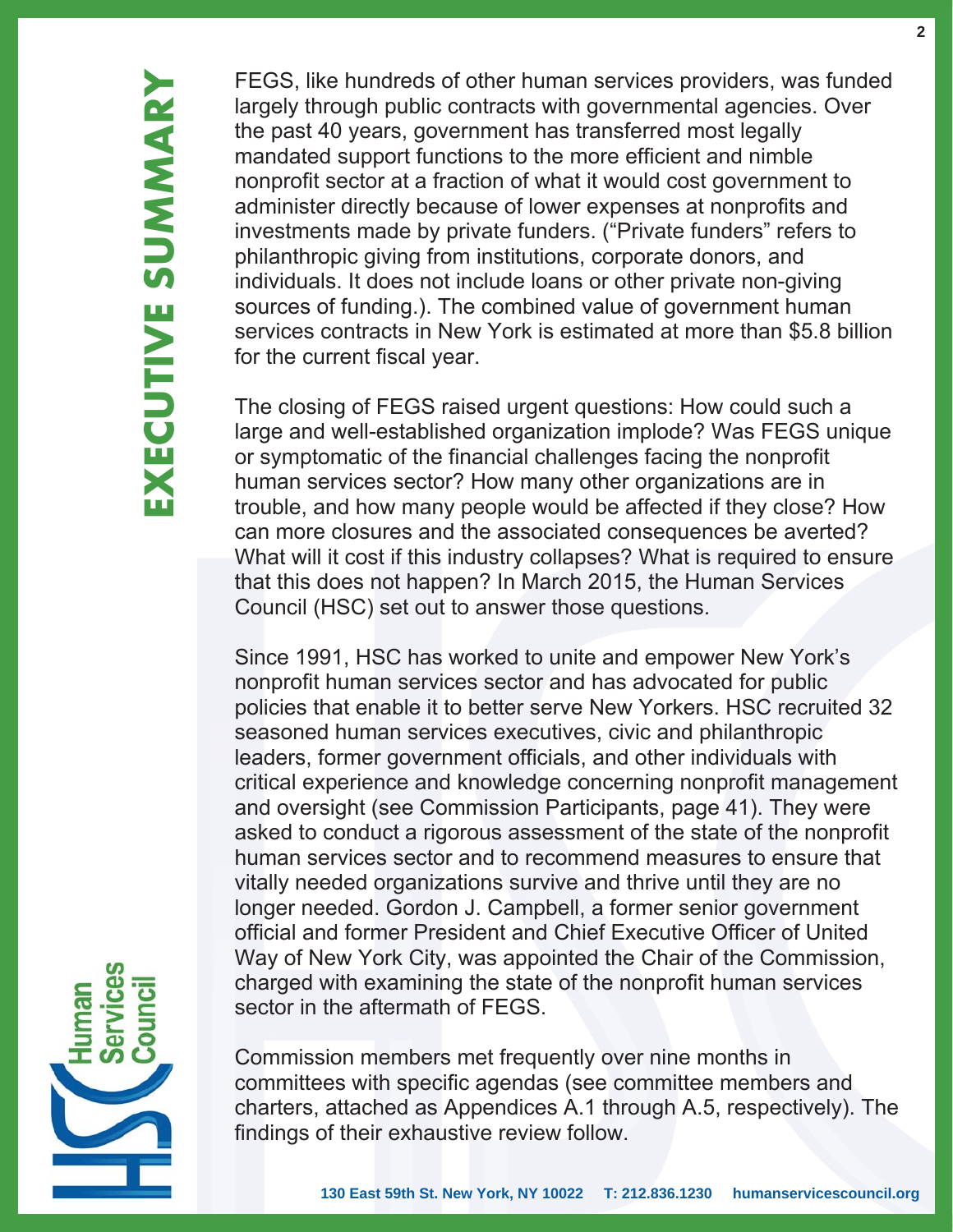### Major findings

Human services nonprofits have a higher rate of insolvency than other types of nonprofits. Organizations with budgets from \$10 million to \$49 million are more likely to be in financial distress than those with budgets of less than \$1 million, and a significant portion—60 percent—are financially distressed, having no more than three months of cash reserves.

Underfunded government payment rates are the primary driver of financial distress. Government contracts dominate provider budgets but pay only about 80 cents or less of each dollar of true program delivery costs, leaving budget holes that private funders cannot, or should not, fill.

Underfunding leads to salaries so low that many nonprofit employees depend on safety net programs, such as food stamps and Medicaid. It also results in inadequate investment to keep facilities safe and in good repair.

Chronic delays in contract payments force providers to undertake costly borrowing to make payroll and rents, often accruing interest not covered by government contracts.

Multiple and redundant audits, along with unfunded mandates and other oversight mechanisms, add up to staggering administrative costs.

The transition to Medicaid Managed Care poses considerable risk for human services providers and there is no assurance that any of the substantial State investment to prepare for this new system will flow to human services organizations.

Government does not fully leverage the expertise of human services providers to design programs, missing a significant opportunity to innovate and develop metrics and requirements that match the government dollars available for a given contract.

Too many government regulations are redundant and unnecessary. The multiplicity of procedures that accompany government contracts detracts from the focus on mission.

Human services providers need to expand their risk assessment and management capacity to ensure that executive staff and boards focus effectively on organizational sustainability and continued delivery of services to the community.

Because of weak internal financial and programmatic reporting, providers may not be alerted to short-term and long-term fiscal dangers early enough to address them. Inadequate funding of indirect expenses has contributed to the lack of resources available for investment in effective risk identification mechanisms.

The philanthropic community is a crucial partner in the capacity building efforts of nonprofit human services providers and should better facilitate investment in these functions.

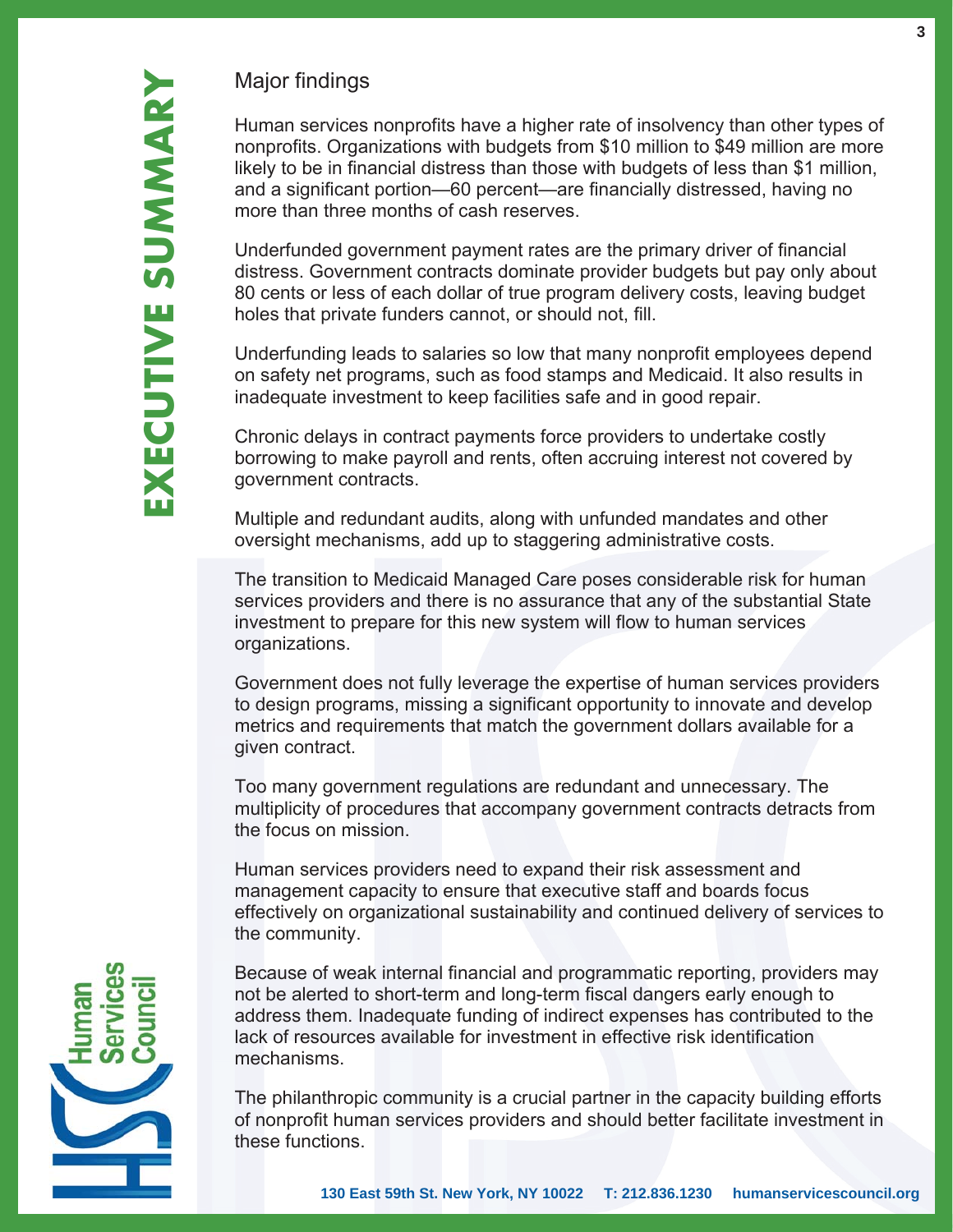#### Recommendations

Problem #1: Programs intended to build human potential and social welfare are too often developed without consulting the human services providers who will be responsible for implementing them, resulting in ineffective and unworkable programs.

- Programs that work well require effective partnerships among the public sector, private funders, and human services providers. Human services providers with decades of experience would be instrumental in designing and implementing programs that more effectively serve New Yorkers and should be involved at the outset of program planning.
- Make certain that New York's transition to Medicaid Managed Care is a win for beneficiaries, taxpayers, and human services providers by ensuring that funding is available to nonprofits for investments in information technology, capacity building and training, metrics tracking, and providing a cushion against related risks.
- Oversight regulations and procedures that fail to catch bad actors are a waste of everyone's time and money and should be replaced with meaningful government oversight approaches that ensure that providers are financially and programmatically responsible.

Problem #2: Government contracts and philanthropic grants rarely cover operating costs and payment is often late and unpredictable, resulting in cash flow obstacles and chronic underfunding.

- Contracts and grants must fully cover indirect costs. Indirect (overhead) expenses like information technology, building maintenance, program evaluation, accounting, human resources, and employee training are vitally important to service delivery. Adequate funding by the public sector and philanthropies of indirect expenses is essential for providers to survive.
- Payments must be timely and reliable so that providers are not left "holding the bag." Contracts must allow for payment escalations to cover inflation and unanticipated expenses that exceed reasonable budget estimates. Contract renewals must accommodate cost increases or allow their surrender if they become unsustainable due to unforeseen circumstances, such as costly, new unfunded mandates.

**4**

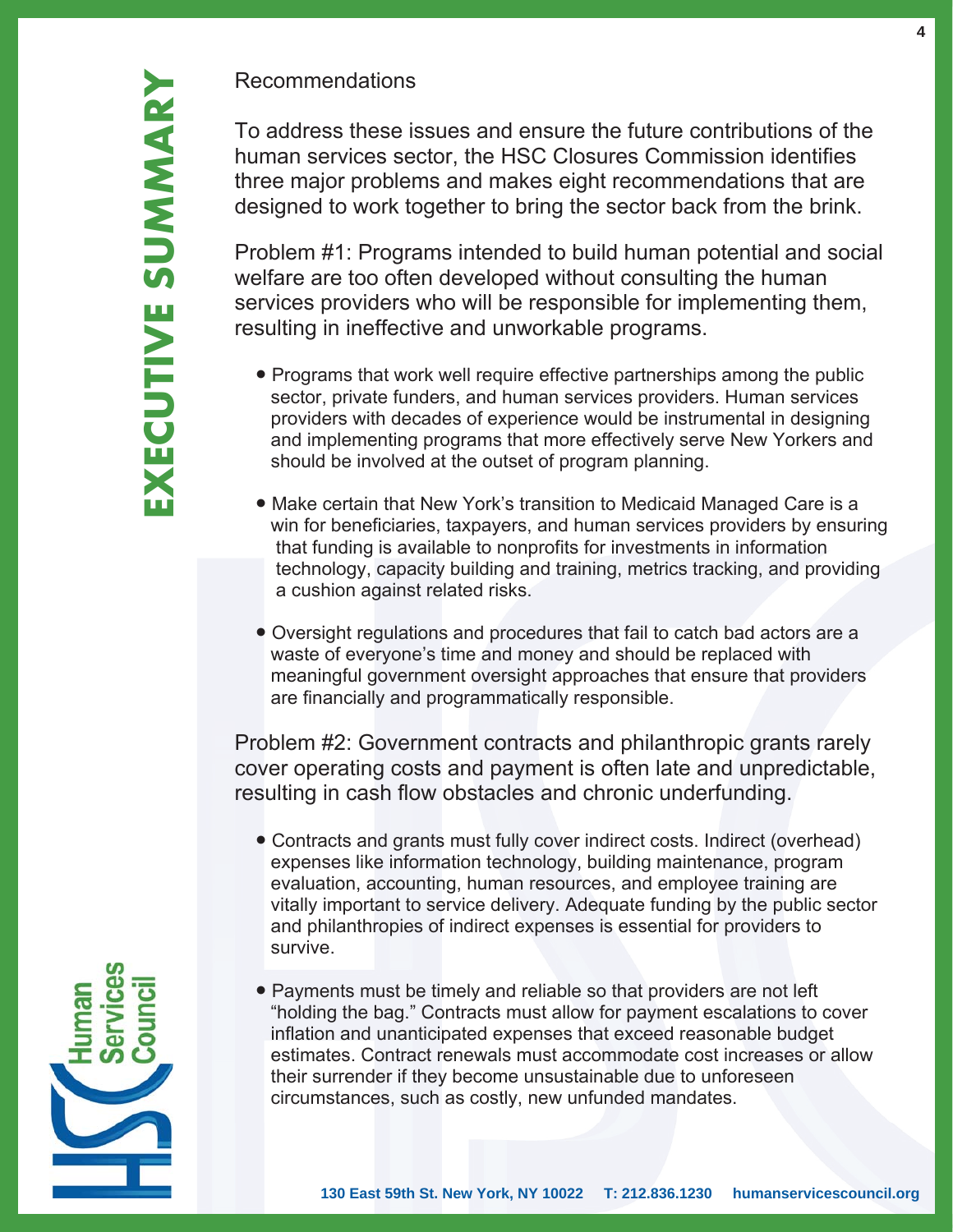Problem #3: There is a lack of adequate risk assessment in the sector. Providers must accept responsibility for aggressively identifying, assessing, and addressing risks to their fiscal health and put in place the checks and balances needed to protect themselves and the people they serve.

- Providers must implement financial and programmatic reporting systems that enable them to identify and quantify the financial impact of changes in the operating environment. Private and government funders must underwrite the development of robust financial and performance monitoring systems necessary for long-term sustainability and program quality.
- Provider boards, in conjunction with staff, must be engaged in risk assessment and implement financial and programmatic reporting systems that enable them to better predict, quantify, understand, and respond appropriately to financial, operational, and administrative risks. Private and government funders should help build their capacity to do so by facilitating access by nonprofit staff and board members to professional development. technical assistance, and coaching.
- The human services sector must establish an RFP rating system and government agency performance survey to illuminate the risks associated with individual government proposals and highlight problematic government agency policies and practices. Providers can start to level the procurement playing field by collaborating to evaluate government performance.

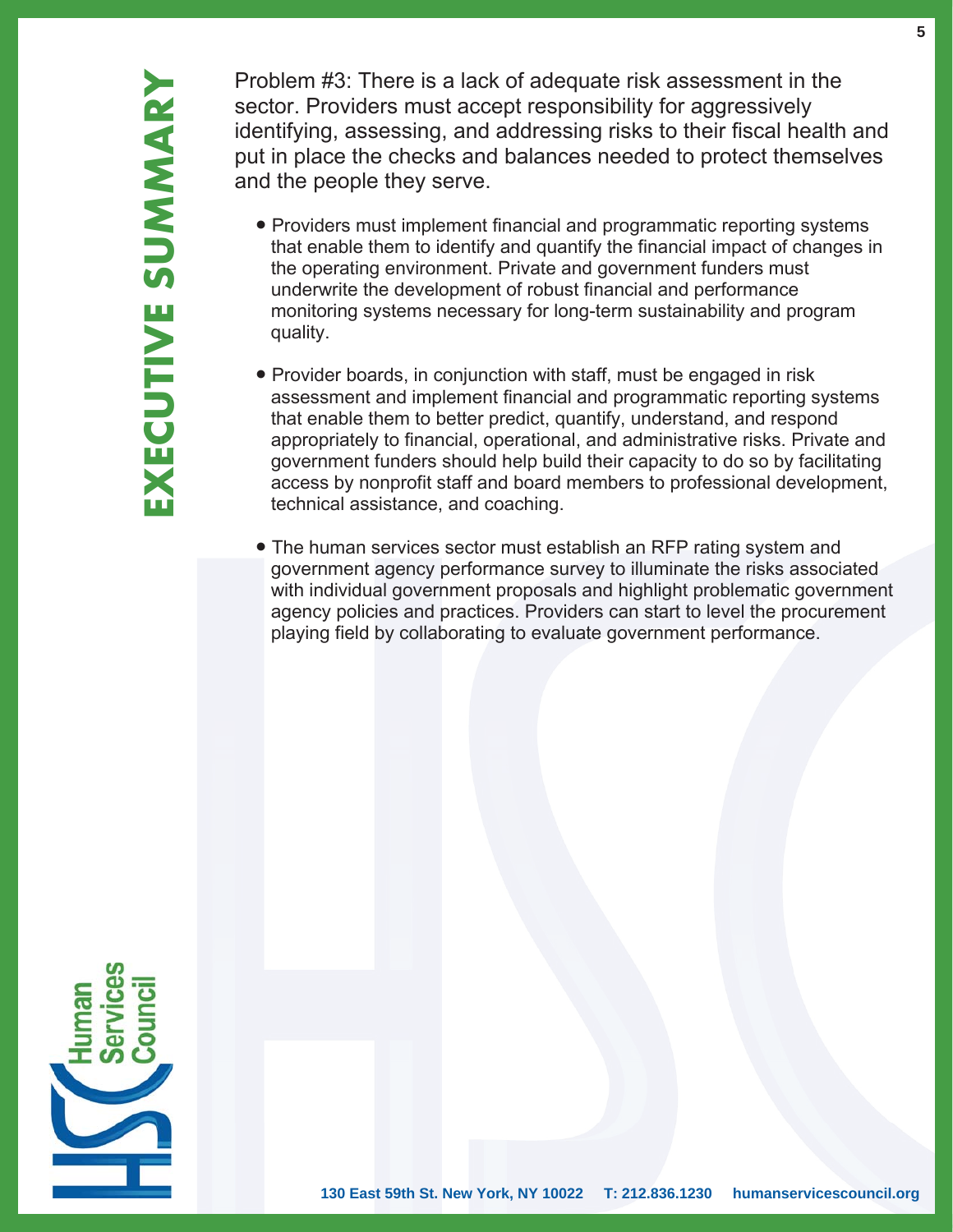## RECOMMENDATIONS FOR CREATING A ROBUST HUMAN SERVICES SYSTEM

**Problem #1: Programs intended to build human potential and social welfare are too often developed without consulting the human services providers who will be responsible for implementing them, resulting in ineffective and unworkable programs.** 

Most human services providers in New York have worked for decades to maintain the wellbeing and health of their communities. Some have histories dating back centuries. They are relied on and trusted by the individuals they serve and are expert in needs assessment, program development, and administration. This expertise uniquely qualifies them to diagnose issues affecting their communities and prescribe workable solutions.

Although the State's economy has grown in recent years, persistent issues remain. For example, as of October 2015, at least 60,000 New Yorkers were homeless, at least 650,000 people suffered from diabetes, and about 35 percent of young adults were unemployed or working at low-wage jobs with no way out. Government and philanthropies fund nonprofits to deliver a myriad of programs from Universal Pre-K to job training programs that meet the needs of employers in growing economic sectors. New York City will provide such services by entering into approximately 5,100 contracts totaling \$4.3 billion during fiscal year 2016.<sup>2</sup> In addition, New York State will make about 2,000 awards to local providers with a total value of at least \$1.5 billion. With about \$300 million more in philanthropic funding, human services funding is estimated to total more than \$6 billion.

The absence of a meaningful dialogue with experienced providers before a concept paper is released has too often led to ineffective programs that waste opportunities to do better—like the chance to give a young adult who left school without a diploma a shot at a good career, or move a family out of shelter and into permanent housing. Individuals who know how to design and staff an effective program are excluded from the program development process.<sup>3</sup> The absence of knowledgeable and experienced professionals too often results in poorly designed, inappropriately evaluated, or underfunded programs that are misaligned with the needs of the populations they are meant to help and resources available.

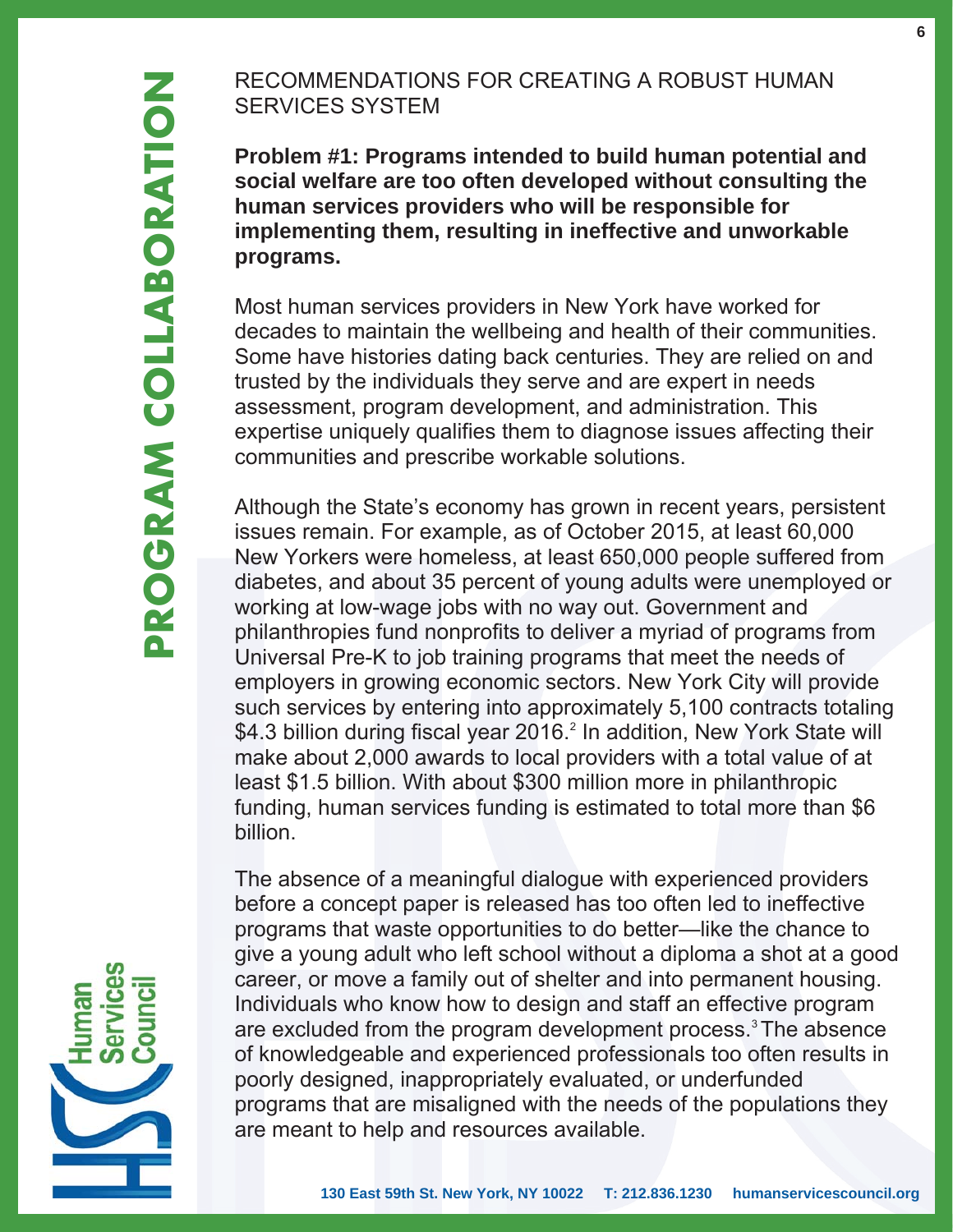## *People are not widgets*

One-size-fits-all performance metrics fail to acknowledge that higher need individuals need more services than others. For example, a woman who becomes homeless due to a job loss is likely to be more easily rehoused than a man with lifelong schizophrenia. However, contracts do not allot more funding to providers that serve higher need individuals or vary performance metrics based on who is being served.

#### *Outcomes are more important than outputs*

Programs often incorporate untested performance metrics and measure irrelevant outputs rather than outcomes. For example, many government contracts pay providers primarily on outputs, called "levels of service,"—such as the number of times they counsel a particular individual or the number of individuals they saw in a day—rather than on what they accomplished. Outcomes should encourage responsive services that meaningfully address the conditions that led to the establishment of the program, and they should reward effectiveness, not volume. Some contracts actively discourage providers from making improvements in how they deliver

services and cost effectiveness because any "profit" gained from more efficient service delivery is recouped by government. These shortsighted, outputbased design structures combine to hinder the effectiveness of programs.

*Rigid contracts undermine the achievement of positive client outcomes*

New York City and State contracts often detail every element of program staffing and service delivery. As a result, providers are constrained from altering

**The City developed a culinary training program for homeless veterans without understanding that older veterans had physical disabilities that make it impossible for them to stand for the** 16**-hour days required for work.**

services to respond to changing client needs by the threat of financial penalties for breach of contract. For example, one provider reported that after use of the synthetic drug K2 became prevalent in its homeless facilities, individuals became violent and experienced unconsciousness, hallucinations, and other medical conditions. The existing staff lacked the skills to address these new issues, but the organization was prohibited from changing staffing patterns to meet its new demands.

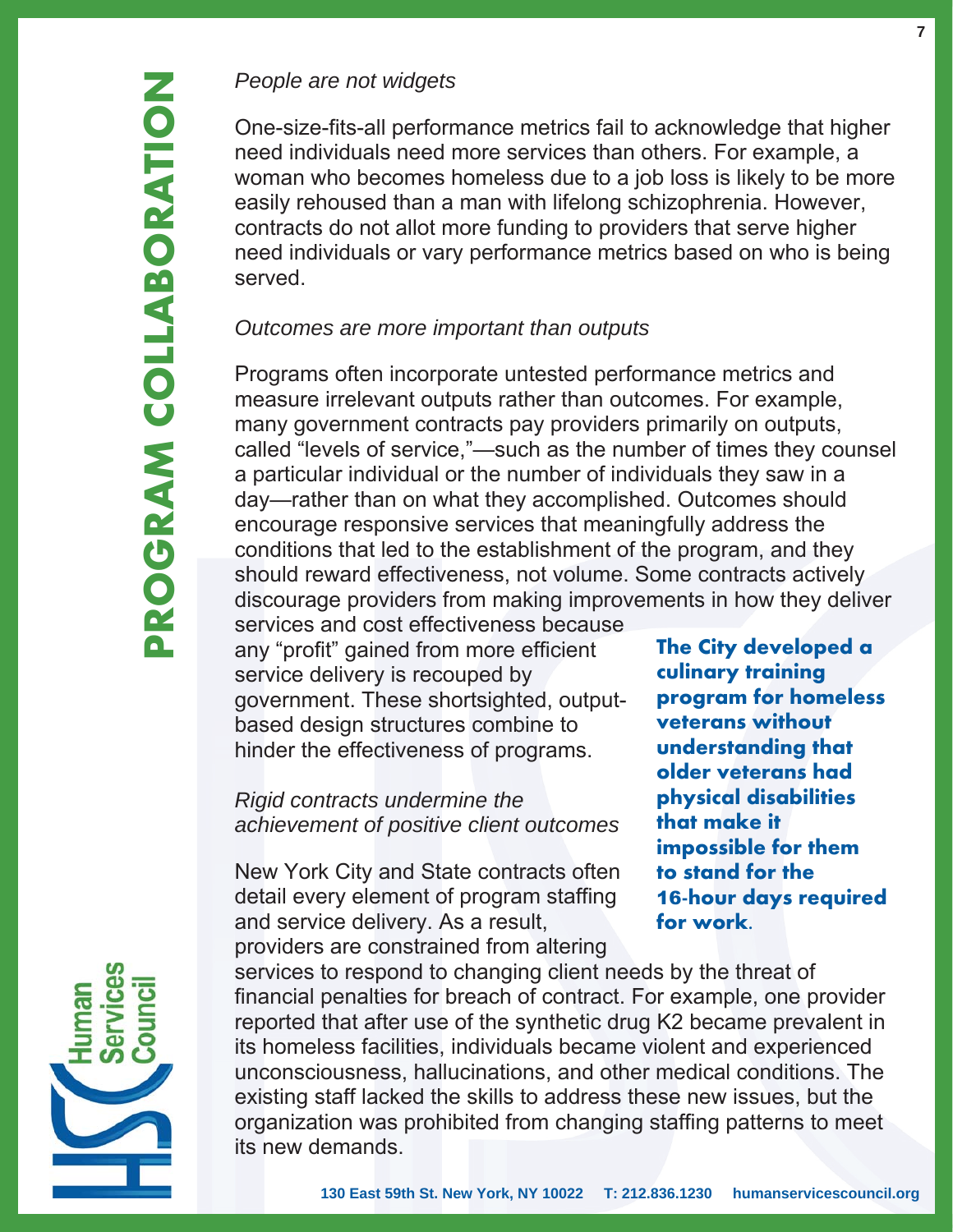Providers are also penalized for failing to place sufficient numbers of homeless, mentally ill individuals in permanent housing, notwithstanding a number of obstacles that are beyond providers' control, including New York City's notoriously expensive housing market. Moreover, providers report that the population of individuals who do not qualify for governmental rental assistance has surged in homeless facilities, making placement particularly challenging. Nevertheless, New York City will not modify contracts to recognize that these individuals cannot be placed in permanent housing within the time allotted.

**The City's new YouthPathways initiative may become another illustration of the challenges presented by programs designed without provider input before the concept paper. YouthPathways, a new initiative that aims to put** 18,000 **young adults on a career path, is expected to be launched on July** 1, 2016 **. <sup>4</sup>Although the program appears to be based on a proposal by well-regarded youth services intermediary JobsFirstNYC, 5 JobsFirstNYC was not involved in its design.** 

**An ambitious range of services were proposed in a concept paper issued by the City's Human Resources Administration, along with a cumbersome process that the provider community believes will discourage participation. The annual budget for this program is only** \$11 **million to serve** 18,000 **individuals each year—**\$ 611 **per person—about one-fifth of what those that run youth programs believe they need to adequately provide the specified services. Under the current procedures, it was only at the Council hearing on the concept papers after the comment period closed that the agency could clarify the additional funded services to augment the RFP awards and the process for services. The RFP will be issued shortly, and the program is slated to operate for three years. 6**

**If individuals experienced at working with young adults who left school without diplomas had been drafted to help design the program, YouthPathways might have been better designed to put young adults on career paths. But barriers based on City procurement rules, and a lack of process to engage the community before developing a concept paper, prevents real collaboration.**

**There is hope, however, as feedback provided through the concept paper process may result in important changes to the design. The YouthPathways program is but one example of a program that would have benefited from earlier collaboration between government and nonprofits.**

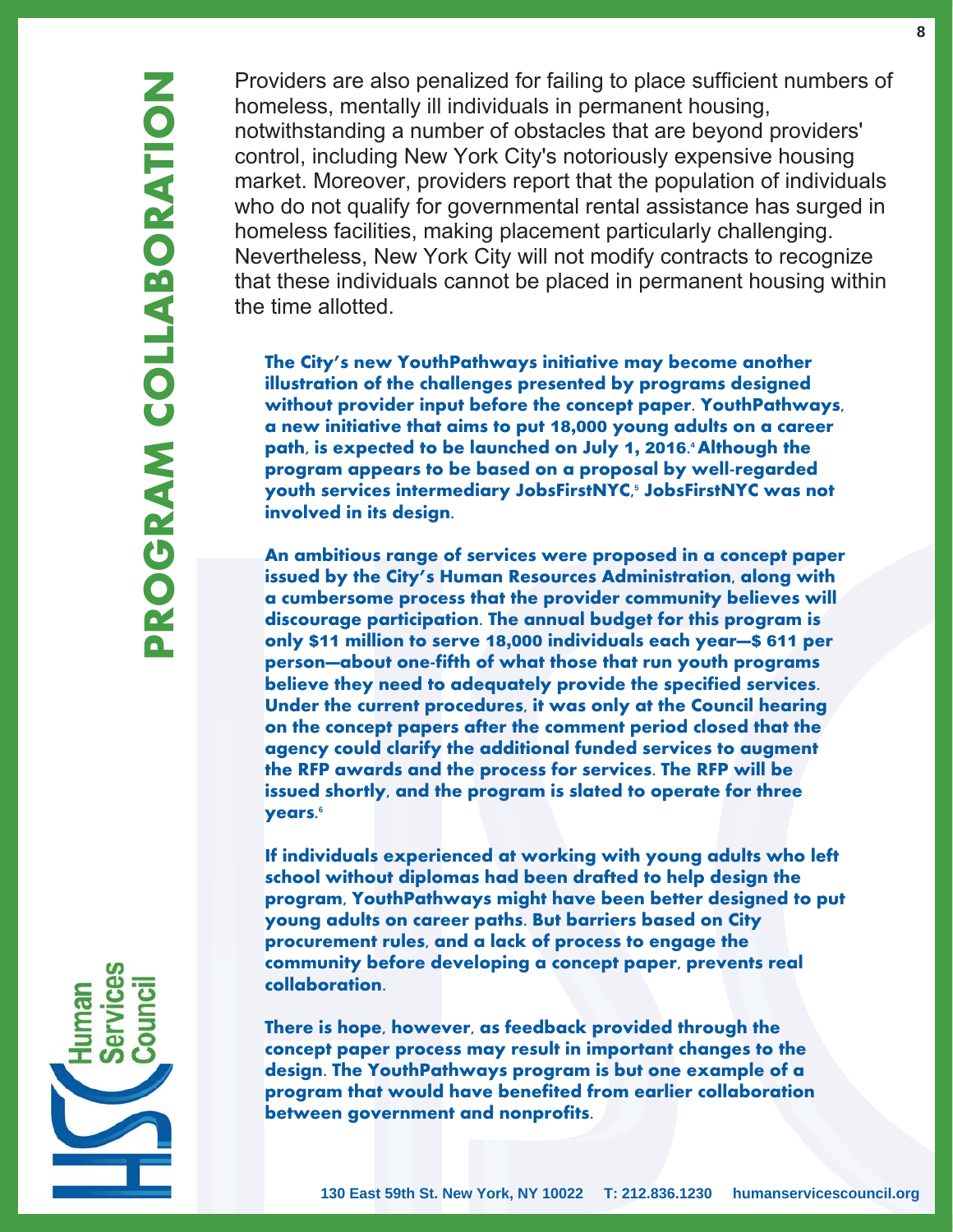RECOMMENDATION # 1: Create working partnerships among the public sector, private funders, and human services providers to develop effective programs.

To develop effective programs that maximize human potential and ensure wellbeing, government and philanthropies should start by convening a diverse group of stakeholders to assess need, evaluate the efficacy of existing initiatives and best practices nationally, and agree on a set of goals and a model to achieve them. Collaborations between government representatives, nonprofit organizations, researchers, and private funders would create an environment in which pragmatic reform efforts can be proposed, evaluated, and developed.

To help accomplish this, government should engage its contracted and qualified nonprofit partners in two ways before designing and releasing a new RFP.

Before creating a program, government should survey current contract providers in the appropriate area to understand how those contracts fare in the following areas:

- Are the metrics on the current contract appropriately related to achieving the goals of the program?
- Are the metrics of the current contract being met?
- What supplemental services are providers including in contracted programs to help them achieve success?

Both the City and State have procurement systems that identify prequalified vendors—vendors approved to do business in certain service areas—and should invite all of those providers to submit comments and ideas *before* a concept paper is developed. There is often a public comment period after a concept paper is released, but the time to comment is typically short, and the process can seem *fait accompli* to providers. Government has very real limitations on the time it has to design a program, and it has to make choices regarding from whom and how it can solicit feedback. By more strategically utilizing existing systems that identify qualified providers, government can more openly solicit feedback from those with knowledge in the field, and providers will be more involved in design.

Engaging nonprofits on the "front end" in government-nonprofitphilanthropic collaborations will ensure that the programs they ultimately administer are workable and effective for the individuals they are intended to help, and include:

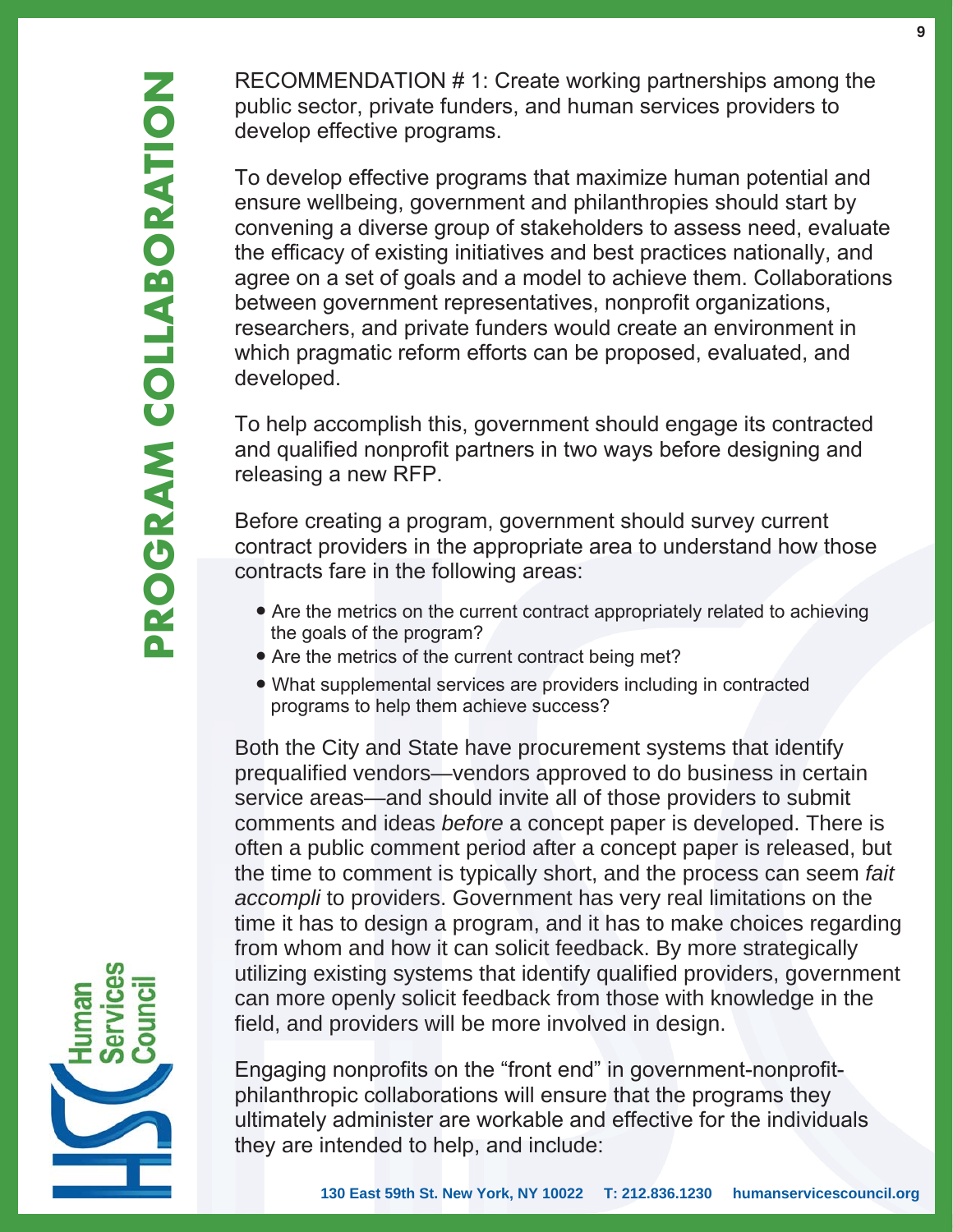- Evidence-based metrics aligned to the goals to be achieved;
- Contract payments that reasonably cover the services proposed;
- Incentives that encourage efficiency and service quality improvements;
- Innovative new program models; and
- A post-implementation evaluation process that identifies best practices and applies them to successive efforts.

This process should also be applied to the development of new programs, not just to appraise existing ones. While programs are underway, feedback should be regularly elicited from the selected provider(s) concerning what is working and what is not to shape future iterations. Bringing partners together would be the first step in fixing a costly and wasteful system that more often merely ameliorates social issues rather than curing them.

RECOMMENDATION # 2: Ensure that the State's restructuring of Medicaid is a win for beneficiaries, taxpayers, and human services providers.

In April 2015, the New York State Department of Health (DOH) began a fundamental restructuring of Medicaid intended to improve client care and contain costs. The new approach aims to reduce hospitalizations by 25 percent by revamping the delivery system, and transitioning reimbursement to value-based payments. Primary care will be integrated with behavioral services, including mental health and substance abuse services, and the evolution of the current, largely fee-for-service system to a fully managed care model will be accelerated. 7

The State recognizes that human services providers can be particularly effective in delivering the broad range of preventive interventions that will help New Yorkers become healthier.<sup>8</sup> However, the program's delivery and payment arrangements make their participation an enormously risky proposition. Major financial investments in information technology for appropriate medical recordkeeping and outcomes tracking, staff training, and new accounting and cash flow management systems, among others, are required. These investments will be recouped only if large health care systems designated as "gatekeepers" by the Health Department make referrals to them<sup>9</sup> and if providers are able to establish that their interventions actually improve expected health outcomes.<sup>10</sup> Those are two big ifs.

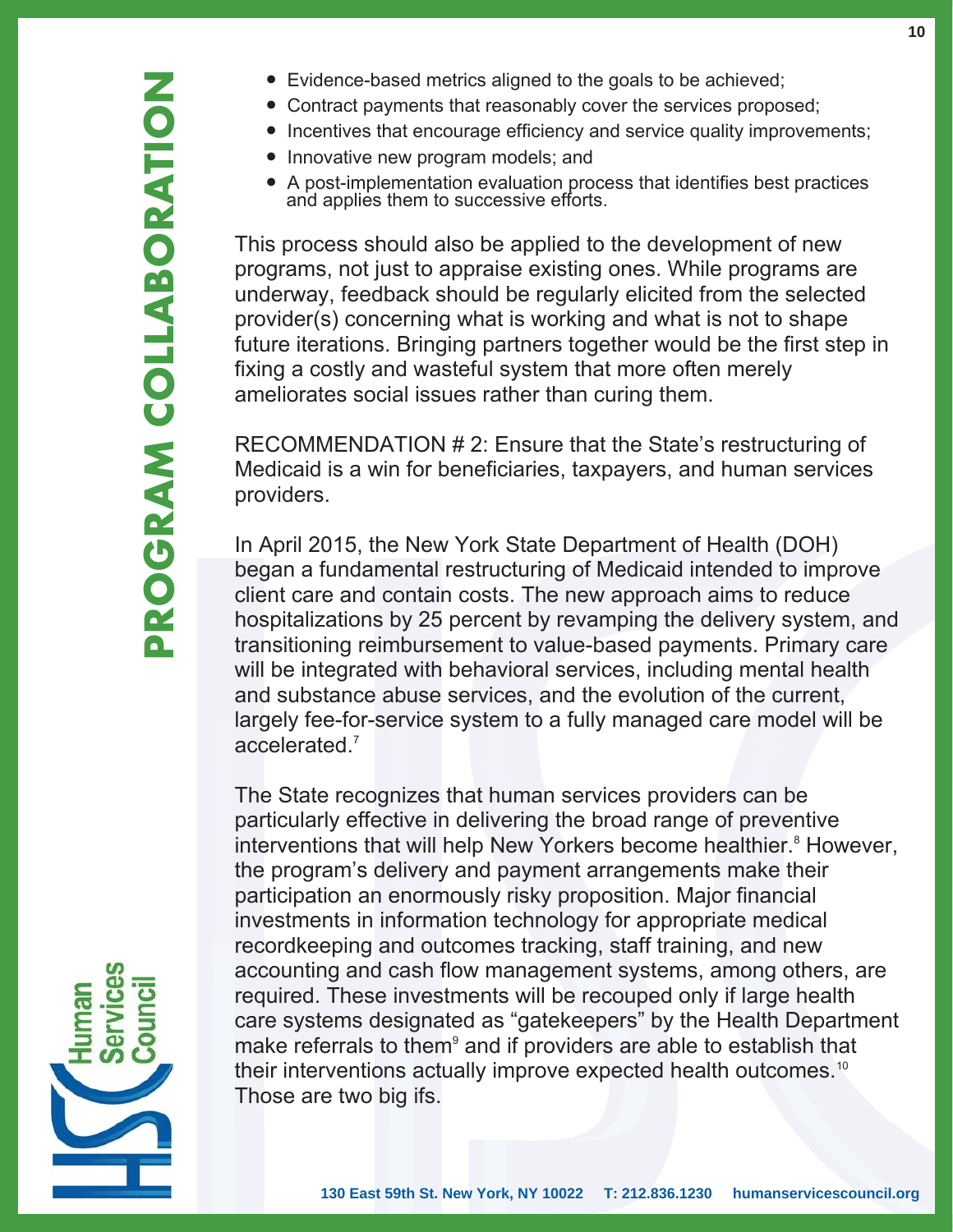Providers are also vulnerable because little or no outcome data are currently available for them to plan their programs,<sup>11</sup> and projected revenue can be impacted by a host of other unknowns, including potential reimbursement amounts, measures of health outcomes, claims processing timeframes, and disallowances—not to mention the added complexity in billing multiple insurance companies, each with its own eligibility rules and processes.

The State and federal government provided more than \$7 billion to major health systems in New York State, which will help buffer the financial costs and risks of Medicaid restructuring, but there is no assurance funds will flow downstream to human services providers.

For human services providers to participate successfully, the State must help pay for necessary investments in information technology, capacity building and training, metrics tracking, and accounting systems, and cushion the impact of delays in claims processing on cash flow and the impact of pay-for-outcome financing.

RECOMMENDATION # 3: Oversight approaches that ensure that providers are financially and programmatically responsible should replace ineffective regulations and procedures.

Once nonprofit human services providers enter into a contract with government, they are subject to a plethora of reporting requirements, independent audited financial statements, IRS Form 990 filings, and oversight by federal agencies and the New York State Charities Bureau.<sup>12</sup> The majority of contracts are audited twice a year–first, to make sure that spending has been consistent with the agreement and second, to confirm that the program is delivering the required outcomes. Even one audit per contract per year can impose a significant burden on the many organizations that hold multiple agreements. Many of the regulations and government oversight mechanisms are redundant and seriously constrain a provider's ability to deliver services effectively.

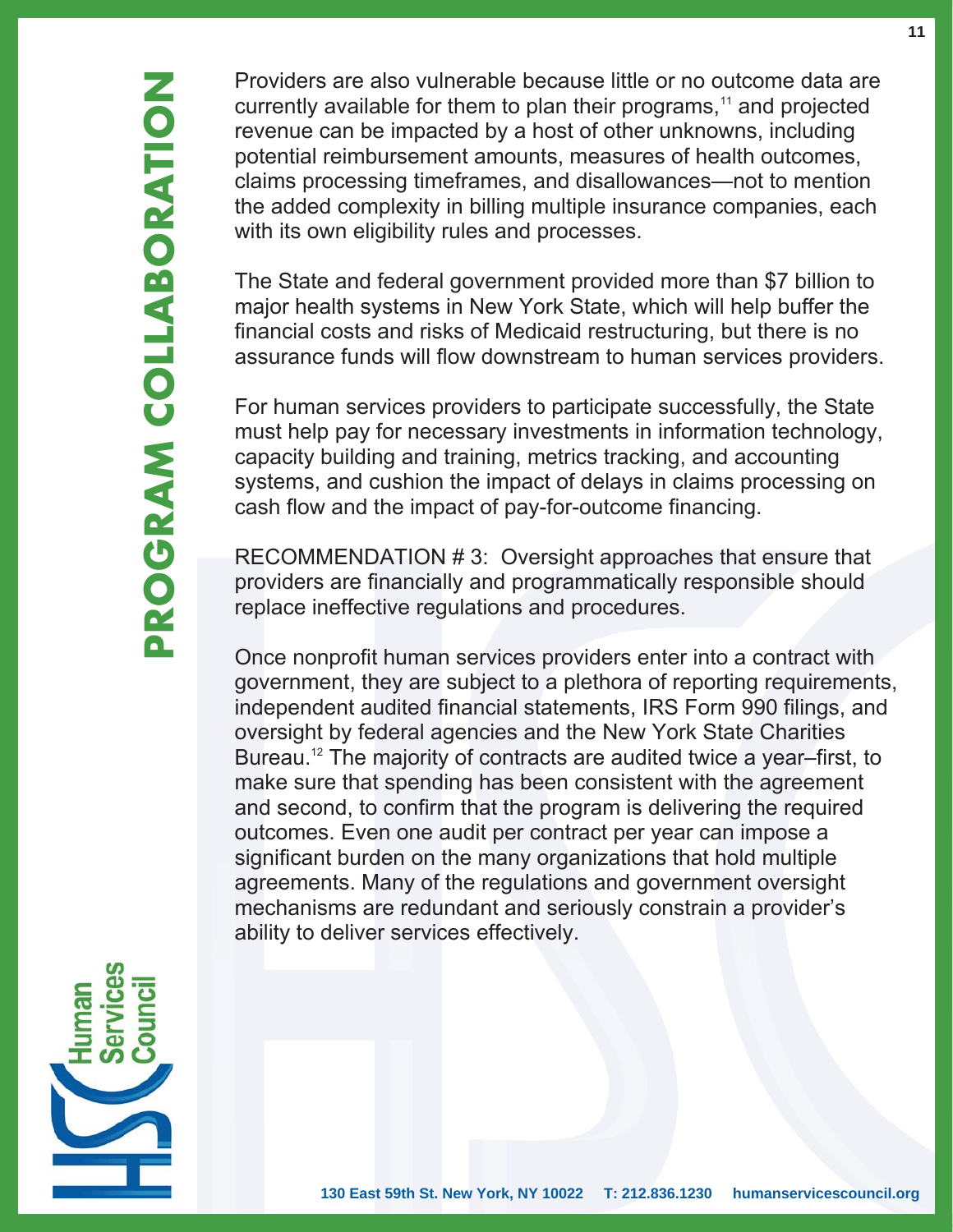The multiple audits conducted by government are probably the mostly costly—both in time and money—oversight requirement. An organization with multiple contracts may undergo as many as 250 audits a year.13 In addition to the staggering costs of multiple annual audits to taxpayers and providers, problems include:

 *Preparation for multiple audits and managing them while they are underway is extremely labor-intensive.* Full-time employees must be assigned to answer the questions of auditors, who are often unfamiliar with the programs they audit. The amount of paperwork and staff time required for these audits can interrupt services, compromising program outcomes and reducing the number of individuals assisted.

 *Audits are needlessly duplicative.* Federal law already requires most providers to undergo annual external audits performed by independent CPAs.14 There is no reason for City and State government auditors to duplicate this work, or each other's.15

 *Audits are uncoordinated, inconsistent, and randomly scheduled.* There is no consistency in the documentation requested among agencies. For example, only the New York City Department for Youth and Community Development requires that a check number be produced for every expense, creating much additional and unnecessary work. An organization may even be audited simultaneously by different auditors from the same government agency for work performed during different time periods, or for different programs.

 Government audits can be conducted many years after a contract has ended. Few contracts contain a statute of limitations for audits. Records may have to be retrieved from archives for audits of ancient contracts, using staff time that would not have been needed had the audit been performed sooner after the contract ended.

The burden of arbitrary, ineffective, and redundant regulations

Arbitrary, ineffective, and redundant regulations also create unnecessary burdens for providers. Although adopted with good intentions, many such regulations require the resubmission of already-collected materials and are ineffective at achieving their objectives, while adversely affecting the ability of nonprofits to carry out their missions and adding substantial costs to their operations.16

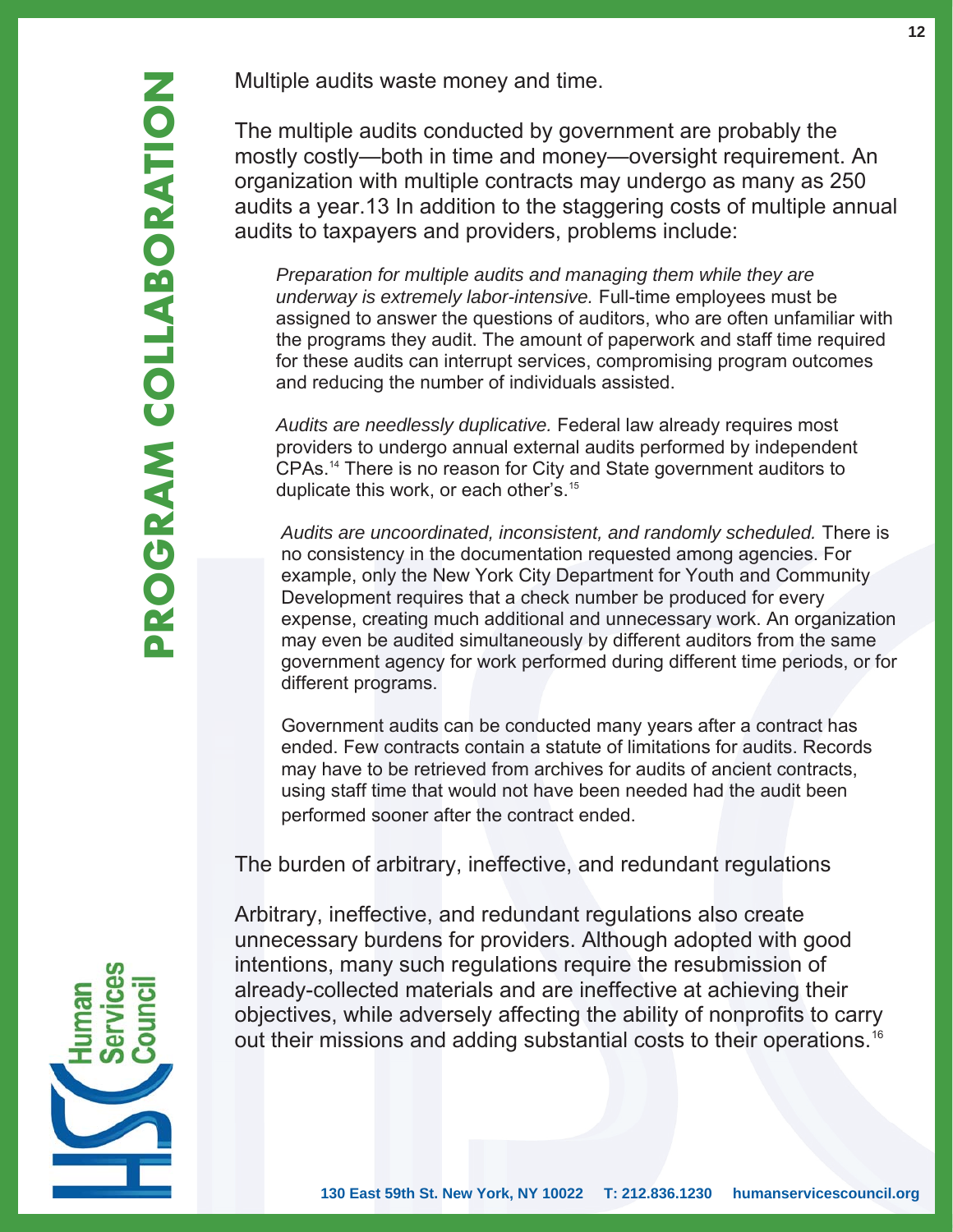#### **REQUIRING VOLUMINOUS SUBMISSIONS OF SENSITIVE AND USELESS INFORMATION**

**In September** 2015, **the New York City Council held a hearing on legislation that would have required City-funded nonprofit organizations to file voluminous and intrusive disclosures annually that included personal financial information and business interests of all board members and executives. After testimony by HSC established that the submissions were duplicative of information provided to the State (which the City can access), that the requirements would create extreme delays in contract registration, and that it would be costly to implement, the bill was not voted on.**<sup>17</sup>

Providers that spend public funds should be fully and transparently accountable to the public. But the volume of information being captured is so enormous that meaningful governmental review is impossible, in addition to being of dubious benefit. To effectively police the use of public dollars and guard against corruption, disclosure by nonprofit organizations should be streamlined, starting with duplicate audits:

- Government agencies should standardize and consolidate audit requirements to avoid repeated and unnecessary audits, to minimize interruptions in nonprofit program services, and to reduce the cost to taxpayers of multiple audit teams who review the same books and records.
- Where the federal OMB A-133 Single Audit is available, New York City and State should accept it in lieu of their own audits. If additional program information is needed, the OMB Single Audit could be supplemented with program-specific questions, an approach that has been taken by a number of other states, including Connecticut, Alaska, Hawaii, Florida, Louisiana, and New Jersey 18
- The use of risk profiles should be explored to focus limited auditing resources on organizations that need more attention.

But the biggest issue created by the City and State's regulatory and oversight regimes is that government attention focuses too little on what contract spending is intended to achieve—the ability to manage programs and budgets and deliver good outcomes. This laudable goal is virtually ignored.

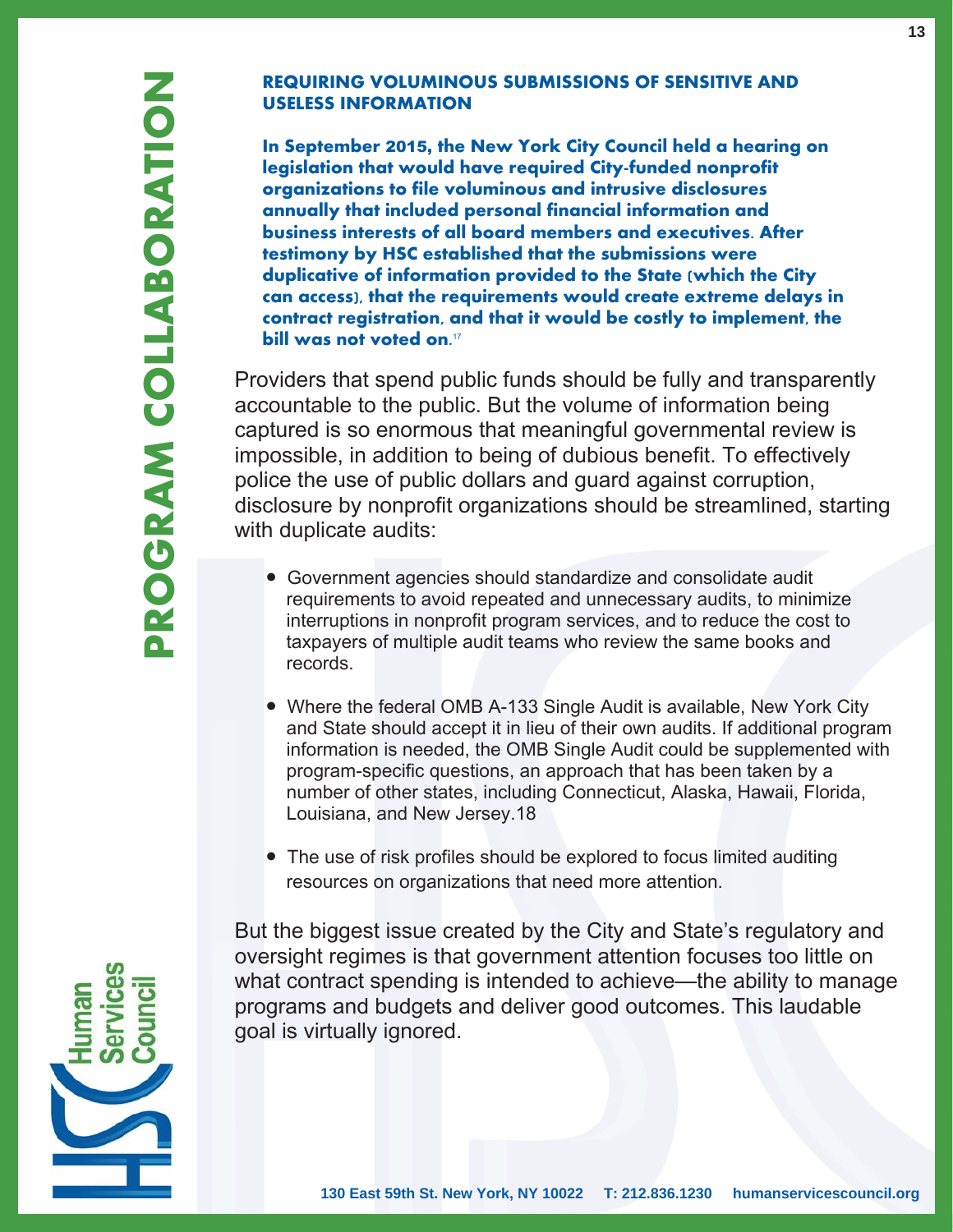**Problem #2: Government contracts and philanthropic grants rarely cover operating costs, and payment is often late and unpredictable, resulting in cash flow obstacles and chronic underfunding.**

New York human services providers are mission-driven. Out of dedication to their communities, they perform an ever-widening array of services with ever more costly and burdensome reporting and oversight requirements. But because of chronic underpayment, these expenses are unreimbursed by government contracts. Consequently, the budgets of half of New York City human services providers are either in the red or are just breaking even, with no cash reserves, as illustrated by Table 2 on page 24. Providers cannot re-balance their budgets by reducing the number of individuals served because contracts have set measures, and many find it difficult to surrender contracts that are no longer tenable.

Furthermore, frequent government contract payment delays put providers at risk of eviction and worsen deficits by forcing organizations to borrow to pay rent and salaries. Crumbling facilities and high staff turnover due to low salaries further compromise the quality of service delivery.

#### **UNDERFUNDING MEANS LOW PAY FOR STAFF**

**There are approximately** 108,600 **nonprofit human services workers in New York City, excluding workers providing direct health care services.**19 **Human services workers are highly educated, with two-thirds having some college education and nearly half holding a bachelor's degree or higher.**20 **Half earn less than** \$15 **per hour.**21 **These workers increasingly find themselves in the very same position as their clients—in need of social service assistance to provide for their families. More than one-third of New York City's social service workers are eligible for safety net programs, compared to** 24 **percent of New Yorkers as a whole.**22 **Providers would prefer to pay reasonable salaries, but their government contracts do not provide for the escalations that would make that possible.**<sup>23</sup>

RECOMMENDATION # 4: Contracts and grants must fully cover the costs of their administration.

Contract underpayments affect many budget components, but organizations suffer most from underfunding of indirect (overhead) costs. As the administrative caps imposed by Executive Order #3824 evidence, spending on administrative costs is falsely equated with inefficiency, waste, and corruption, especially for human services programs.<sup>25</sup>

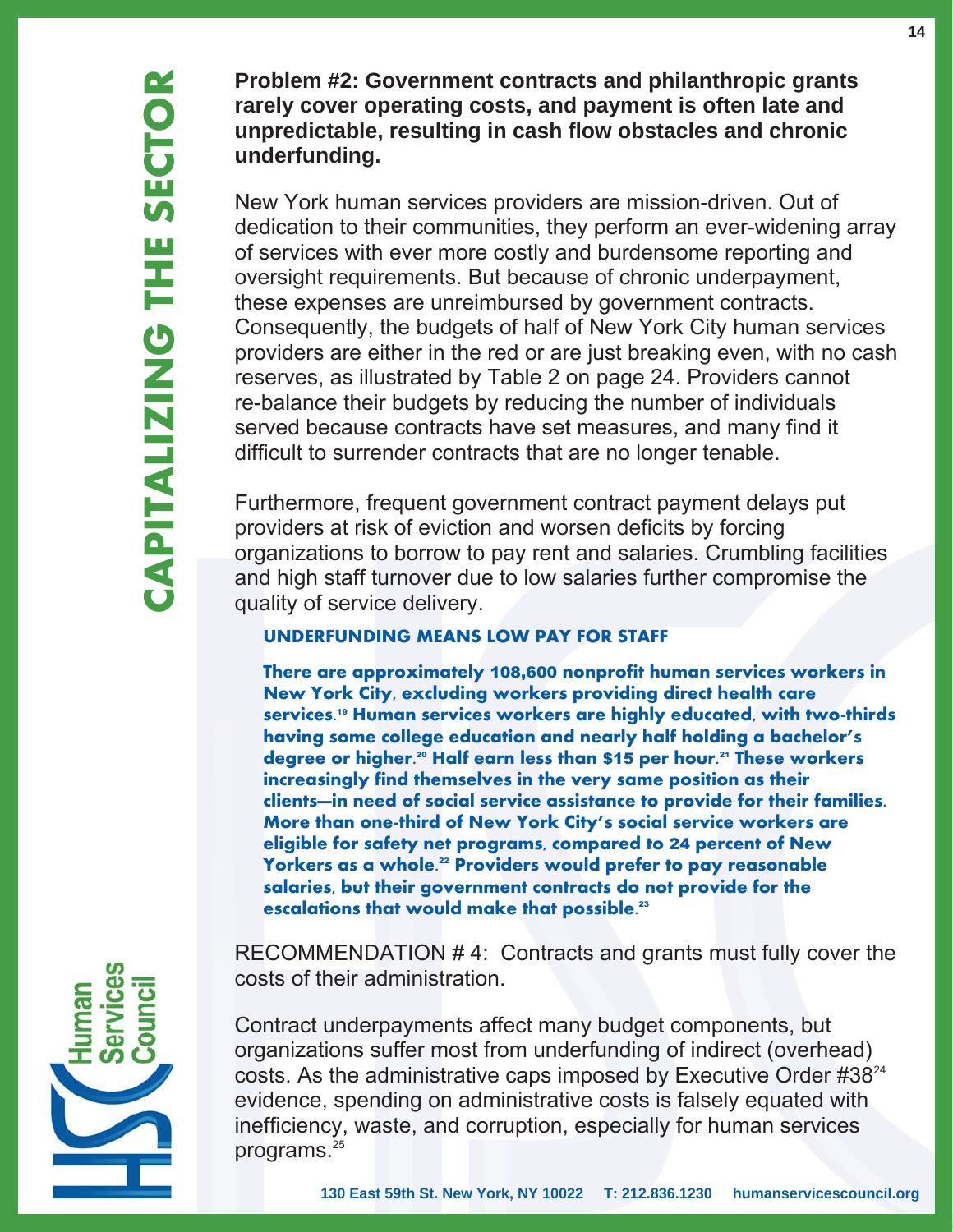With few exceptions, government and private funders respond by underwriting little to none of the many necessary "indirect" (overhead) costs of running an organization—like paying rent, maintaining facilities, purchasing equipment, fundraising, maintaining insurance, and managing human resources and accounting functions.26 In addition to these crucial program components, other indirect costs to an organization such as oversight management, risk assessment, and accountability functions are not covered, meaning nonprofits must cobble together funding for basic costs like repairing a roof, and have an even harder time funding new financial systems or program evaluations systems. Underpayment of indirect costs leads to:

- Inadequate and obsolete facilities, equipment, and technology;
	- Under-staffed and under-skilled accounting, human resources, and administrative offices that reduce organizational ability to deliver programs, manage and raise funds, document results, and diminish accountability, oversight, and compliance;
	- Low staff salaries and safety net reliance, high turnover, and lower quality of services:
	- Lack of continuing education and training for staff, also resulting in lower quality of services;
	- Lower productivity and substandard physical conditions;
	- Fundraising to fill gaps, rather than applying those dollars toward innovation and service improvements;
	- $\bullet$  Increased financial vulnerability; and
	- Organizational failures.<sup>27</sup>

There is growing recognition nationally that shortchanging of indirect expenses is an enormous mistake. In their 2013 "Letter to the Donors of America," the presidents of the Better Business Bureau

They stated: **Thus, while the public and private sector fund nonprofit organizations to make a difference in New Yorkers' lives and communities, they are starving them of the ability to do so effectively.**

 (BBB) Wise Giving Alliance, GuideStar, and Charity Navigator urged nonprofits to spend much more on overhead (see Letter to the Donors of America" (June 17, 2013), attached at Appendix B.1).

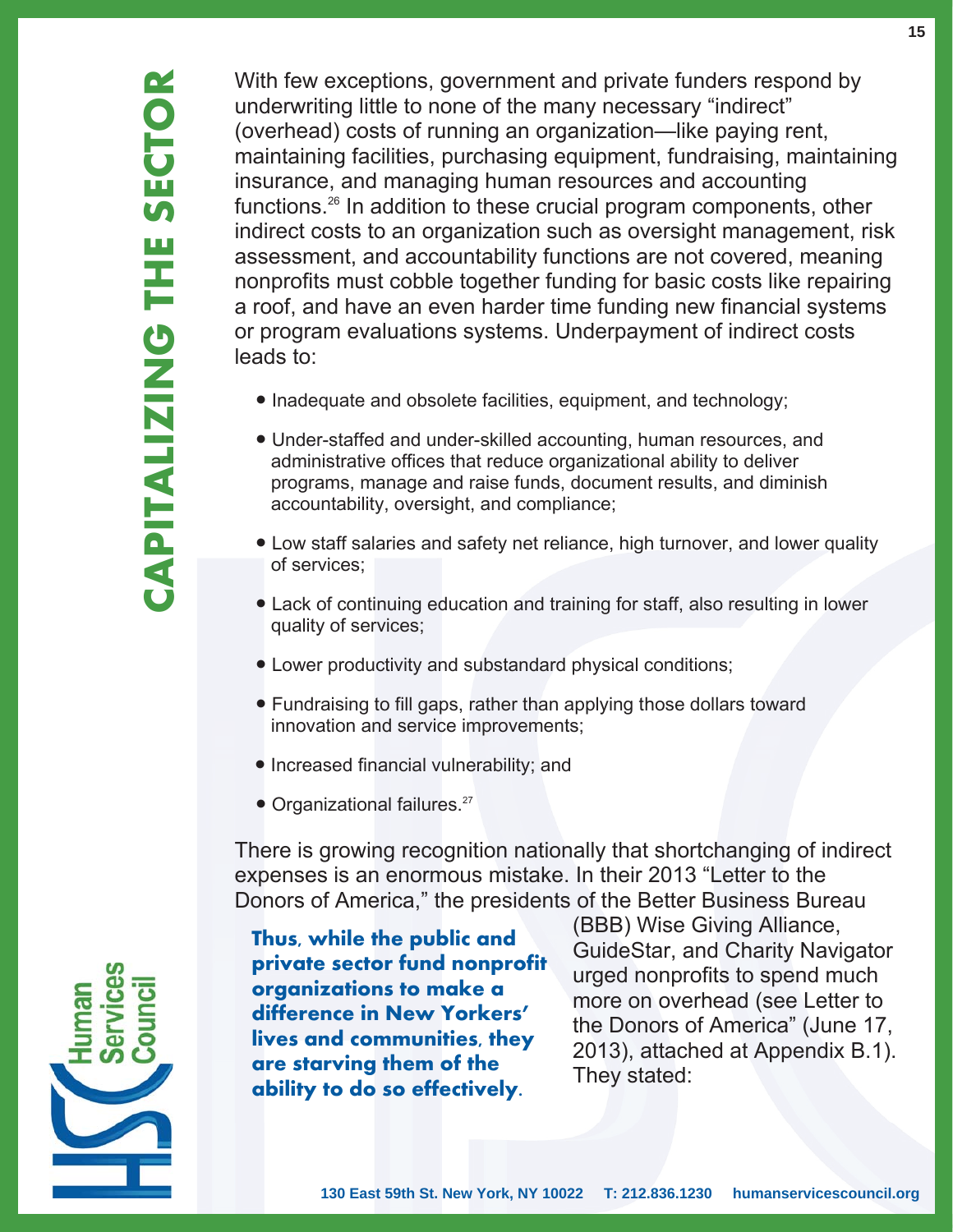Overhead costs include important investments charities make to improve their work: investments in training, planning, evaluation, and internal systems—as well as their efforts to raise money so they can operate their programs. These expenses allow a charity to sustain itself (the way a family has to pay the electric bill) or to improve itself (the way a family might invest in college tuition).<sup>28</sup>

Some foundations have also begun to acknowledge the threat posed by inadequate indirect rates, $29$  and on December 26, 2013, the White House Office of Management and Budget issued guidance and procedures requiring state and local governments, and other entities that pass through federal funds, to reimburse the reasonable indirect costs of nonprofits (the OMB Uniform Administrative Requirements, Cost Principles, and Audit Requirements for Federal Awards).<sup>30</sup> The federal government has historically paid significantly higher indirect cost rates on grants to providers than the City or State (see, e.g., Letter from Darryl W. Mayes, US Department of Health & Human Services (redacted) (February 10, 2014), attached as Appendix B.2).

Thus far, however, New York City and State contracts are still characterized by egregiously low indirect payment rates. Half of respondents to a 2015 survey reported indirect cost rates of nine percent or less on City contracts.<sup>31</sup> One provider with an actual overhead ratio of nearly 20 percent reported that only one of its three NYC Department for the Aging contracts provided any overhead reimbursement—at a rate of only seven percent. Another organization reported a seven percent overhead rate from the City Department of Health and Mental Hygiene (DOHMH) and *no* payment of indirect costs from the Department of Homeless Services (DHS) (see DHS Human Service Providers Annual Review Instructions (rev'd 4/14), attached as Appendix B.3). And the City Department of Youth and Community Development stunningly admitted that, although a provider's indirect cost rate was calculated at 18.84 percent, "Department policy is to grant a maximum indirect cost rate of 10 percent" (see September 20, 2013 (redacted) attached as Appendix B.4).



**A vicious cycle is leaving nonprofits so hungry for decent infrastructure that they can barely function as organizations — let alone serve their beneficiaries.**

**-**2010 **US Government Accountability Office report<sup>32</sup>**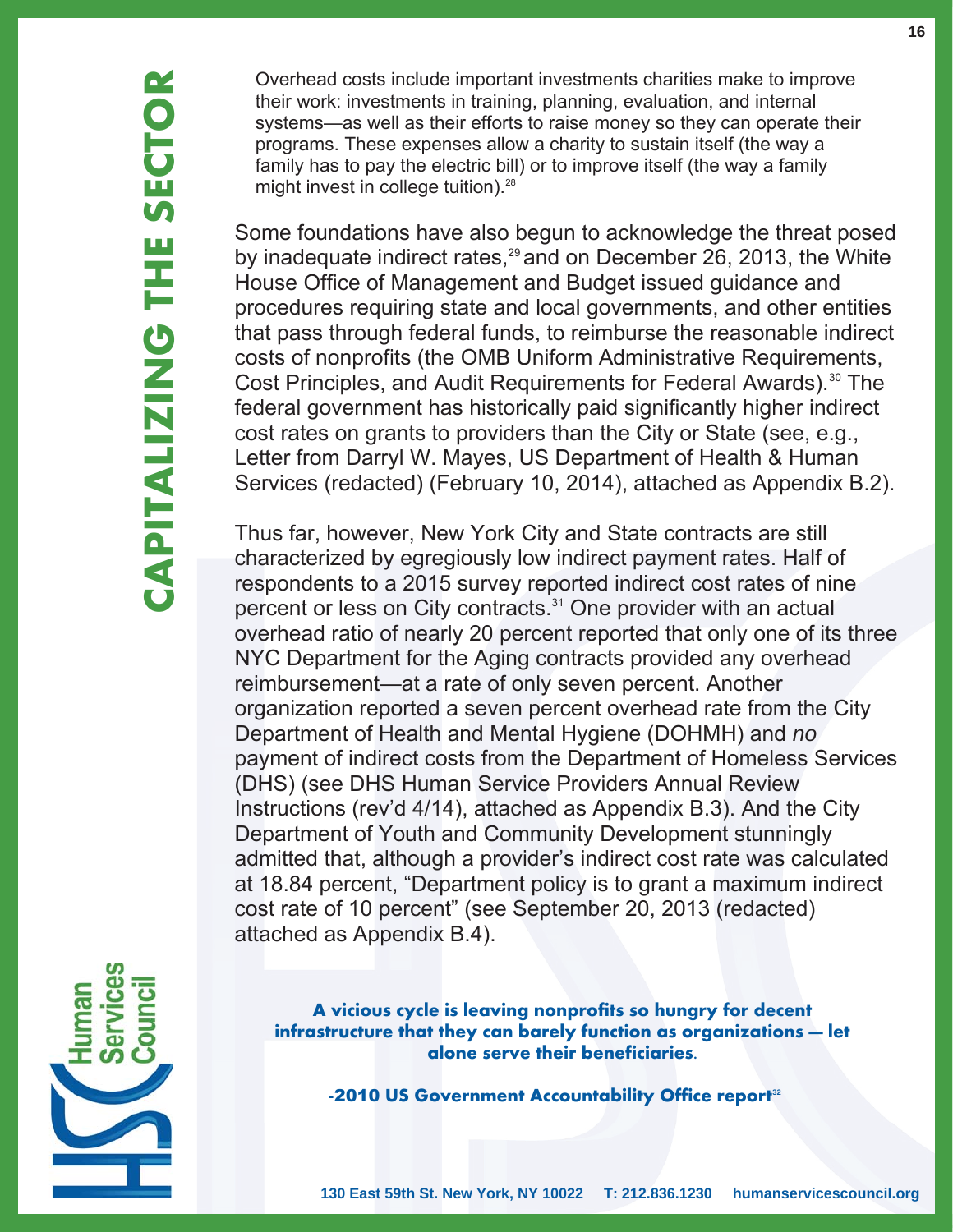Overhead rates in New York State contracts are equally shameful. A New York State Education Department contract reportedly has an indirect rate of merely 2.6 percent, and more than half of survey respondents reported State rates of less than ten percent,<sup>33</sup> although federal rates ranged from 16.9 percent to 23 percent.

| Table 1: Representative indirect cost payment rates in NYC and NYS contracts - 2013 |                                                       |                      |  |
|-------------------------------------------------------------------------------------|-------------------------------------------------------|----------------------|--|
| <b>Funder</b>                                                                       | Program                                               | <b>Indirect Rate</b> |  |
| NYC Administration for Children's Services                                          | EarlyLearn NYC                                        | $0\%$                |  |
| NYC Department of Education                                                         | Universal Pre-K                                       | $0\%$                |  |
| NYC Department of Health and Mental<br>Hygiene                                      | Adolescent Employment and<br>Education Program (AEEP) | 2.3%                 |  |
| NYC Department of Homeless Services                                                 | <b>Shelters</b>                                       | 8.5%                 |  |
| NYC Human Resources Administration                                                  | Work Progress Program                                 | $0\%$                |  |
| NYS Education Department                                                            | <b>Community School Grant Initiatives</b>             | 2.6%                 |  |
| NYS Education Department                                                            | <b>Extended Day School</b>                            | 2.6%                 |  |
| NYS Education Department                                                            | <b>GED Program</b>                                    | 2.7%                 |  |
| NYS Office for People with Developmental<br><b>Disabilities</b>                     | <b>Family Support</b>                                 | 9%                   |  |

Source: Responses by HSC members to email inquiry (2014)

Low indirect cost rates on public human services contracts are Low indirect cost rates on public human services contracts are<br>especially crippling because government funding accounts for at especially crippling because government funding accounts for at<br>least 80 percent of provider revenue.<sup>34</sup> The budget shortfalls created<br>by chronic underfunding are unlikely to be filled by private funders, by chronic underfunding are unlikely to be filled by private funders, as only 8.3 percent of the average provider's revenue comes from private foundations or donors, and many of these also set their<br>indirect cost rates as low as 10 percent to 15 percent, if they pr indirect cost rates as low as 10 percent to 15 percent, if they provide<br>any indirect funding.<sup>35</sup> Source: Responses by HSC members to em<br>Low indirect cost rates on public<br>especially crippling because gov<br>least 80 percent of provider reve<br>by chronic underfunding are unl<br>as only 8.3 percent of the avera<br>private foundatio y indirect funding.<sup>35</sup>

#### **UNDERINVESTMENT IN INFRASTRUCTURE LEADS TO UNSAFE CONDITIONS**

**Narrow administrative margins and increasing operating costs mean something has to give, and the first to go is usually infrastructure investment. Building repairs and technological upgrades are postponed so roofs leak and desktop computers date to the last century. Buildings remain inaccessible to individuals with disabilities. Furnishings are threadbare.**

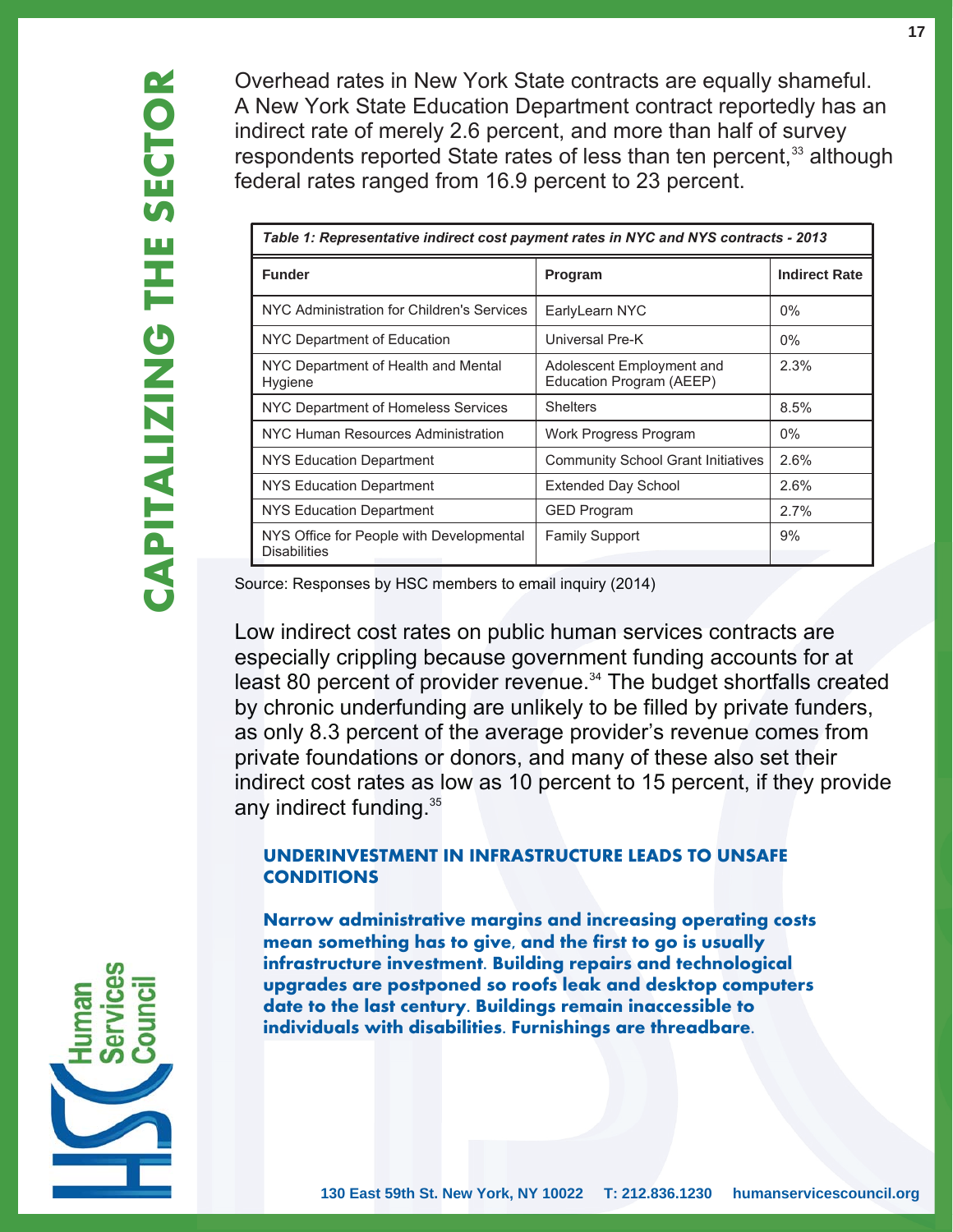Infrastructure issues are especially serious for organizations that house homeless individuals. In 2015, the New York City Comptroller refused to register dozens of contracts with nonprofit organizations sheltering thousands of homeless people after alleging that housing conditions were unsafe. The executive director of Barrier Free Living reported that:

 Since 1991, we have had an 8.5 percent overhead rate on our contract with the Department of Homeless Services (DHS) that covers less than half the cost of administrative overhead. We were not allowed to have capital reserves in our budget, but DHS has denied almost all of our requests for capital funding for repairs since we own our own building. We now need \$4.4 million in capital funding to keep our building viable.

The excessive focus on limiting indirect costs, without considering its harm to organizational performance, suggests that saving money may be more important than achieving meaningful results.

## *Unfunded mandates*

During the course of government-funded contracts, compliance with new statutory and regulatory changes is often required of nonprofits. Two recent examples from New York City include a mandate that voter registration applications be made available whenever an application for a City service is filed and that foster care agencies train new staff to provide a culturally competent environment that is welcoming and inclusive of LGBTQ youth and adults.

#### **THE UNMET COST OF THERAPEUTIC CRISIS INTERVENTION TRAINING**

**Nonprofits operating Children's Community Residences and residential treatment facilities are now required to provide their staff with Therapeutic Crisis Intervention Training. New staff are required to undergo four days of training, and existing staff must take a full-day refresher every six months. One organization quantified the cost for training and staff time for** 50 **new hires and** 261 **existing staff at** \$155,510 **per year.**



The aims of these initiatives are commendable but, because they were unanticipated, the cost of compliance, which can be significant, is not covered by contracts. For example, a recent mandate to provide staff training in therapeutic crisis intervention was estimated to add more than \$155,000 to the budget of one nonprofit. The financial burden inflicted by unfunded mandates is magnified for organizations that administer multiple contracts with different government agencies.36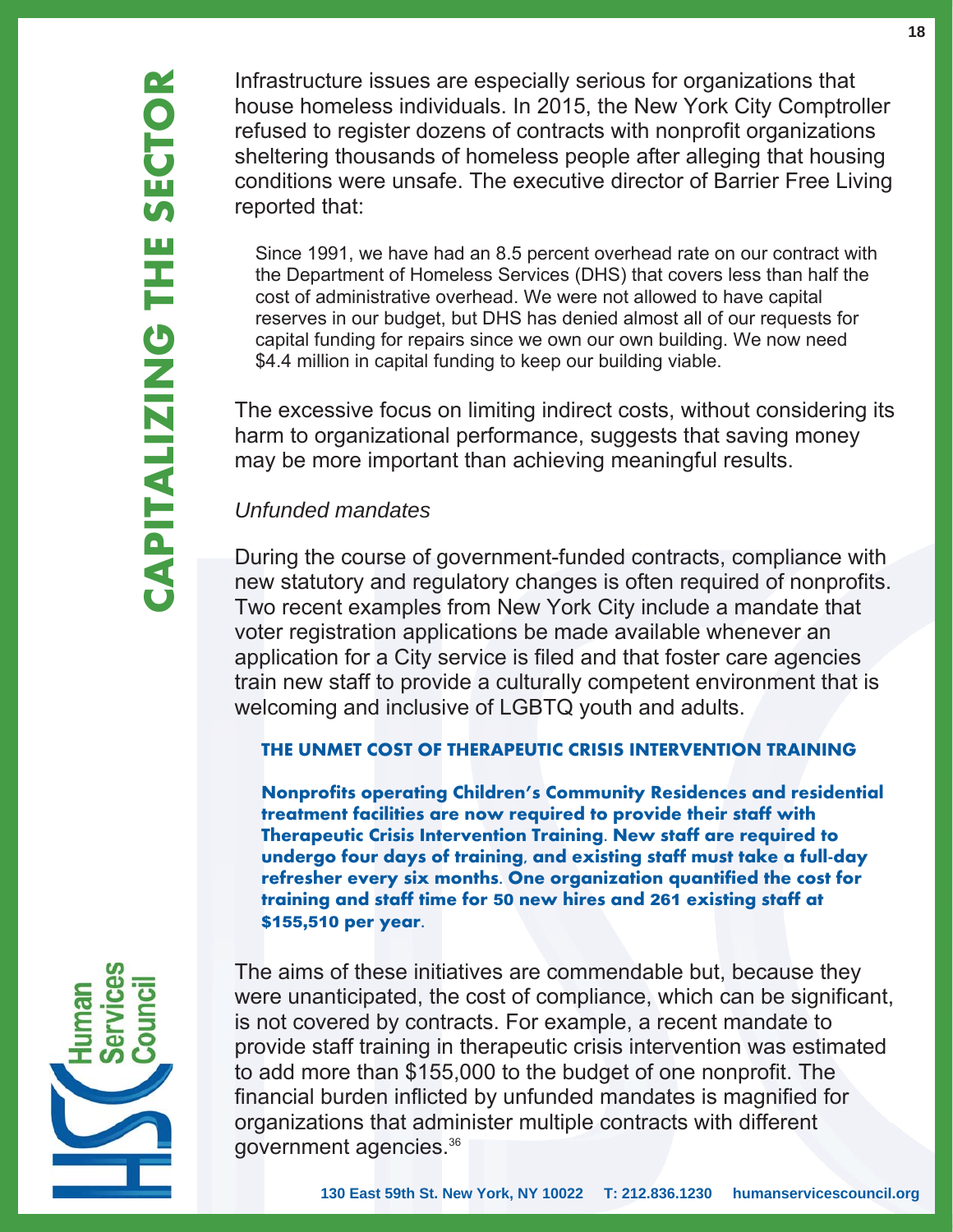#### **WORTHY PURPOSE BUT, NONETHELESS, A BUDGET-BREAKER**

**To protect individuals with special needs from abuse or injury, a new State agency, the New York State Justice Center, now investigates every incident reported in State-operated, certified or licensed facilities and programs. Providers must report every significant incident, even if no harm was found. When an abuse or injury report is made, the organization in charge must document the facts, conduct interviews, respond to allegations, attend hearings, and develop corrective action plans. The accused staff person is put on paid administrative leave until the investigation is completed.** 

**From January through November** 2015, **the Justice Center indicated** 33 **percent of reports were investigated.<sup>37</sup> Although only** 2.7 **percent of reports made in** 2014 **were substantiated, the cost to respond to them was substantial and unreimbursed by State contracts.**<sup>38</sup> **One organization reported that** 14 **individuals were on paid leave for periods of up to** 27 **weeks (**108 **person-weeks) until they were cleared by investigators, and that investigations had been ongoing with respect to another** 12 **employees for as long as** 33 **weeks (**151 **person weeks). The organization had to hire the equivalent of five full-time substitutes for one year while their permanent employees were on paid leave. Another organization estimated the annual cost of compliance at nearly** \$100,000 **.**

#### *Cost Escalations*

Human services providers are not immunized against rent increases and spiraling health insurance premiums but automatic contract renewals do not compensate for them, for compliance with unfunded mandates, or for any other increased expense. The nonprofit health care provider, Public Health Solutions, reports, for example, that in the five years since it executed a major government contract, the expense of medical insurance premiums climbed by 16 percent, liability and other business insurance costs rose by 32 percent, and rent increased by 17 percent, but contract renewals reflected no increase in payments.



**CAPITALIZING THE SECTOR**

CAPITALIZING

HE

SECTOR

Contracts with government agencies therefore become more unaffordable every year, but relief is not possible because the contract often cannot be amended or surrendered. For example, when Turning Point Brooklyn, a supportive housing provider, tried to surrender a losing contract, the Department of Health demanded that it identify another provider to assume it, a difficult task given the financial terms of the agreement.39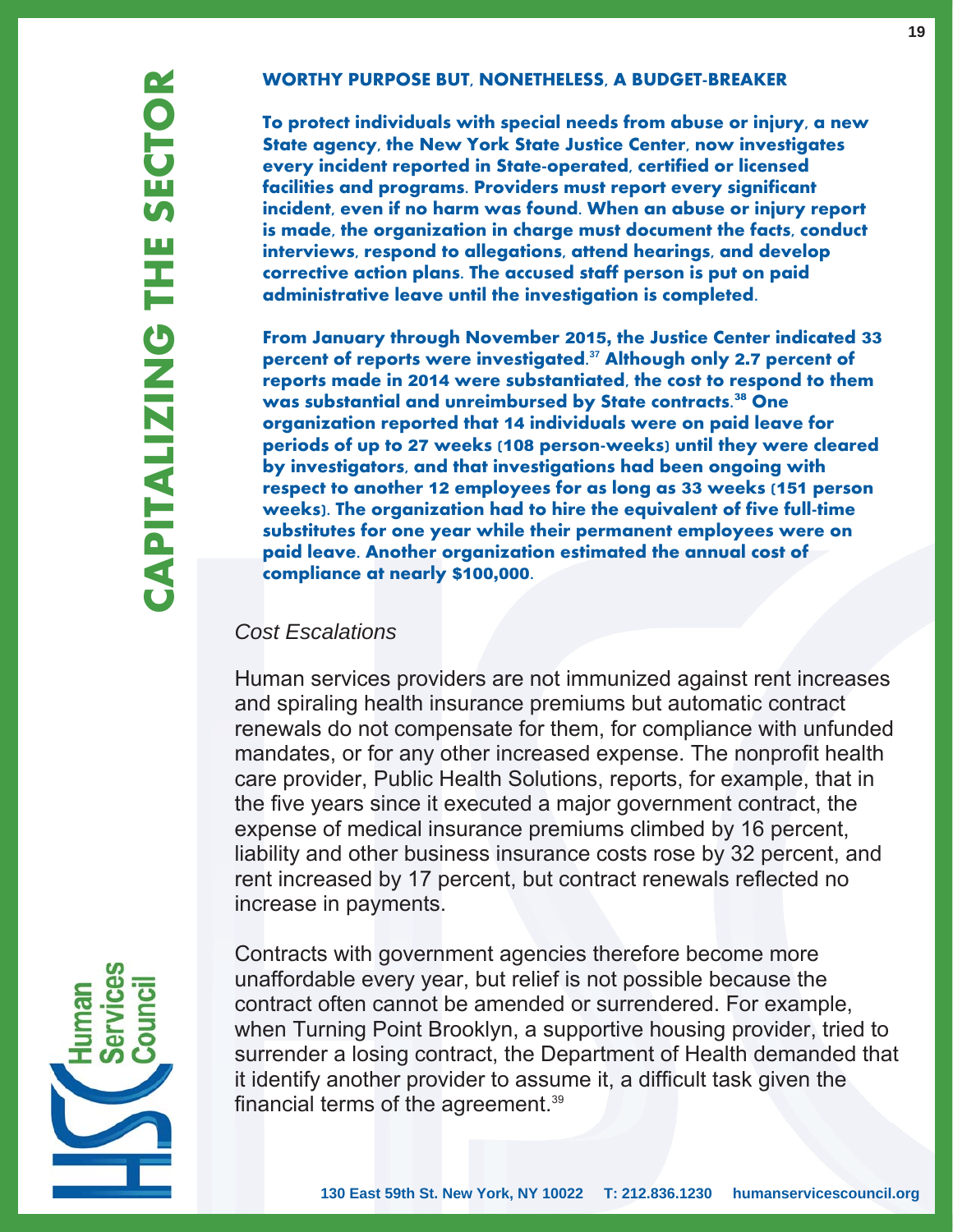#### **TRAPPED: NO WAY OUT OF AN UNAFFORDABLE CONTRACT**

**Turning Point Brooklyn has two contracts to provide supportive housing, social services, and money management education to homeless men and women with severe mental illness, with a term running until spring** 2016**, but low payments make it impossible to perform. One-bedroom or studio apartments in Brooklyn's overheated real estate market rent for a monthly average of** \$1,400**, which exceeds the budgeted amount, and qualified staff are unwilling to work at the salaries permitted by the contract. The organization's consequential understaffing led to a citing by the Health Department for case management and inspection deficiencies, and delays in contract payments led to scores of eviction proceedings.** 

**Turning Point's executive director saw no way out of her plight but to give up the two supportive housing contracts, which the City had automatically renewed without increases to cover higher rents and staff costs. She tried to return the contracts in spring** 2015**, but the Health Department insisted that she find a substitute agency first.**

**Turning Point Brooklyn is not the only organization in this position. At least a half-dozen supportive housing providers like Turning Point Brooklyn have been cited in the past few years for deficiencies, all arising from similar circumstances.**

Across-the-board cuts permitted by government contracts can also wreak havoc with provider budgets. For example, cuts in New York City's budget reduced contract payments by \$114 million in City Fiscal Year 2012 and \$60 million in 2013, with programs for youth and families taking the hardest hit.<sup>40</sup> After such cuts, rent must still be paid on leased space, even if the sites are closed, and layoffs become unavoidable.

For human services providers to maintain quality services, major changes in philanthropic and public contracting, and payment policies are necessary:

*Contracts and grants must reflect actual indirect expenses.* The respected BBB Wise Giving Alliance has recommended that at least 65 percent of an organizational budget be devoted to program costs, including indirect costs.<sup>41</sup> Funding at this level would reduce staff turnover and enable organizations to make necessary investments in infrastructure, training, and accounting systems.

*Contract renewals must accommodate cost escalations, including costs associated with legislative and policy changes.* If a contract is premised on specific costs that increase during the contract term, then subsequent renewals must either accommodate the increased expense, or permit surrender of the contract. Underfunded nonprofits cannot be expected to make up the difference.



**CAPITALIZING THE SECTOR**

**CAPITALIZING THE** 

SECTOR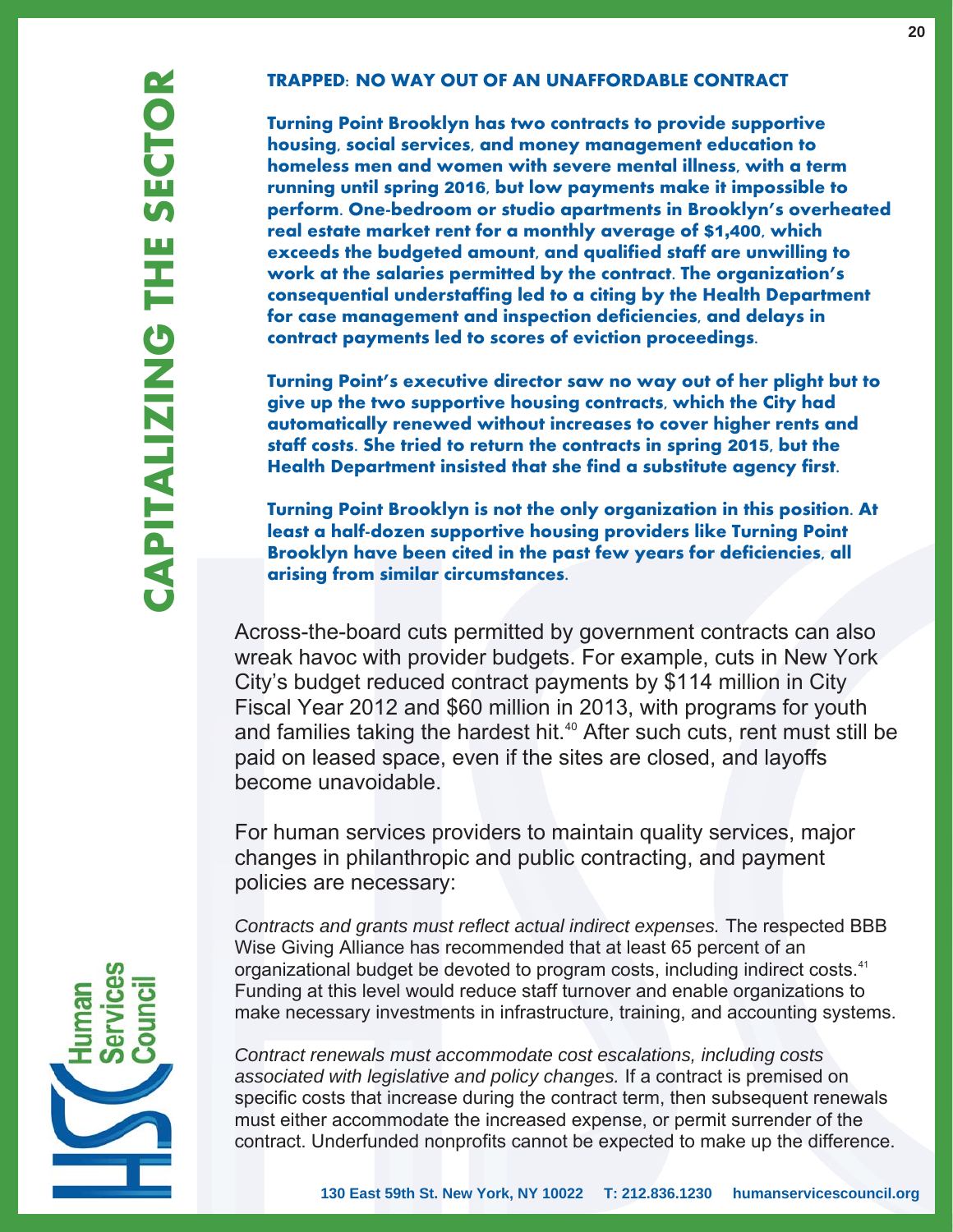RECOMMENDATION # 5: Timely and reliable payments by government.

Given the outsourcing of so many social services by government, New York human services providers are predominately funded with public dollars. *Nearly every* respondent to the September 2015 HSC survey reported receiving payments from government contracts and grants,<sup>42</sup> and, as noted, this funding represented about 80 percent of provider budgets. By contrast, revenue from foundation and corporate grants constituted a comparatively small seven percent share.

The dominance of government funding puts human services providers at financial risk and operational uncertainty because payments are often made very late. Respondents to a 2015 survey reported that 34 percent of City contract payments and 25 percent of State grant payments were received *more than 90 days late*. The State and City paid only 25 percent and 20 percent of their respective bills on time.<sup>43</sup> Because organizations lack cash reserves, wildly uneven payments on performance-based contracts also make it difficult to budget and pay personnel and operating expenses, which do not shrink in the months when payments dip.

## *Registration delays imperil nonprofit organizations*

Late payments often result from delays in contract registration. According to the Office of the State Comptroller, State agencies in 2014 were late more than 77 percent of the time in approving contracts with nonprofit organizations, with 3,568 of 4,630 contracts approved late.44 The Comptroller reported that 70 percent of nonprofit contracts were approved late on average during the last two decades. New York City also has a record of late contract registrations.



Registration delays can be financially ruinous, as services are expected to begin on the first day of a contract, even if the contract has not yet been registered by the relevant agency. Nonprofits therefore incur substantial costs for service delivery before they have a legal right to be paid and are often forced to borrow to meet payroll.45 Interest payments on such borrowings are not reimbursable, except in rare cases, and must therefore be paid from reserves already stretched to the breaking point. And that assumes that an organization is able to find a willing lender.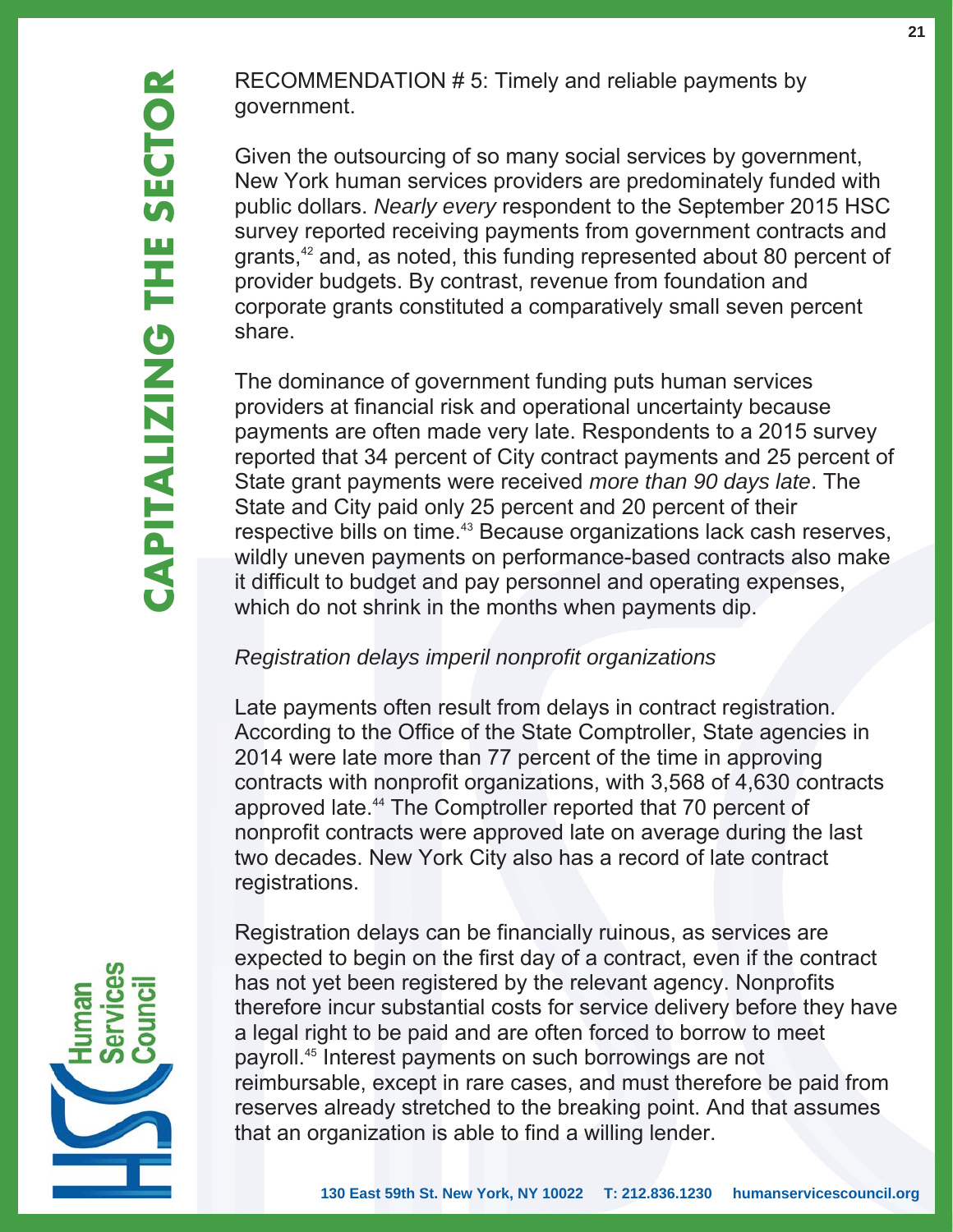#### **GOING BROKE FROM BROKEN PROMISES**

**In summer** 2014**, the State awarded Solutions to End Homelessness Program (STEHP) grants, with services to start October** 1, 2014, **but the agency did not execute the contract of at least one grantee until late February** 2015**, nearly five months into the one-year contract term.**

**City agencies can be equally irresponsible in their conduct. For example, in March** 2015**, providers of DYCD Middle School Expansion services were notified of grant awards for summer services. Because it was nearly summer, they immediately began assembling staff and space. But awards were abruptly retracted in May. Parents had registered their children by this time and providers and parents were unsure what programs would operate, if at all. Awards were reinstated in June, giving providers mere weeks to launch services to tens of thousands of children. But contract modifications were not registered until mid-August, thereby forcing** 100 **providers to front all the money during the entire summer for their programs.** 

Given their often precarious financial conditions, compelling most nonprofits to borrow to pay for space, furnishings, technology, reporting systems, and other expenses necessary for new government-sponsored programs is unconscionable. New York City and State should instead provide contract advances that cover reasonable start-up costs, as many federal contracts do.

Once contracts are underway, providers must be able to count on equal monthly contract payments to meet payroll and operating costs, as the State of New Jersey provides. This would allow them to reliably budget and be confident in their ability to pay workers and meet operating costs. At the end of the contract term, an audit can determine whether excessive payments were made and ensure that overpayments are recaptured.

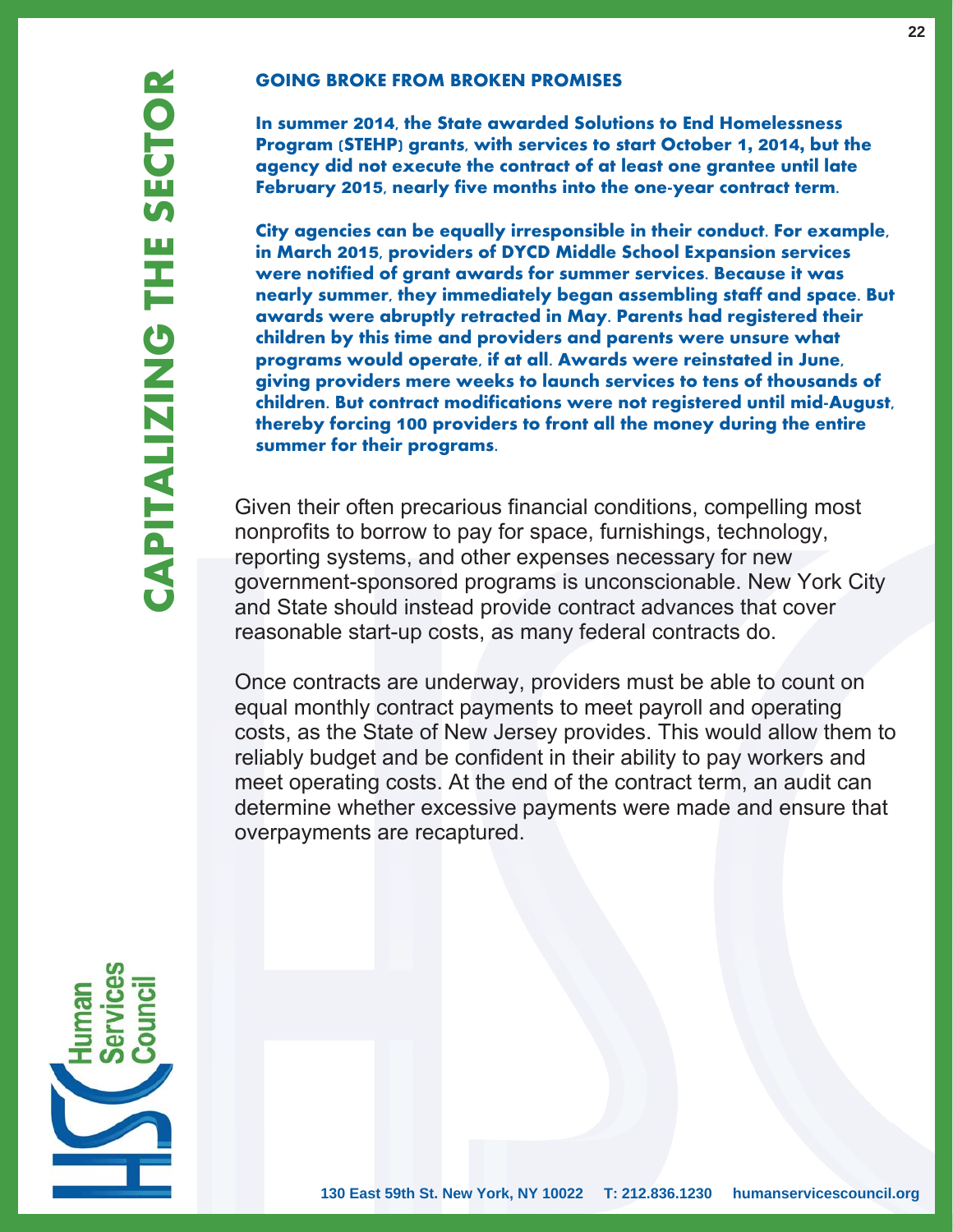**Problem #3: There is a lack of adequate risk assessment in the sector. Providers must accept responsibility for aggressively identifying, assessing, and addressing risks to their fiscal health and put in place the checks and balances needed to protect themselves and the people they serve.** 

A significant number of New York human services providers are in financial distress. These organizations are running deficits or are barely breaking even with little to no cash reserves. The loss of a major contract or a bad bet on Medicaid Managed Care could easily send them over the precipice and deprive hundreds of individuals, if not thousands, of services on which they depend.

But because of weak internal financial and programmatic reporting, providers may not be alerted to short-term and long-term fiscal dangers early enough to effectively address them. Moreover, inadequate funding of indirect expenses has left most organizations without the resources needed to upgrade financial and programmatic reporting systems and to train staff in effective oversight practices.

## *Human Services Providers Are in Serious Financial Trouble*

A significant number of New York City's human services providers are financially distressed. Nearly one out of five was insolvent<sup>46</sup> in 2013, and 30 percent had only two months or less of operating reserves. The budgets of half showed losses between 2010 and 2013, even after they implemented a wide range of measures to reduce outlays. For example, a 2012 Urban Institute survey of New York State nonprofits with government contracts or grants found that in the prior year:

- 49 percent froze or reduced employee salaries;
- 43 percent drew on reserves;
- 27 percent reduced their employee headcount;
- 14 percent reduced the number of programs or services offered;
- 13 percent reduced the number of people they served;
- 11 percent borrowed funds or increased lines of credit; and
- 7 to 10 percent reduced health, retirement, or other staff benefits.<sup>47</sup>

These organizations have no margin in the event of funding cutbacks or emergencies, and recent data suggest that their financial woes are worsening—27 percent of respondents to the 2015 Nonprofit Finance Fund (NFF) survey reported operating deficits of five to 25 percent for fiscal year 2014.<sup>48</sup>

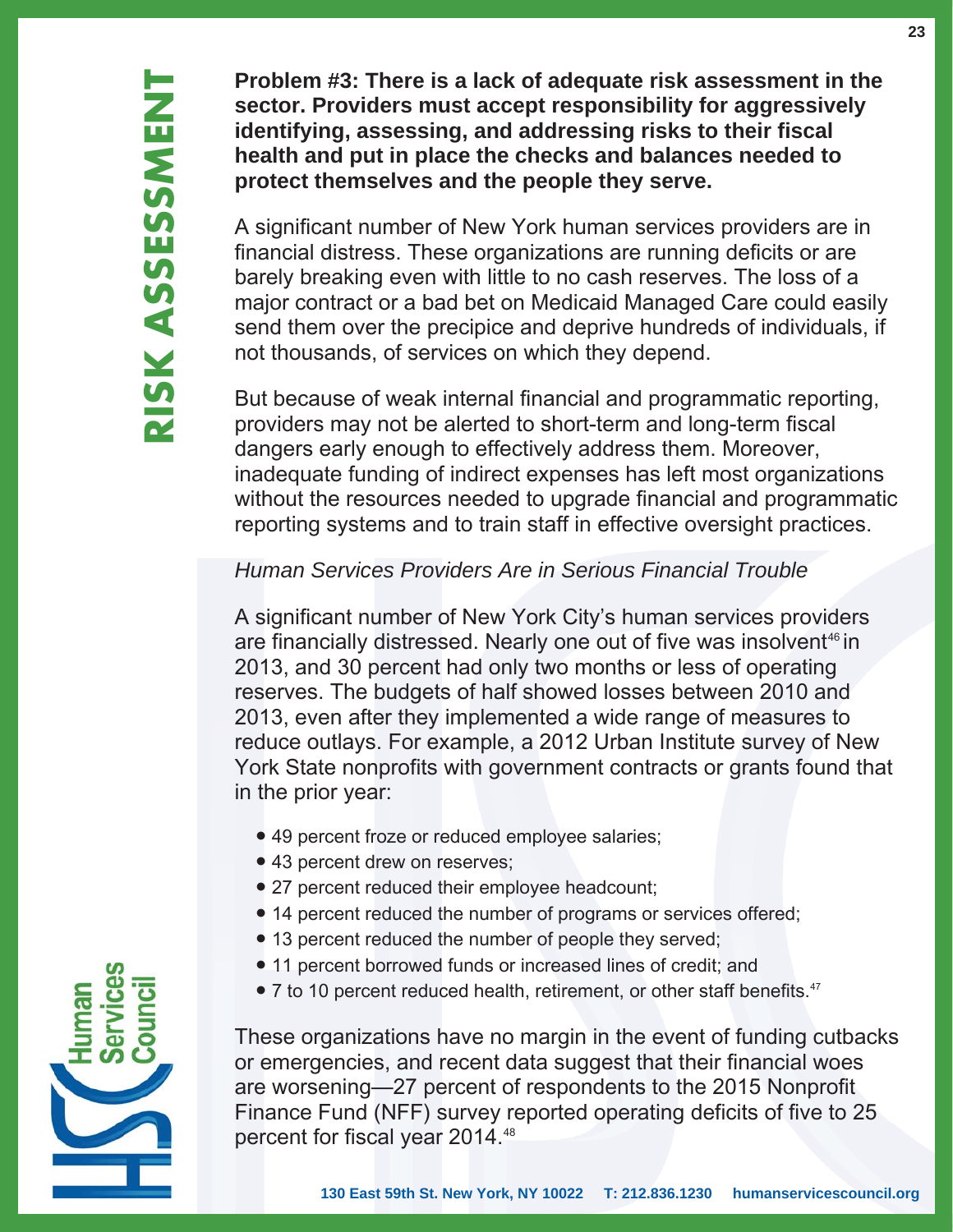Sixty percent of respondents to the 2015 HSC provider survey reported that their organizations had less than three months of

27 **percent of New York City human services providers had an operating deficit in fiscal year** 2014

 unrestricted operating reserves, and one-quarter reported less than one month of reserves. As indicated below, nearly 75 percent also reported that either they had no line of credit, or their credit line equaled one month of expenses or less;

only one provider out of ten reported a line of credit that covered three months of expenses or more.<sup>49</sup>



Source: 2015 HSC Provider Survey

Many large organizations, with budgets in the tens of millions serving hundreds or even thousands of individuals, are technically insolvent, and an even larger share are on a financial knife-edge—either in the red or barely breaking even, with no cash reserves. And that doesn't even account for much smaller organizations, whose disappearance would be equally catastrophic to the people they serve, although less likely to generate headlines (see Table 2, below). $50$ no cash reserves.<br>rganizations, whose<br>the people they ser



| ikely to generate headlines (see Table 2, below). $50$ |                                                                                  |     |  |
|--------------------------------------------------------|----------------------------------------------------------------------------------|-----|--|
|                                                        | Table 2: Insolvent health and human services nonprofits<br>by budget size - 2013 |     |  |
|                                                        | All HHS                                                                          | 18% |  |
|                                                        | Less than \$1 million                                                            | 14% |  |
|                                                        | \$1 million up to \$5 million                                                    | 24% |  |
|                                                        | \$5 million up to \$10 million                                                   | 16% |  |
|                                                        | \$10 million up to \$50 million                                                  | 19% |  |

 Source: Analysis by SeaChange Capital Partners and Oliver Wyman based on data provided by GuideStar.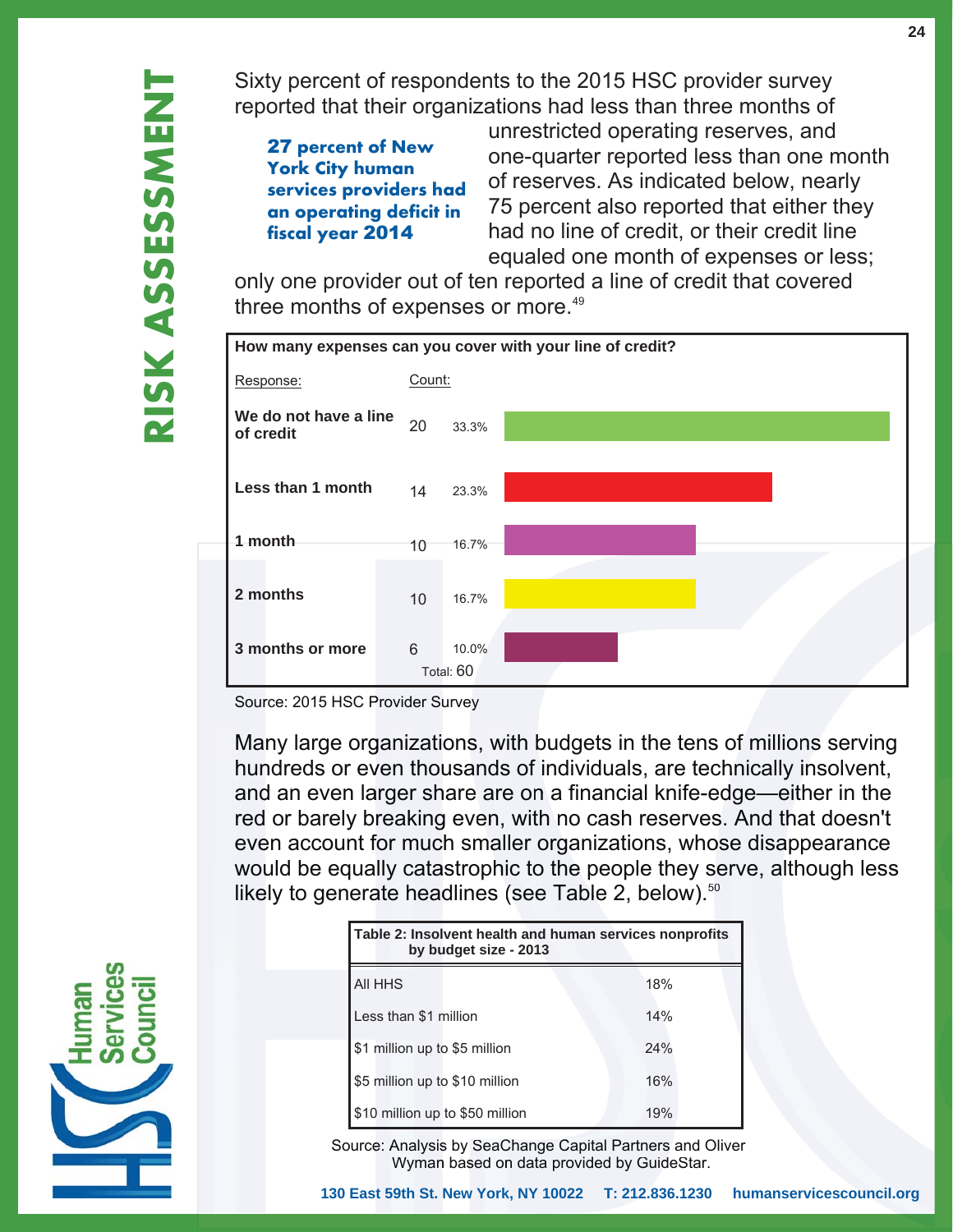RECOMMENDATION # 6: Provide funding and technical assistance to enable human services providers to implement comprehensive internal financial and programmatic reporting systems.

With so many human services providers struggling to survive, comprehensive and coherent financial and programmatic reporting is essential for them to:

- Fully understand program costs and available financial resources;
- Recognize short-term and long-term financial dangers;
- Track program outcomes and ensure that they adhere to contract metrics;
- Strategically deploy resources;
- Anticipate and respond quickly to funding delays or cutbacks; and
- Plan investments in management and support functions and critical infrastructure.

The financial and programmatic reporting of many human services providers falls short of meeting these demands. A substantial number of service providers report financial information less frequently than is optimal and fail to provide their board members and program staff with critical financial information, such as balance sheets.<sup>51</sup> Unfortunately, inadequate funding of indirect costs has prevented many providers from investing in updated financial systems and constrained them from developing effective financial, reporting, and oversight systems.

Private and government funders must underwrite the development of the robust financial and performance monitoring systems necessary for long-term sustainability and program quality. This support would enable providers to track key performance indicators tailored to their organizational structure, review "dashboards" showing financial and programmatic performance and purchase the software needed to generate financial reports and monitor performance (see Standards of Excellence in Nonprofit Financial Management, Fiscal Management Associates (FMA) (December 2015), attached as Appendix C.2).

Key performance indicators (KPIs) and dashboards should be distributed to organizational decision makers on the staff and the board, and issued frequently enough to timely alert them to significant changes in the operating environment. A robust set of KPIs were developed by the Commission's Financial Conditions Committee.

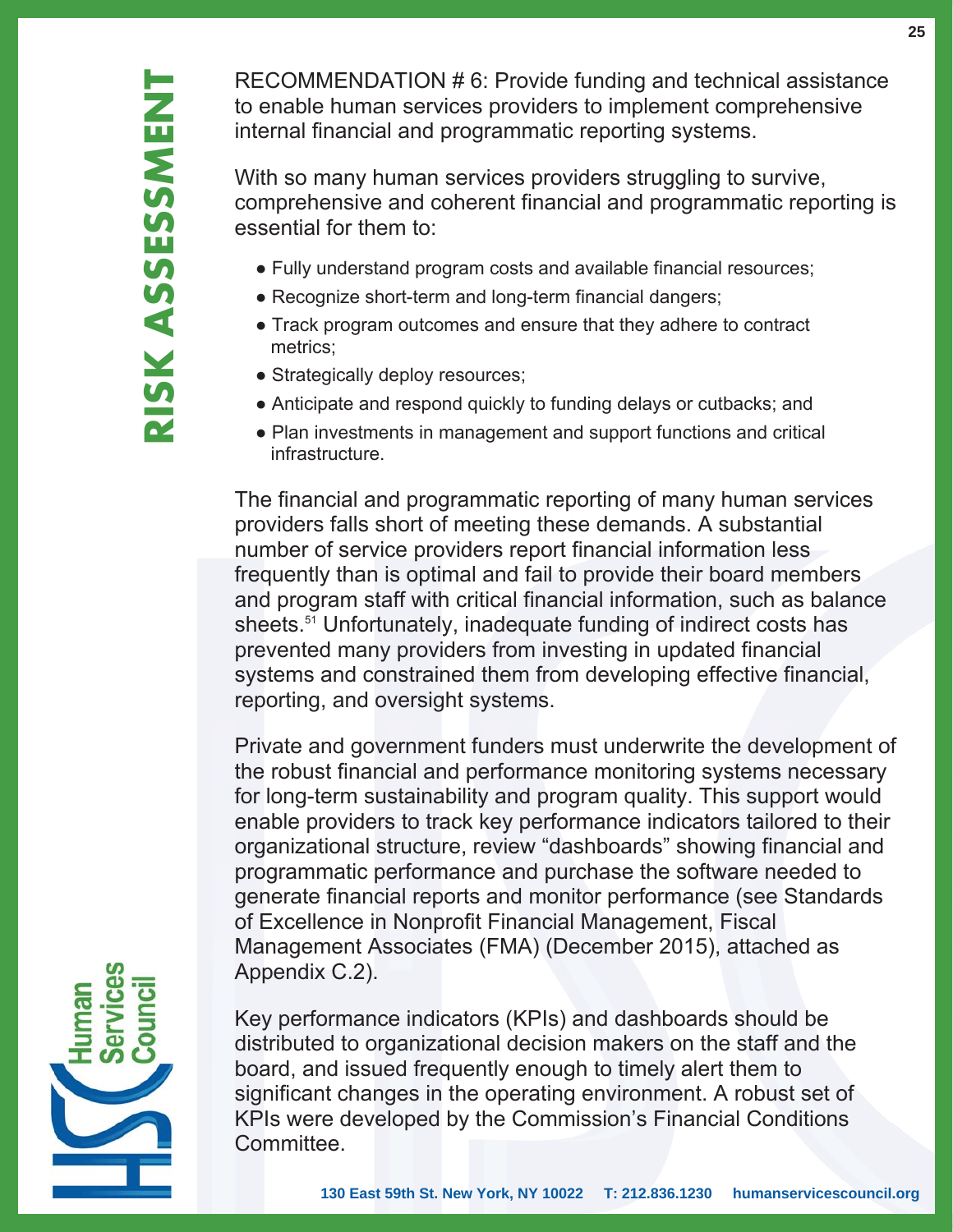(See, Standards for Nonprofit Financial Reporting (December 2015), attached as Appendix C.3. Budgets should have sufficient specificity to facilitate financial monitoring and should employ a cost allocation methodology that aligns service needs and funder requirements.)

RECOMMENDATION # 7: Provider boards, in conjunction with staff, must be engaged in risk assessment and implement financial and programmatic reporting systems that enable them to better predict, quantify, understand, and respond appropriately to financial, operational, and administrative risks. Private and government funders should help build their capacity to do so by facilitating access by nonprofit staff and board members to professional development, technical assistance, and coaching.

Managing a human services organization in 2016 is among the most challenging jobs in New York. Perpetually trying to make do with less is obviously daunting, but even more demanding is the constant struggle to anticipate and overcome looming and unpredictable risks that could fatally damage the organization. These risks are wide-ranging and include:

- Elimination of government programs, or major budget cuts;
- Leased space that is no longer needed or becomes unaffordable due to government budget cuts;
- Performance-based contracts with unrealistic metrics, third party payments, and reimbursements made at less than the vouchered amount, despite conditions outside the provider's control; and
- Facility maintenance and repair emergencies.

Organizations can also be imperiled by new programs if their contract costs are not fully covered, performance metrics are unrealistic and unachievable, staffing and infrastructure are insufficient for programmatic demands, or if the program could harm its reputation. Changes in their operating environment—such as a recession, legislative requirements, or a gentrifying neighborhood —can also undermine organizations if they have not anticipated and assessed the potential impacts and developed plans that address them.



Providers rarely engage in that kind of scenario or strategic planning. More than 60 percent of respondents to the September 2015 HSC survey reported that they budgeted for no longer than one year, and only 43 percent engaged in scenario planning. Without a mechanism to forecast and plan, human services providers can be blindsided by new needs and changing circumstances.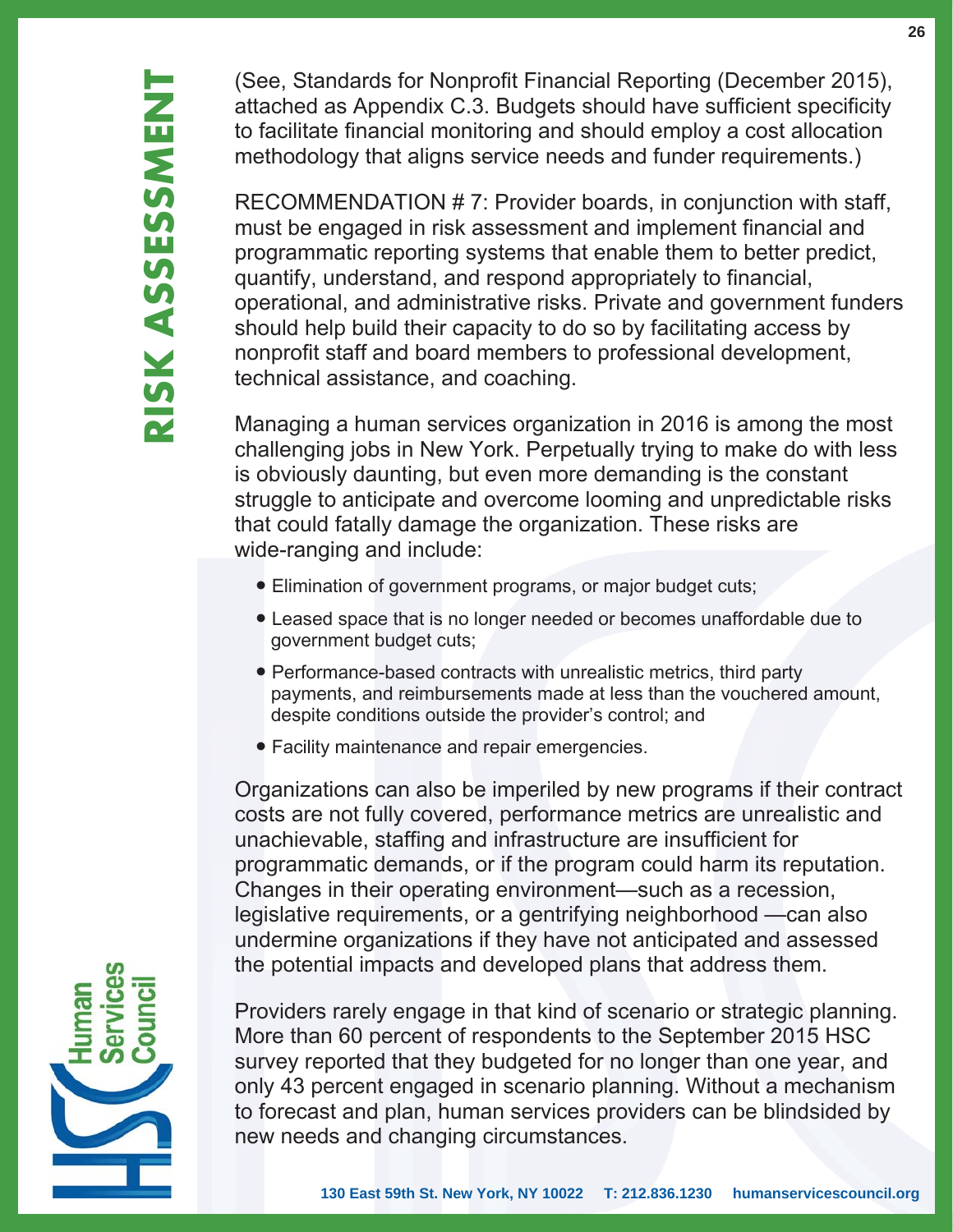Risk management and long-term planning, while managing complex organizations with multiple sources of restricted revenue, particularly while operating in an emergency management mode, require

**REAL ESTATE RISKS:**

**As commercial rents increase, human services providers are at risk of losing leases. Two-thirds of the office space occupied by the human services providers surveyed by HSC is leased, but fewer than half the organizations surveyed by HSC had staff knowledgeable about real estate leasing.**<sup>52</sup>

 specialized skills that are difficult to master with only on-the-job training. It also depends on inclusive management and accountability that imposes broader responsibility for identification of risk factors and oversight among the staff and board. Unfortunately, technical assistance and training to build the capacity of executives and their staffs to meet these challenges is largely unavailable.

Human services provider boards of directors are charged with ensuring that policies and procedures are adequate to protect organizational assets, financial reporting is reliable, laws and regulations are complied with, and effective and efficient operations are achieved.53 The Charities Bureau of the New York State Department of Law has stepped up scrutiny of nonprofit board oversight. Boards that neglect, fail to perform, or otherwise do not meet their responsibilities for the management and disposition of corporate assets could be held liable.54 But board members rarely receive the nuanced training needed to discharge these oversight responsibilities appropriately with ever more complex government contracts and program design.

The lack of resources for staff and board capacity building stymies the implementation of systems needed to assess potential operational and institutional risk. To make sure that vitally needed providers are around for the "long haul," government and the philanthropic community must help them to build sound financial management and oversight capacity and adopt robust risk management systems.

## *Capacity building*

Private and government funders should help build provider capacity by facilitating access by staff and board embers to professional development, technical assistance and coaching by nonprofit support organizations and other sources. Areas that need particular attention include:

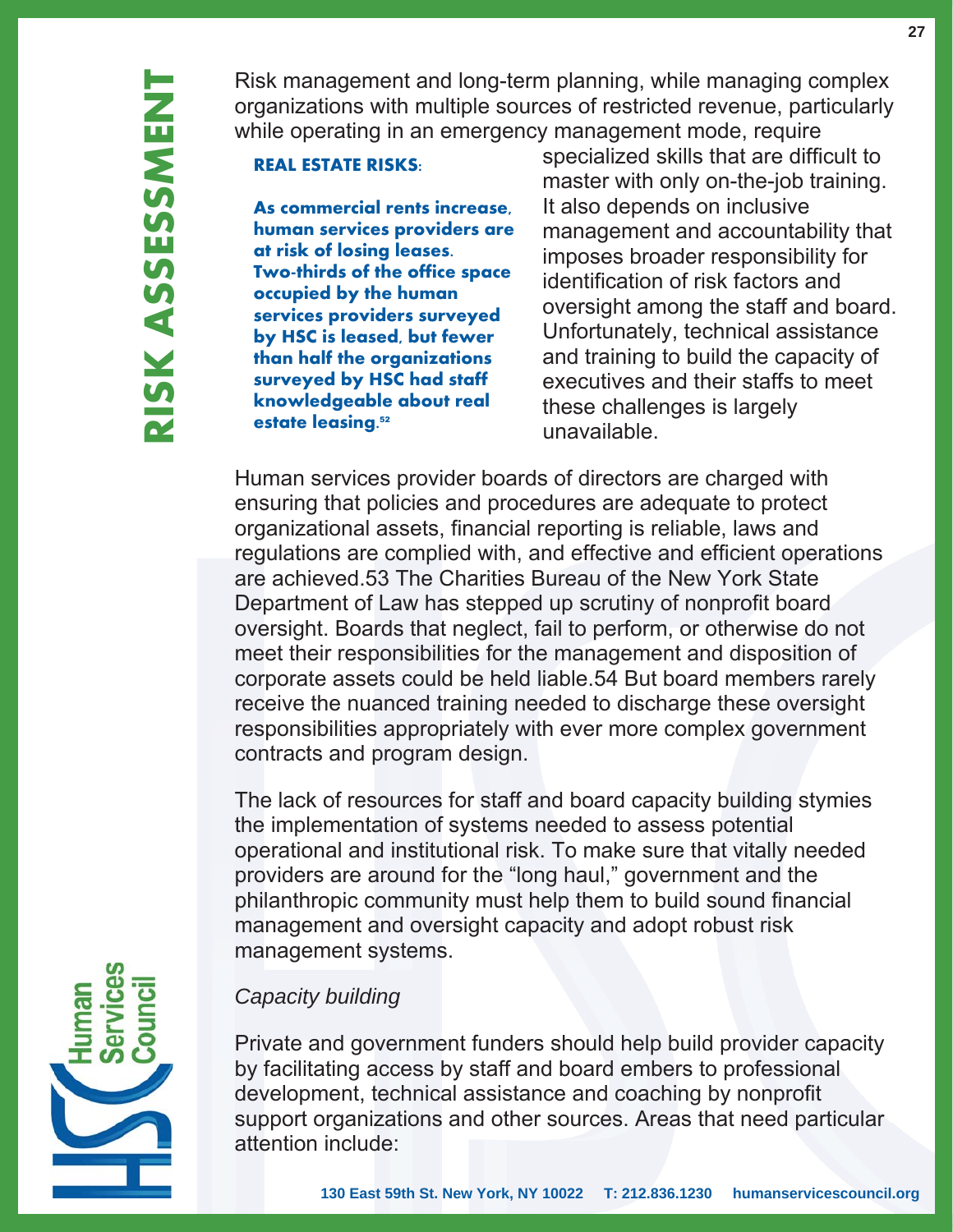- Management of assets and liabilities and help with non-operational budget issues:
- Training on usage of financial reports, as well as monitoring and communication of financial performance;
- Data management and reporting systems;
- Risk assessment;
- Legal compliance;
- Strategic planning; and
- Real estate planning.

Providers also need more support in developing sectoral and cross-sectoral peer-to-peer networks to facilitate the safe sharing of information and encourage joint advocacy efforts by nonprofit leaders.

Make risk assessment a dedicated staff function. Human services providers should systematize risk assessment to identify and quantify the impact of operating environment changes, including the financial and administrative consequences of scenarios requiring scaling back or closing programs, and ensure that new contracts are sufficiently funded, programs are consistent with the provider's mission or otherwise advantageous to undertake, performance metrics are realistic and achievable, and existing staff and infrastructure are sufficient to fulfill contract demands.

Make risk assessment a function of the board. Human services providers should systematize risk assessment not only at the staff level, but also at the board level.

RECOMMENDATION #8: Human services providers must affirmatively identify risks to their survival and collectively act to address them.

Many of the issues outlined in this report arise from a procurement system in which nonprofits have little or no leverage to shape the terms of their contracts. The amounts they are paid, the timing of payments, and conditions that may affect them are generally dictated to providers by contracting governmental agencies and are rarely negotiable.

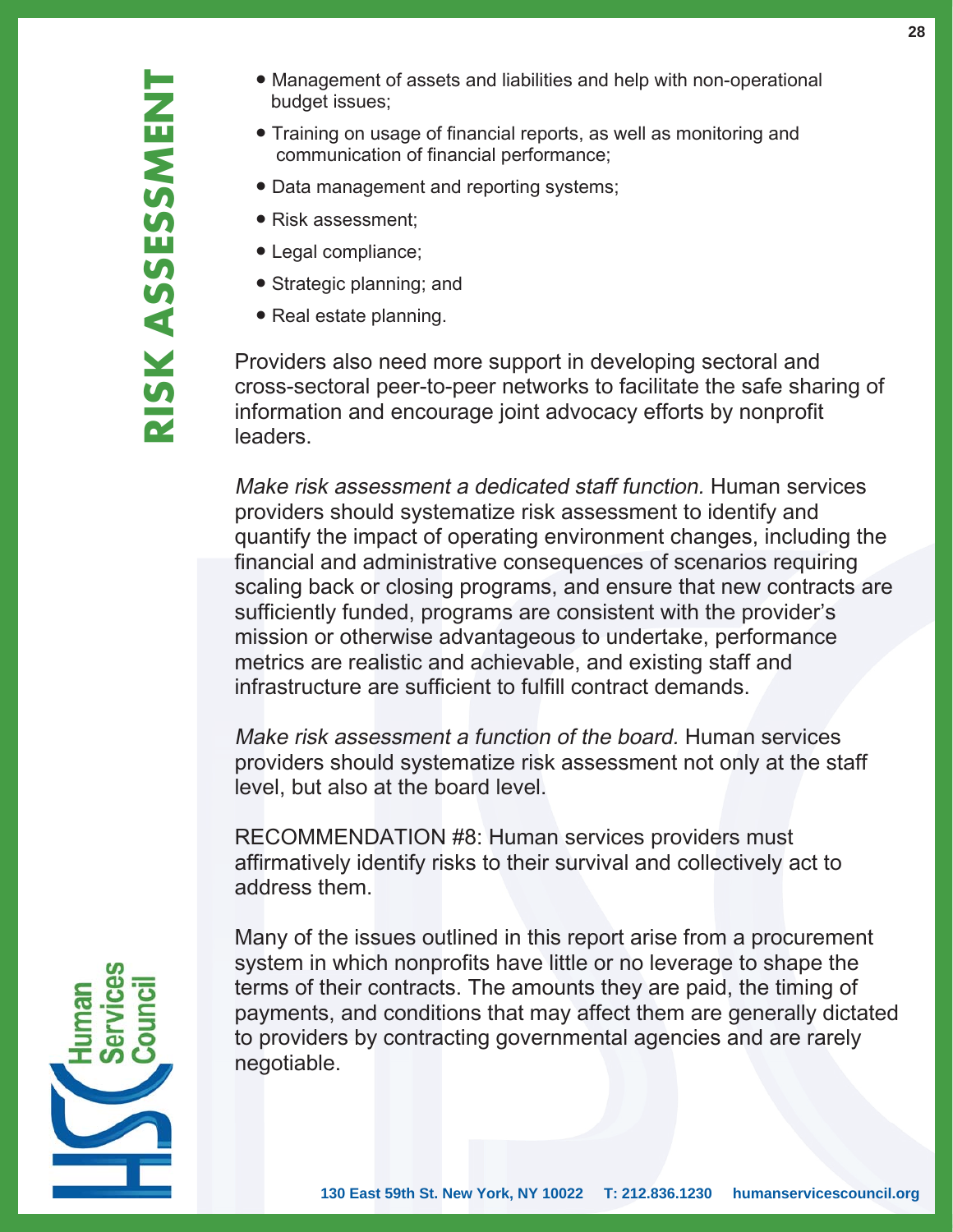Human services providers transact business with agencies individually and do not systematically share procurement-related information among themselves. Their bargaining power is further weakened by their commitment to serve as many people as possible, even when it means entering into money-losing contracts for deeply flawed programs. Providers are further disadvantaged by their lack of awareness of both the cost to administer new programs and the government agency-specific policies that may create obstacles to payment.

The establishment of an objective RFP (Request for Proposal) Rating System and Government Agency Performance Survey would help even the playing field by enabling providers to make informed decisions and incentivizing government agencies to be more responsive to them.

The RFP Rating System would evaluate the potential financial risks and programmatic issues of new government initiatives and circulate ratings and findings concerning their feasibility. This information would enable providers and boards to make informed determinations as to whether a program is in the best interests of the organization and its clients, or represent a potential liability.

The Government Agency Performance Survey would empower providers by alerting them to issues commonly encountered when organizations contract with specific government agencies. To prepare the performance survey, nonprofits would be asked to rate the practices of government agencies with which they contract and to compare performance across agencies concerning:

- Contract procurement timeframes;
- Contract registration and payments;
- Client data reporting systems;
- Adequacy of indirect cost rates:
- Relevancy of performance metrics; and
- Overall staff helpfulness and knowledge.

Provider responses would be aggregated in an annual report card similar to the annual State of the Subways ratings issued by NYPIRG's Straphangers Campaign.<sup>55</sup> Just as the State of the Subways report card lifted a curtain on the relatively dismal performance of certain transit lines and prompted their improvement,

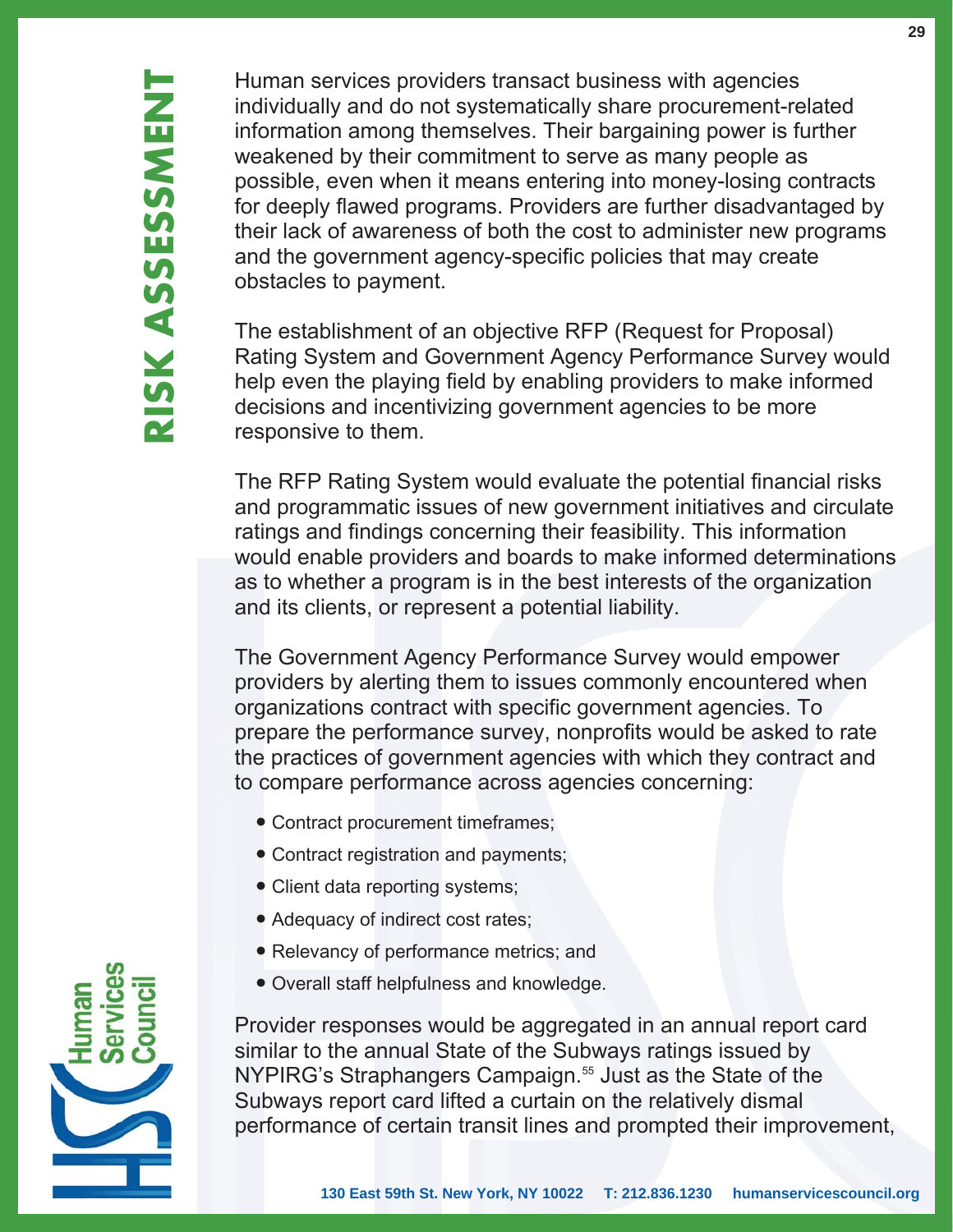the Commission hopes to spur reform of agency contracting practices by spotlighting disparities in contract registration timeframes, inequitable overhead payments, unhelpful staff, and other issues.

An RFP rating system and government agency performance survey would also empower the sector as a whole. Strong information that identifies problematic agencies and proposals will arm groups like HSC with information they can use to educate and mobilize their members and networks, and buttress advocacy for fairer procurement practices and systemic change.

#### **WHAT HAPPENS WHEN A PROVIDER STUMBLES AND FALLS**?

**After operating for more than** 80 **years, Federated Employment and Guidance Service (FEGS), filed for bankruptcy in March** 2015**. With annual revenue in excess of** \$250 **million, FEGS was one of the largest human services providers in the New York metropolitan area. In addition to hundreds of creditors left unpaid, approximately** 1,900 **people lost their jobs and** 120,000 **individuals in** 350 **behavioral health, disabilities, housing, homecare, and other program locations were in danger of losing services. Many affected individuals were highly vulnerable. For example, FEGS provided residential care and support for about** 4,000 **individuals with developmental disabilities and complex physical and psychological needs, and psychiatric rehabilitation and outpatient mental health services to another** 23,000 **individuals with serious mental illness.** 

**The closing of FEGS was also disruptive to the two State and three City agencies that rushed to transfer its programs to other providers after it became clear that the organization was failing. In addition, FEGS left more than** \$15 **million in outstanding balances on mortgages financed by public authorities for the construction, rehabilitation, and furnishing of facilities and carried more than** \$21 **million in State and City advances on its books.** 

**Even its banks did not emerge unscathed. At the time of its closing, the organization owed more than** \$6 **million to JPMorgan Chase and Bank of America on loans to upgrade telephone and information technology systems.**

**While the magnitude of FEGS' collapse is unique, the circumstances contributing to its closing are all too common among undercapitalized human services organizations. For example, revenues fell at FEGS while the cost of salaries and benefits increased. Several large contracts were discontinued. An outdated financial management system led to delays and losses in billing and cash collection. And FEGS entered into unprofitable agreements with losses worsened by a failure to create adequate reserves and plan for higher administrative overhead costs.**

**30**

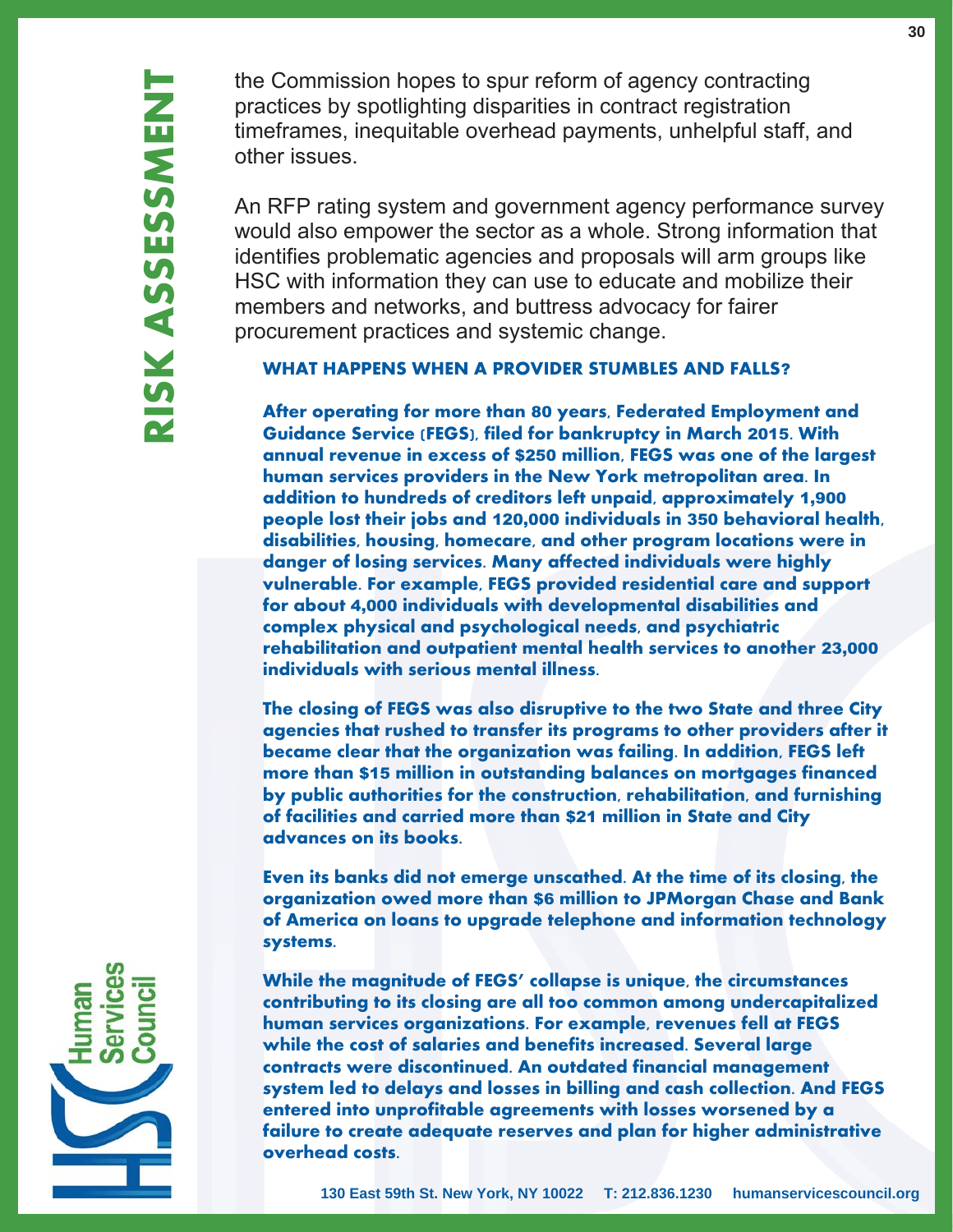It is hard to exaggerate the importance of New York's human services sector. It touches the lives of nearly three million children and adults each year, be it through a pre-school or after-school program, Meals-on-Wheels, job training for a construction career, emergency services after a fire or flood, or any of a thousand other ways. Human services providers make the difference between poverty and sustainable income, joblessness and employment, and illness and wellness for countless individuals and families.

HSC created the Commission and this report to bring desperately needed attention to the looming crisis our sector is facing. We must act not because nonprofits themselves should survive, but because the programs we deliver are a critical component to prosperity, working in conjunction with health and education systems to ensure overall wellbeing. While the sector was able to work diligently to absorb and continue the nearly \$230 million in programs that would have shuttered when FEGS closed its doors, there are a finite number of organizations and resources to absorb another closure, and more organizations will go out of business if we do not change course.

We have offered these recommendations as a way forward, but need the engagement of others if they are to advance. We call on leaders in the business, education, and health care sectors to endorse these ideas, and ask our philanthropic partners to lead by example by adopting many of the recommendations we have outlined. Government, of course, is the most significant driver and will need to make a re-envisioned approach to the nonprofit human services partnership a priority in order to turn the tide of this weakening system.

But nonprofit human services organizations and their boards must also come to the table, acknowledging their shortcomings. We cannot continue to take on endless government contracts that do not pay the real costs of service, nor should we. We as a sector are responsible to communities first and must look more critically at the contractual or other arrangements we agree to with an eye toward how they impact our ability to achieve meaningful outcomes. If contracts and grants do not pay adequate rates or involve significant hurdles such as unfunded mandates or unjustified metrics, the programs cannot be as effective as they could be, and for too long

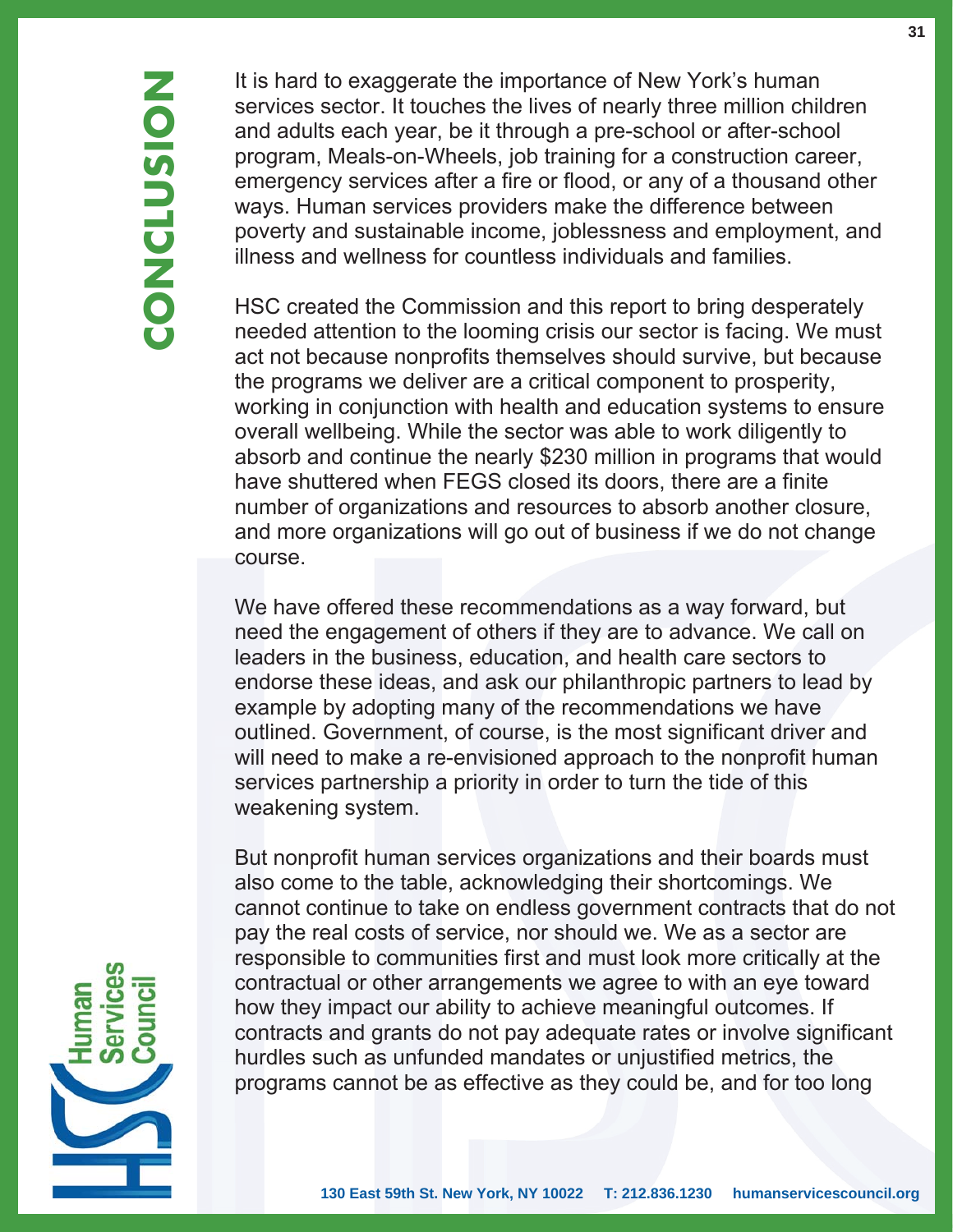nonprofits have filled the gap. Now, the gap is too large. Providers have to say no, not only to shed light on funding issues, but because these chronic issues eat away at the fabric of the human services delivery system.

A bright future for human services is possible, but we need the collective will to make the necessary changes. We have provided a roadmap and invite input. This is a first step toward a new approach to human services. We urge all stakeholders to join us in making these changes reality.

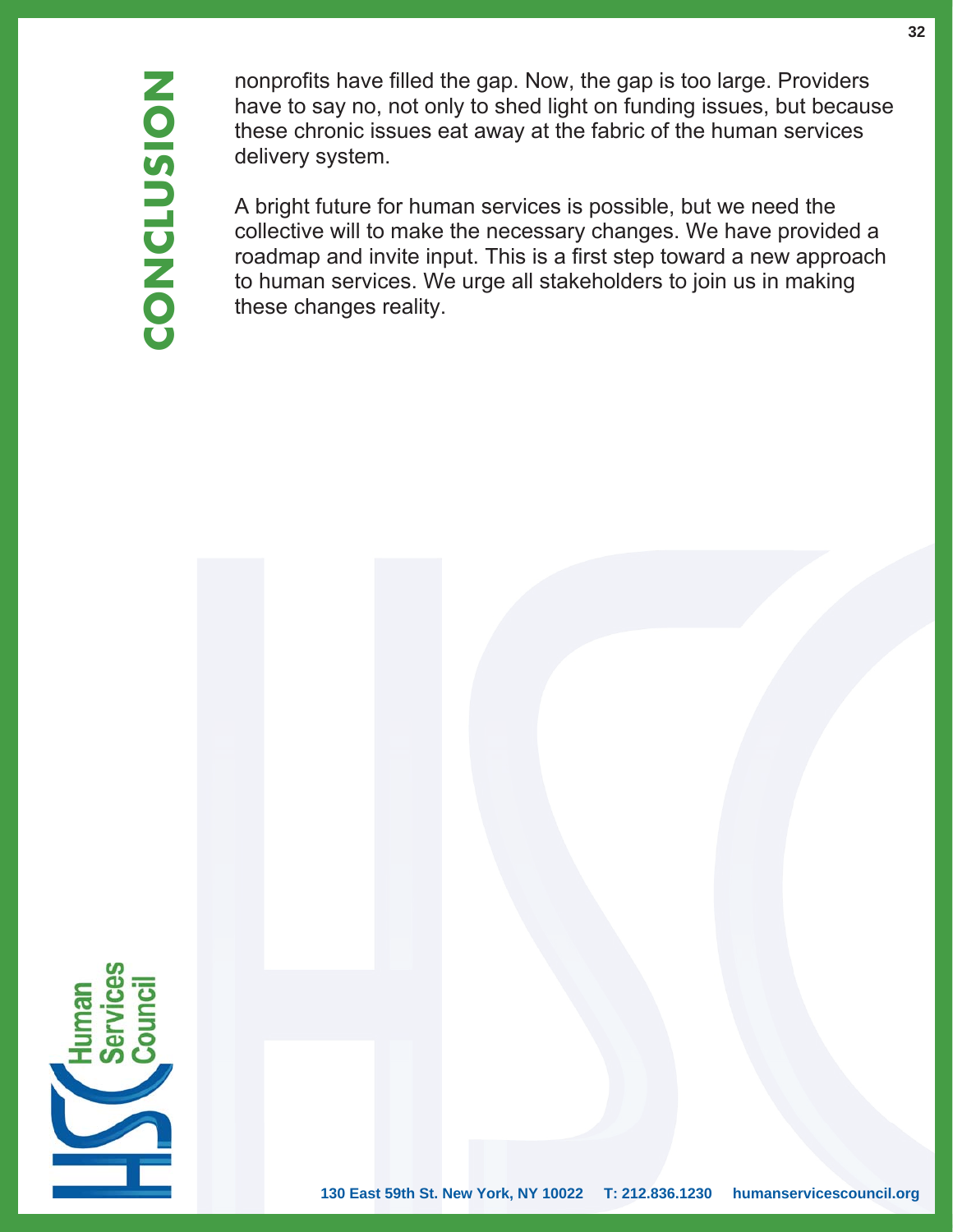- 1 Number determined by taking the budget of FEGS and the number of people served, then applying the per unit cost (\$2,000 per person) to the \$5 billion human services budget.
- <sup>2</sup> Analysis of the NYC FY 2016 adopted budget by James Parrott, Fiscal Policy Institute 2015.
- 3 By design, the competitive procurement process excludes knowledgeable and experienced providers because they are considered potential "competitors." They are therefore not included in governmental planning and problem solving processes. Instead, their input is generally solely sought on the "back end" with an invitation to comment on a concept paper describing a program already scheduled for imminent release. There is often a public comment period after a concept paper is released, but the comment period is typically short and the process can seem like a fait accompli to providers. Government has very real limitations on the amount of time it has to design a program, and has to make choices regarding from whom and how it can solicit feedback.
- 4 See YouthPathways concept paper, available at http://www1.nyc.gov/assets/hra/downloads/pdf/contracts/concept\_papers/2015/july/HRA\_ YouthPathways\_Concept\_Paper.pdf
- <sup>5</sup> Unleashing the Economic Power of the 35 Percent, Margaret P. Stix, JobsFirstNYC (July 2014).
- $6$  See YouthPathways concept paper, available at http://www1.nyc.gov/assets/hra/downloads/pdf/contracts/concept\_papers/2015/july/HRA\_ YouthPathways\_Concept\_Paper.pdf
- 7 Referred to as the Delivery System Reform Incentive Payment (DSRIP) Program, DSRIP is intended to integrate primary care and behavioral health services (including mental health and substance abuse services) which is believed to result in reduced health care costs. At the end of the five years, 80 to 90 percent of Medicaid payments are expected to flow through a value-based arrangement tying spending to outcomes. DSRIP Update, Peggy Chan, Office of Health Insurance Programs, NYS Department of Health (DSRIP Update).
- <sup>8</sup> "Community-based groups have uncertain role in Medicaid reform," Dan Goldberg, Politico.com (September 28, 2015), available at http://www.capitalnewyork.com/article/albany/2015/09/8577329/community-based-groups have-uncertain-role-medicaid-reform
- 9 Eleven New York City health care systems have been designated as Performing Provider Systems (PPSs) by DOH and are charged with implementing the new managed care system. PPSs can select partners from among hundreds of organizations, or can deliver services through their own subsidiaries. Human services providers could make large infrastructure investments "on spec" and not be selected.
- $10$  Interventions identified as effective by DOH include measures relating to economic stability; education; health and healthcare; social, family, and community; and neighborhood and the environment. Research has consistently demonstrated that only about 20 percent of population healthcare outcomes are attributable to direct service delivery while the remaining 80 percent are governed by social circumstances such as these. DOH is allocating up to \$6.42 billion for Value Based Payments (VBPs) based upon achieving predefined results in system transformation, clinical management, and population. See DSRIP Frequently Asked Questions (FAQs): New York's MRT Waiver Amendment Delivery System Reform Incentive Payment (DSRIP) Program available at

https://www.health.ny.gov/health\_care/medicaid/redesign/docs/dsrip\_faq.pdf

 $11$  Analysis at the micro level is ushering in an understanding of the impact of nutrition, health care literacy, exercise, and community support on population health, but it is far from categorical as yet.

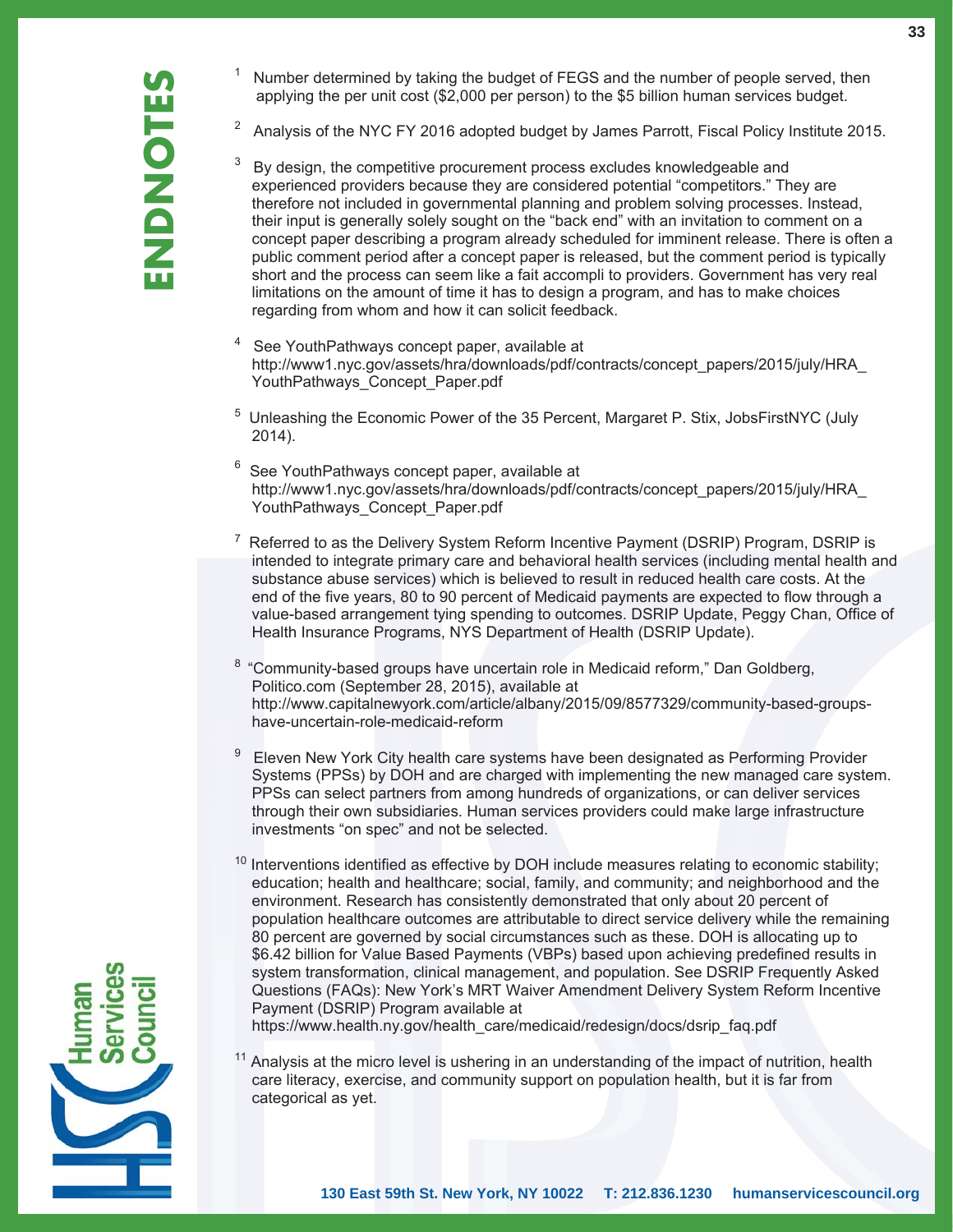- $12$  The prequalification process in HHS Accelerator has drastically reduced paperwork and redundancy. However, additional New York City reporting requirements include VENDEX and questionnaires. (http://www1.nyc.gov/site/mocs/resources/forms.page)
- $13$  The City of New York is centralizing audit management and performance to reduce audits. Nonprofit organizations may soon also be able to substitute federal audits to satisfy local requirements.
- $14$  An entity expending \$750,000 or more of federal funding assistance is required to undergo a rigorous, annual organization-wide audit of its operations by a public audit firm/certified public accountant which includes financial statement presentation, compliance issues, and managerial controls, known as the OMB A-133 audit, or Single Audit. Single Audit Act of 1984, P.L. 98-502, and the Single Audit Act Amendments of 1996, P.L. 104-156. The OMB Uniform Administrative Requirements, Cost Principles, and Audit Requirements for Federal Awards updated these requirements in 2014. This guidance is available at https://www.federalregister.gov/articles/2013/12/26/2013-30465/uniform-administrative requirements-cost-principles-and-audit-requirements-for-federal-awards

 $15$  For example, City financial auditors check invoices against expense reports to confirm spending, as do desk (program) auditors.

- <sup>16</sup> Nonprofit organizations that operate in New York City are subject to numerous reporting and approval requirements, including VENDEX questionnaires; the prequalification process in HHS Accelerator; program and fiscal audit on every City contract; independent audited financial statements or OMB Circular A-133; the IRS Form 990; program and budget approval by the City; and oversight by federal agencies and the State Charities Bureau.
- Intro 288-A was introduced in the City Council following highly-publicized reports that the former Chief Executive Officer and Chief Operating Officer of the Queens Borough Public Library (QBPL) used their QBPL credit cards for more than \$310,000 in prohibited expenses and that the CEO had also failed to report outside business income.
- See, e.g., Compliance Supplement to State Single Audit Act for Fiscal Years Beginning On or About July 1, 2014, State of Connecticut, Office of Policy Management (May 2015), available at http://www.ct.gov/opm/lib/opm/2015\_Official\_Compliance\_Supplement\_5-21-15\_-\_Copy.pdf
- <sup>19</sup> Analysis by James Parrott, Fiscal Policy Institute (FPI), 2015. The number of workers and their earnings is based on FPI's analysis of the 2010-2014 American Community Survey, expressed in 2014 dollars.
- <sup>20</sup> Id.
- $21$  Id.
- $22$  Id.
- <sup>23</sup> During the writing of this report, New York City Mayor Bill de Blasio announced plans to support a minimum wage increase to \$15 per hour for nonprofit human services contracted workers. Discussions at the State level are ongoing regarding the funding of an increase for State funded human services contracts, but no commitment has been made.
- $24$  Executive Order #38 established that annual administrative expenses could not exceed 20 percent of the organization's budget during SFY 2015; or 15 percent of budgets going forward for nonprofits receiving State funds and State-authorized payments are required to establish that (Executive Order #38). Compliance requires extensive documentation, adding to already excessive administrative and financial reporting. And it unfairly subjects nonprofits to absurdly low limits on overhead that for-profit entities are exempt from, although they too use public dollars. See Executive Order #38 Provider Guidance, available at http://executiveorder38.ny.gov/content/guidance.

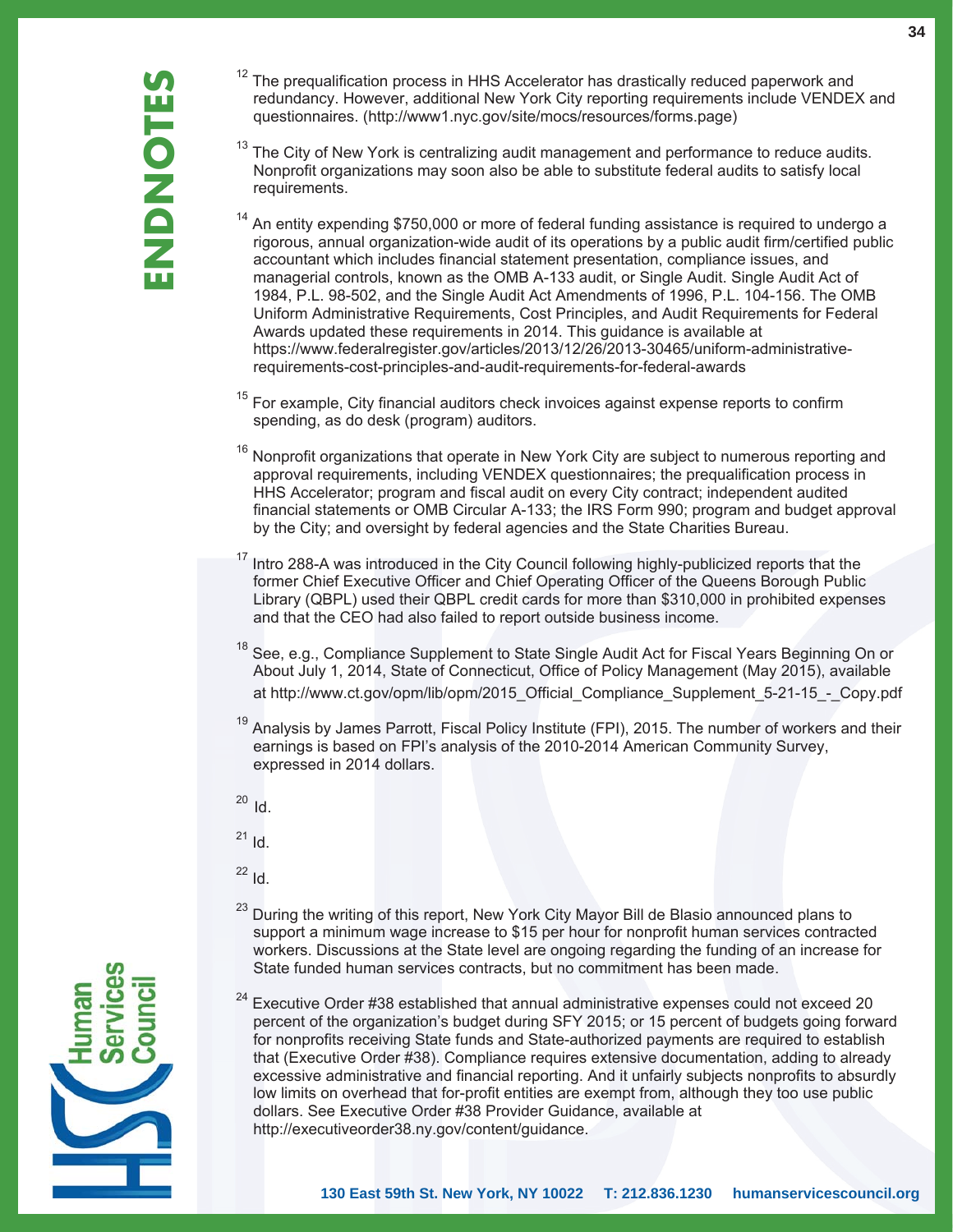- $25$  A survey by the BBB Wise Giving Alliance found that 62 percent of Americans believed that nonprofit organizations spent too much on indirect costs and that over half felt that nonprofit organizations should have overhead rates of 20 percent or less. See http://overheadmythcom.b.presscdn.com/wp-content/uploads/2013/06/GS\_OverheadMyth\_ Ltr\_ONLINE.pdf . However, indirect rates of nonprofits that serve other populations are usually unquestioned. For example, Harvard University is said to have an indirect cost rate of 68 percent. http://blueavocado.org/content/board-members-guide-nonprofit-overhead.
- $26$  Indirect expenses can include accounting and legal expenses, administrative salaries, office furnishings, rent, repairs and maintenance, information technology and telephone systems, insurance and utilities (also referred to as "overhead"). Indirect costs are defined as costs that "have been incurred for common or joint objectives and cannot be readily identified with a particular final cost objective." See Cost Principles for Non-Profit Organizations (OMB Circular A-122), at 2 CFR Part 230.
- Jan Masaoka, Nonprofit Overhead Project, "How inordinately low overhead hurts nonprofits, foundations, and communities," available at http://calnonprofits.org/overhead/about-the-nonprofit-overhead-project/how-inordinately-low.
- $28$  The BBB Wise Giving Alliance evaluates and reports on charities and promotes high standards of conduct among organizations that solicit contributions from the public. GuideStar gathers and disseminates information about every IRS-registered nonprofit organization. Charity Navigator is largest nonprofit evaluator with professional analysts that examine tens of thousands of non-profit financial documents annually to produce a rating system for donors.
- 29 For example, Ford Foundation's influential president, Darren Walker, vowed that Ford will double the indirect rates paid to grantees and committed the foundation to a dialogue with grantees about the real costs of running programs "What's next for the Ford Foundation?" Darren Walker, President (June 11, 2015), available at http://www.fordfoundation.org/equals-change/post/ whats-next-for-the-ford-foundation. See also http://www.insidephilanthropy.com/home/2014/11/20/control-why-so-many-funders-fear general-support-and-cant-st.html.
- <sup>30</sup> See Uniform Administrative Requirements, Cost Principles, and Audit Requirements for Federal Awards (OMB Uniform Guidance) (December 26, 2013), available at https://www.federalregister.gov/articles/2013/12/26/2013-30465/uniform-administrative requirements-cost-principles-and-audit-requirements-for-federal-awards. The OMB Uniform Guidance explicitly requires applying the nonprofit's federally negotiated indirect cost rate, if one already exists. If a negotiated rate does not yet exist, then nonprofits are empowered either to request negotiating a rate or to elect the default rate of 10 percent of their modified total direct costs.
- $31$  State of the Nonprofit Sector 2015, Nonprofit Finance Fund (NFF), available at http://survey.nonprofitfinancefund.org/?filter=state:NY%7Corg\_type:Human%20Services (2015 NFF Survey). For the purposes of this report, NFF's survey data was filtered to retrieve data only for the 76 New York State-based human services provider respondents.
- <sup>32</sup> US Government Accountability Office, Treatment and Reimbursement of Indirect Costs Vary Among Grants and Depend Significantly on Federal, State, and Local Government Practices, GAO-10-477, May 2010.
- $33$  See 2015 NFF Survey at http://survey.nonprofitfinancefund.org/?filter=state:NY%7Corg\_type:Human%20Services.

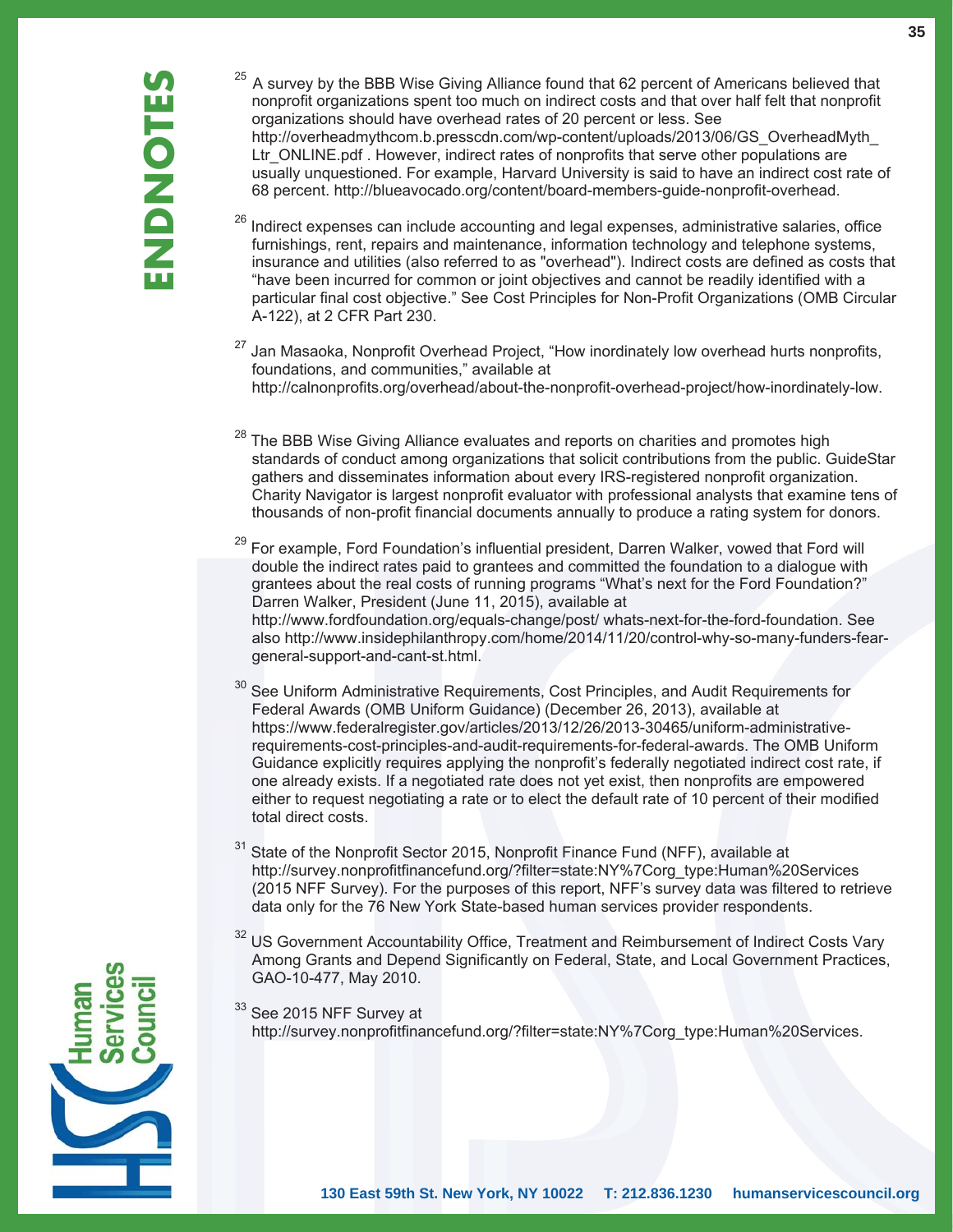- 34 Between August and September 2015, HSC conducted a detailed survey of budgeting, financial practices, board engagement, and various challenges faced by New York City human services providers (2015 HSC Provider Survey). Commission and Committee members participated in development of the survey and survey responses informed the recommendations herein for a sustainable delivery system. Representatives of 60 providers responded, with budgets that ranged from under \$1 million to over \$25 million. Some providers were contacted for follow-up interviews by members. The 2015 HSC Provider survey is available at http://www.humanservicescouncil.org/Commission/HSC%20Report %20Questions%20Final.pdf.
- <sup>35</sup> The Nonprofit Starvation Cycle, Ann Goggins, Gregory & Don Howard, Stanford Social Innovation Review (Fall 2009), available at www.ssireview.org/articles/entry/the\_nonprofit\_starvation\_cycle.
- <sup>36</sup> Recent unfunded mandates include: the licensing of operators of after-school programs, implementing the new NYS Justice Center requirements, registering clients to vote, LGBTQ staff training, and therapeutic crisis intervention staff training.

 Agencies that operate after school programming for children under 12 years of age must now be licensed by the NYS Office of Children and Families through the NYC Department of Health and Mental Hygiene. One provider reported,

 It's an incredibly laborious process to obtain a license. Moreover, the license is actually in the name of the program director so every time you change directors (which sadly happens not infrequently in this under-paid profession), you need to get a new license. Similarly, every time you change the capacity of your program or seek to operate in a different classroom in the school, you need a change to the license. All licenses also need to be renewed two years after initial award and every four years thereafter. The NYC Department of Health's Bureau of Childcare conducts extensive regulatory visits and frequently cites agencies for things beyond our control, such as inadequately maintained school buildings.

 We estimate that it costs us nearly \$125,000 annually to obtain, modify and renew our licenses. This includes time for a dedicated Contract Manager, someone in Human Resources, and administrative staff in our four regional divisions that operate our 27 after school programs for elementary and middle school students.

 Mayoral directives and Local Law now require that voter registration applications be made available whenever someone applies for or renews a City service. In the spring 2015, the Department of Youth and Community Development, alone, delivered over 250,000 voter registration applications in various languages across its portfolio of programs. Providers are required to report to their funding agencies on compliance with the voter registration initiative. Reports must include: a) the number of forms distributed and collected; b) the number of program participants/families served; and c) the number of staff trained on how to offer the opportunity to register to vote. In addition, providers must request the number of forms needed for each language, arrange for their pick up, and distribute to their sites. A large multi-service organization serving 80,000 persons reported that the logistics of pick-up, distribution, and compliance tracking was "no small feat. We estimate it will cost us nearly \$30,000 for this new, very worthwhile initiative. So while we fully support the idea, we are once again scrambling for ways to figure out how to pay for it."

 To ensure a culturally competent environment that is welcoming and inclusive of LGBTQ youth and adults, foster care agencies are now required to provide seven hours of appropriate training to staff. One organization reported that this unfunded mandate affected 300 direct care employees paid an average of \$13 per hour (\$27,000). In addition, NYC-approved training consultants are required at a cost of \$1,000 per day for 10 days of training (\$12,000), for a total unfunded cost of \$39,000.

<sup>37</sup> Protecting New Yorkers with Special Needs, Monthly Data Report, Justice Center for the Protection of People with Special Needs (November 2015) available at http://www.justicecenter.ny.gov/sites/default/files/documents/Monthly\_Data\_Report\_ Nov\_2015\_issued\_11%2010%202015.pdf.

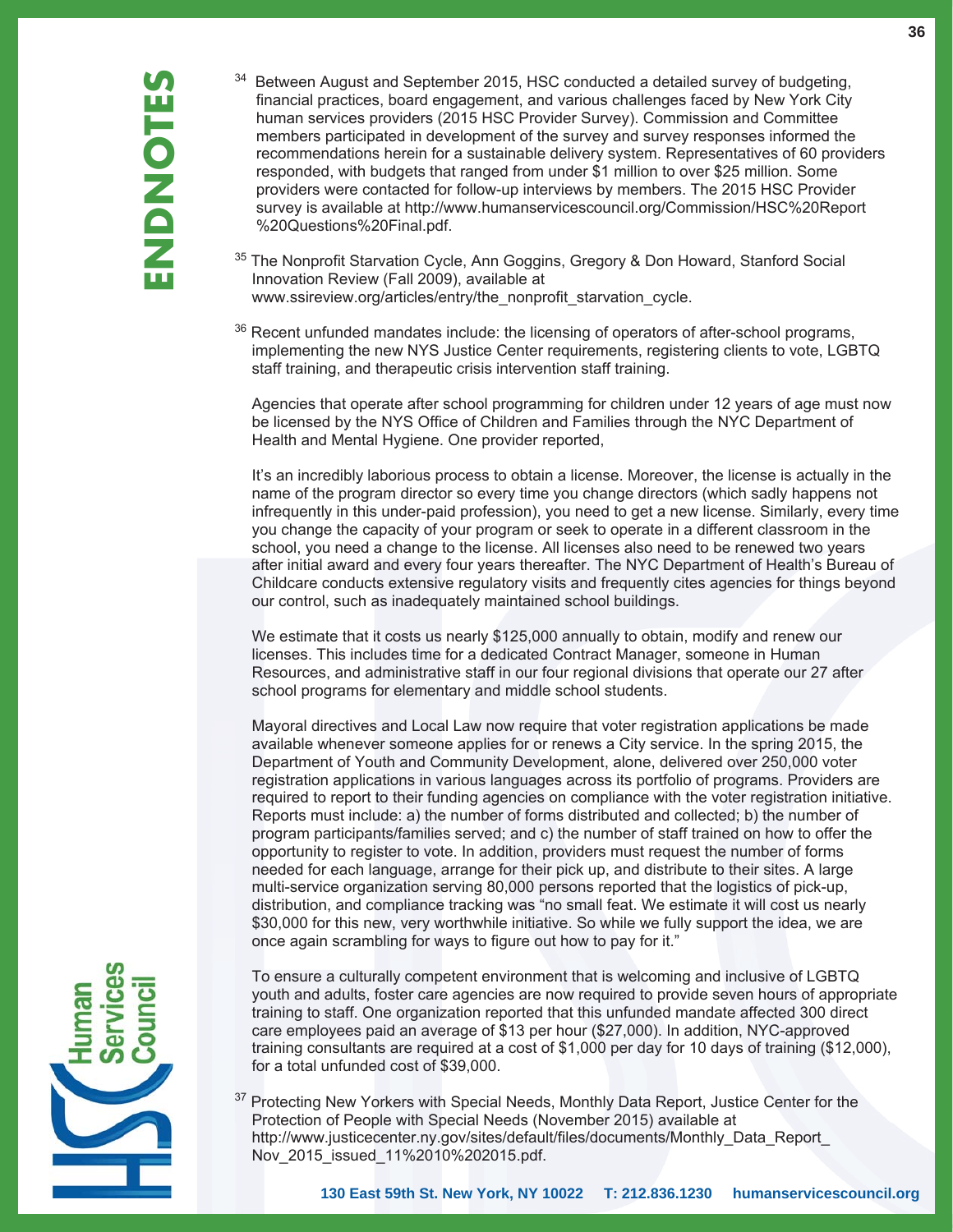<sup>38</sup> Protecting New Yorkers with Special Needs, Monthly Data Report, Justice Center for the Protection of People with Special Needs (October 2015). According to the Data Report, 2 allegations of abuse and neglect were subs Protection of People with Special Needs (October 2015). According to the Data Report, 2,363 allegations of abuse and neglect were substantiated out of 87,979 reported in 2014. The Justice Center investigates and prosecutes allegations of abuse and neglect at facilities or programs operated, licensed, or certified by the Office for People With Developmental Disabilities (OPWDD), the Office of Mental Health (OMH), the Office of Children and Family Services (OCFS), and the Office of Alcoholism and Substance (OASAS). Also covered are certain adult care facilities and summer camps overseen by the Department of Health (DOH) and residential schools and programs overseen by the State Education Department (SED).

- City Won't Let Homeless Group With Poor Record Out of Contract, James Fanelli, DNAinfo, (November 24, 2015), available at https://www.dnainfo.com/new-york/20151124/sunset-park/ city-wont-let-homeless-group-with-poor-record-out-of-contract.
- $40$  New York City Releases More Budget Cuts to Already Struggling Human Service Programs, HSC News (December 7, 2011) available at https://humanservicescouncil.wordpress.com/2011/12/07/new-york-city-releases-more budget-cuts-to-already-struggling-human-service-programs/. With earlier reductions, the number of children able to take advantage of the major after-school program was reduced by 60 percent. In the SFY 2014 Executive Budget, Governor Cuomo flat-funded State agencies, which effectively cut nonprofit contractor funding taking into account cost increases.
- <sup>41</sup> Standards for Charity Accountability, BBB Metropolitan New York Alliance, available at https://www.bbb.org/new-york-city/charities-donors/standards-for-charity-accountability/.
- <sup>42</sup> See 2015 HSC Provider Survey at http://www.humanservicescouncil.org/Commission/HSC%20Report%20Questions %20Final.pdf.
- <sup>43</sup> See 2015 NFF Survey at http://survey.nonprofitfinancefund.org/?filter=state:NY%7Corg\_type:Human%20Services.
- <sup>44</sup> DiNapoli: State Needs to Ensure Timely Execution of Contracts with Not-for-Profits. Press release, Office of the New York State Comptroller (May 29, 2015). The State's Prompt Contracting Law (Article 11-B of the State Finance Law), enacted in 1991, establishes time frames for processing contracts with NFPs to prevent payment delays that could impair services to vulnerable New Yorkers, but annual reports show that agencies are largely noncompliant.
- <sup>45</sup> See 2015 NFF Survey at http://survey.nonprofitfinancefund.org/?filter=state:NY%7Corg\_type:Human%20Services.
- <sup>46</sup> "Insolvent" is defined as having liabilities exceeding assets.
- <sup>47</sup> Urban Institute, National Survey of Nonprofit-Government Contracts and Grants (2013). Data are based on a survey of 501(c) (3) public charities with expenses of \$100,000 or more. Hospitals and higher education nonprofits unlikely to have government contracts and grants were excluded from the sample and analysis was limited to nonprofits reporting government contracts or grants. Although the study looked at six types of nonprofits, at 44 percent of the total surveyed, human services organizations constituted the single largest share and so the findings are considered to be applicable to the sector. (Arts, culture, and humanities—the next highest – represented only 20 percent of the organizations surveyed.)
- $48$  Only 16 percent reported a surplus of more than five percent at the close of the year. 2015 NFF Survey.
- <sup>49</sup> See 2015 HSC Provider Survey at http://www.humanservicescouncil.org/Commission/HSC%20Report%20Questions %20Final.pdf.

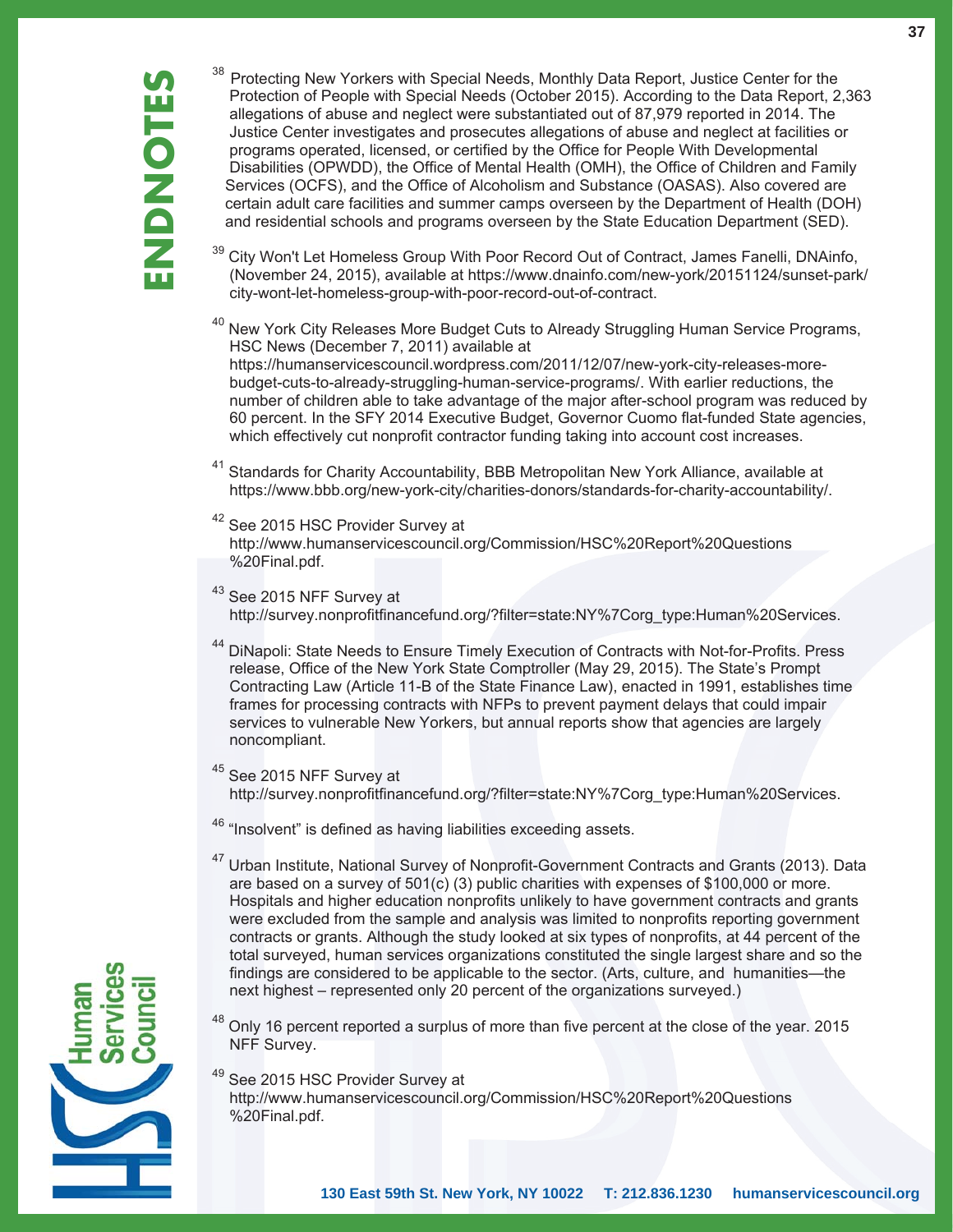- $50$  Information for this analysis was gathered using IRS 990 data. This information is submitted to the IRS by nonprofits, and is the only standardized information collected regarding nonprofit financials. The 990 data is not comprehensive and greatly limited in showing the individualized finances of a nonprofit. Changes in real estate, program expansion, endowments, and other information in a given year can skew how a nonprofit's 990 reads without additional context.
- <sup>51</sup> According to the 2015 HSC provider survey, only 60 percent of surveyed organizations prepared monthly balance sheets, while 40 percent prepared balance sheets quarterly or annually. Seventy-three percent of surveyed organizations get monthly comparisons of actual-to-budget data by program. Many organizations prepare these figures quarterly, annually, or as needed.
- 52 See 2015 HSC Provider Survey at http://www.humanservicescouncil.org/Commission/HSC%20Report%20Questions%20Final.pdf.
- 53 Source: http://www.charitiesnys.com/pdfs/Charities\_Internal\_Controls.pdf
- 54 NY Not-for-Profit Corp. Law § 720 (McKinney 1997).
- 55 See the 2015 State of the Subways report card at http://www.straphangers.org/statesub15/

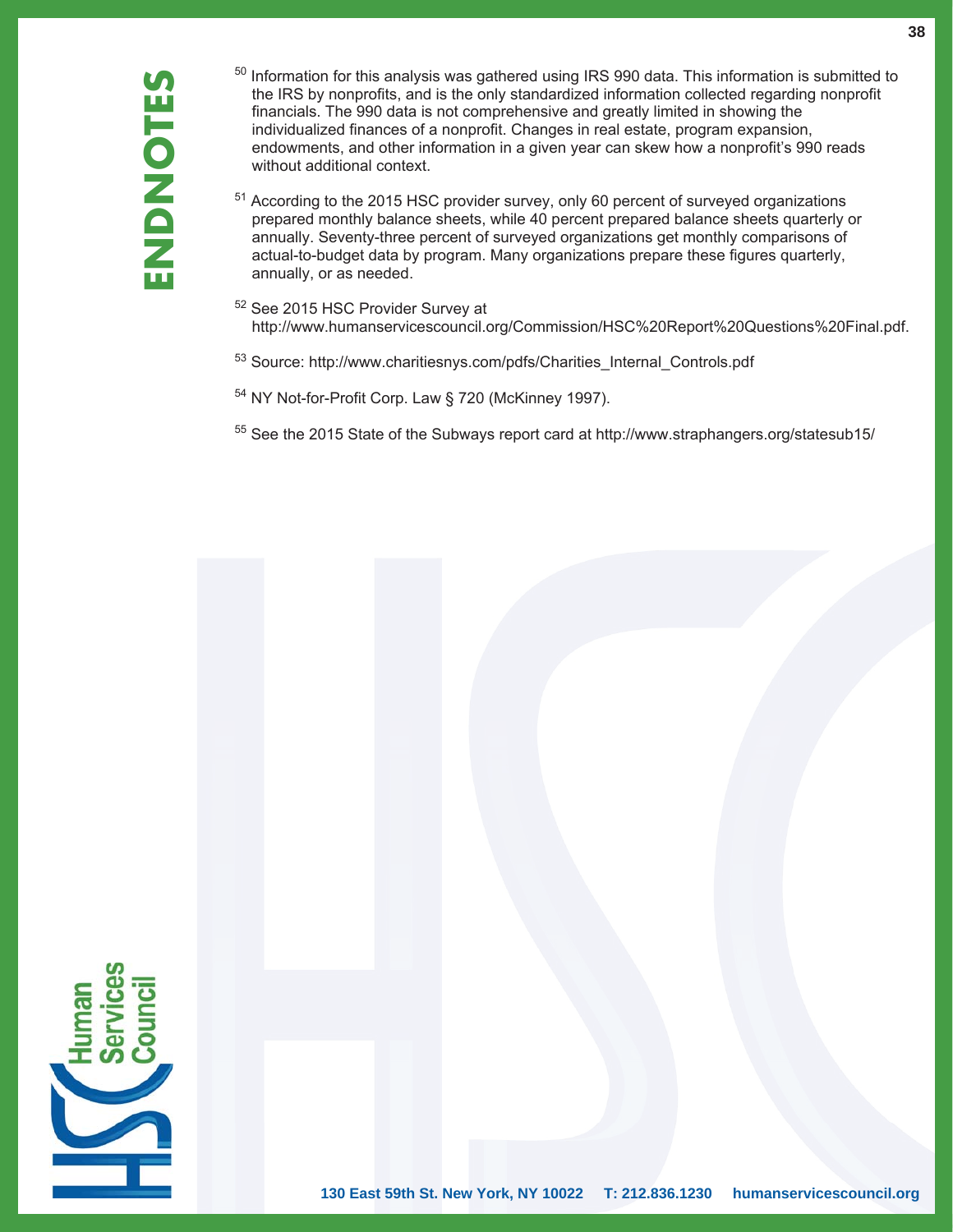This report was researched and authored by Margaret Stix of Lookout Hill Public Policy Associates. Margaret engaged in the Commission process from the outset and captured the experiences of participants to create a practice-based perspective of the sector.

Risa Heller and Jennifer Burner of Risa Heller Communications were the public relations consultants for this project, offering invaluable insights on communicating our message effectively. The report was designed by Milad Sarkis and the cover art was designed by Maxx Berkowitz.

Gordon J. Campbell volunteered a significant amount of his time and expertise to chair the Commission, and his involvement was invaluable in bringing people to the table and reaching consensus.

The Commission members realized the importance of this moment to evaluate the state of the sector, and we thank them for giving so much of their time and energy to this process.

The Committee Chairs gave an incredible amount of time and knowledge, and we greatly appreciate the amount of information collected and shared by them over the course of the process.

Many individuals also participated in the Committees, developed and executed surveys, delved into their own organizational issues and past experiences, and created tools that can be used by providers across the country. We thank all the Committee members for their active participation in this process, and their experience in the field can be found throughout the report.

In addition to Commission members, many people contributed their time and expertise as the report was developed. They include: Paul Feuerstein of Barrier Free Living; Ilsa Flanagan of the National Human Services Assembly and the FrameWorks Institute; Philip Gartenberg of Fulcrum Associates; Patrick Germain of Project Renewal; Linda Manley of Lawyers Alliance for New York; Christy Parque of Homeless Services United; and James Parrott of the Fiscal Policy Institute.

Joel Copperman, HSC Board Chair, provided the necessary leadership to ensure the engagement of stakeholders throughout the process, a critical component to consensus building.

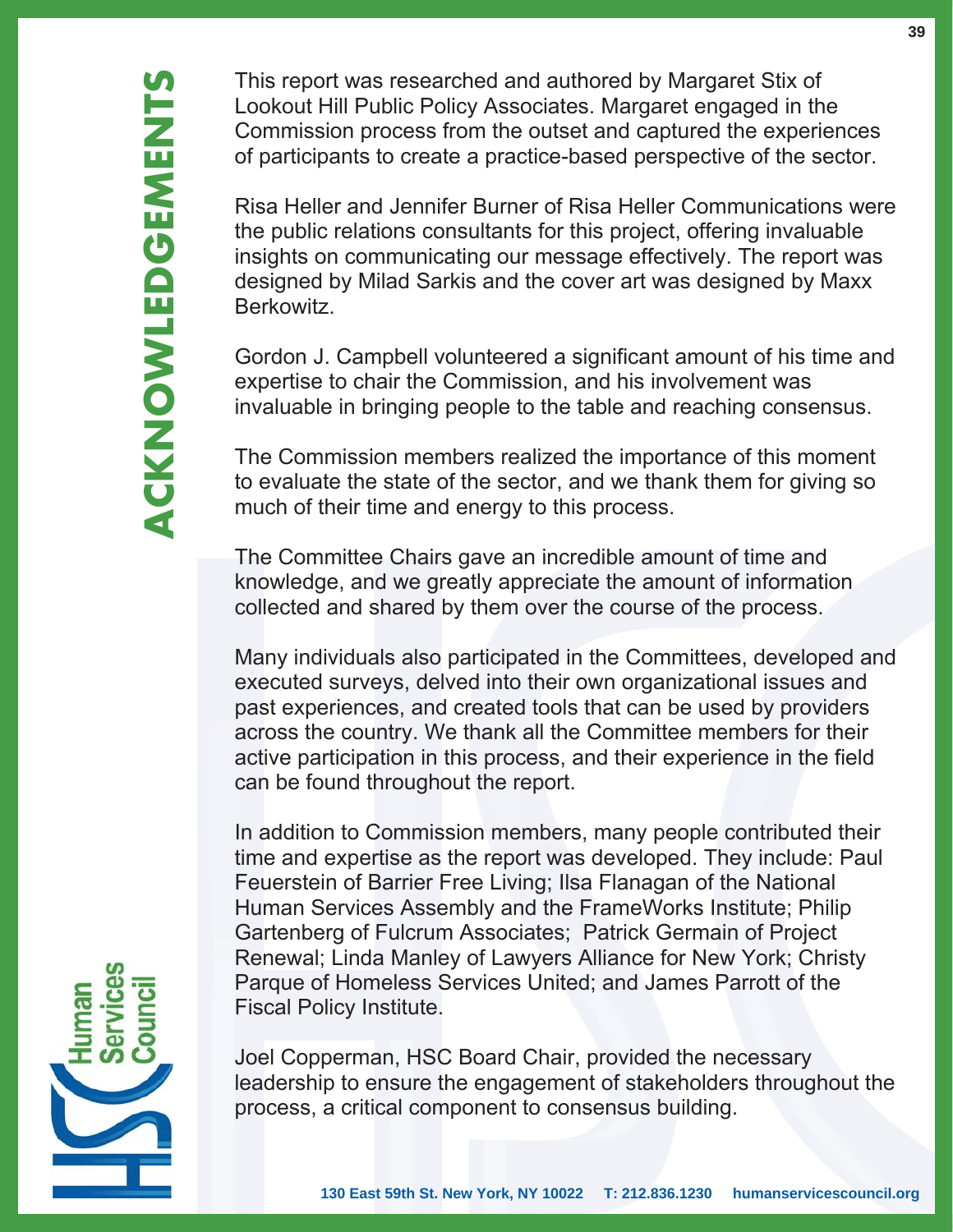Allison Sesso, Executive Director of HSC, acted quickly when it was announced that FEGS was closing to bring stakeholders together, forming this Commission. Her foresight in not only creating the Commission, but in working with government from the outset, has positioned the sector to use this failing as an opportunity for positive change.

Michelle Jackson, HSC's Associate Director and General Counsel, managed the Commission process. She organized the work of the Committees, oversaw staff and consultant tasks, and ensured that deadlines were met. She also brought her incredible ability to synthesize a variety of perspectives and simplify complex issues into actionable objectives. Her leadership ensured a successful process.

The HSC staff went above and beyond to make this report possible. David Ng, Government and External Relations Manager, and Tracie Robinson, Policy Analyst, staffed committees. Marisa Semensohn, Policy Associate, coordinated the Commission schedule, and Luis Saavedra, Executive Assistant scheduled countless meetings. Jason Wu, Membership Services Manager, facilitated technological connectivity, including website updates and survey implementation. HSC interns, Clifford Augustin and Annie McGrath, were instrumental in assisting with background research and providing administrative support.

Jennifer Geiling volunteered to work with the Commission, staffing a Committee, and assisting in the work of the Commission as a whole. Her time and experience with the sector were great contributions to the process and the final product.

HSC also thanks the following funders for their generous support: Altman Foundation, The Clark Foundation, The New York Community Trust, and the United Way of New York City. Support by these funders does not constitute implicit or express endorsement of the contents of this report.

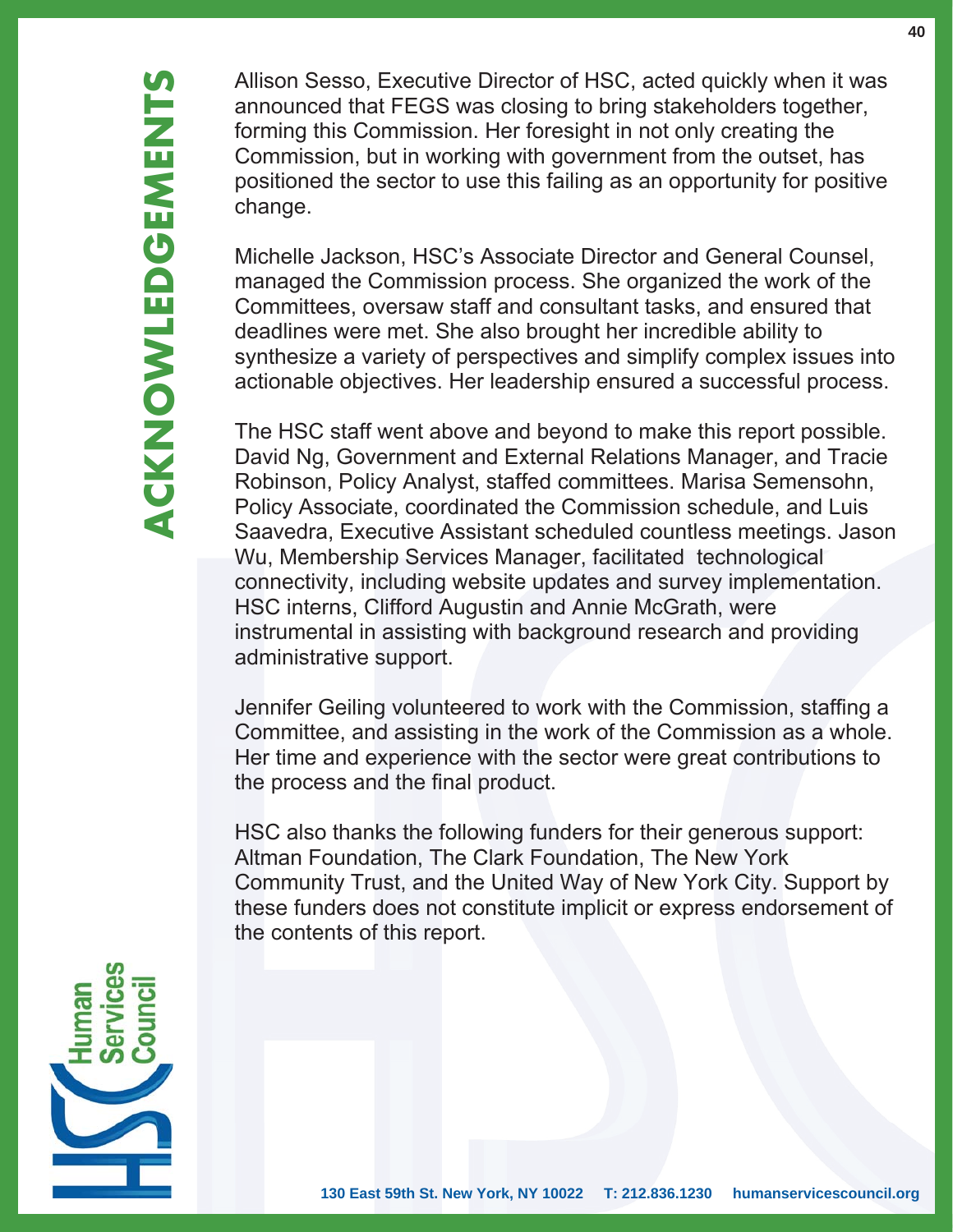Chair:

Gordon J. Campbell, NYU Robert F. Wagner School of Public Service

Douglas Bauer, The Clark Foundation Ian Benjamin, RSM US LLP Antony Bugg-Levine, Nonprofit Finance Fund Joel Copperman, CASES Don Crocker, Support Center|Partnership in Philanthropy Fred Davie, Union Theological Seminary in the City of New York Sean Delany, Lawyers Alliance for New York Julie Floch, EisnerAmper David Garza, Henry Street Settlement Eric Goldstein, UJA-Federation of New York David Hansell, KPMG Jack Krauskopf, School of Public Affairs at City University of New York Baruch College Thomas Krever, Hetrick-Martin Institute Katie Leonberger, Community Resource Exchange John MacIntosh, SeaChange Capital Partners Dianne Morales, Phipps Neighborhoods Gail B. Nayowith, 1digit LLC Mitchell Netburn, Project Renewal Hilda Polanco, Fiscal Management Associates Jim Purcell, Council of Family and Child Caring Agencies Joanne M. Oplustil, CAMBA David Rivel, The Jewish Board Claire Rosenzweig, Better Business Bureau Serving Metropolitan New York Phillip Saperia, The Coalition of Behavioral Health Agencies, Inc. Allison Sesso, Human Services Council Fred Shack, Urban Pathways Michael Shaw, The Kresge Foundation Marla Simpson, Brooklyn Community Services Patricia Swann, The New York Community Trust Kathryn Wylde, Partnership for New York City Michael Zisser, University Settlement Society of New York